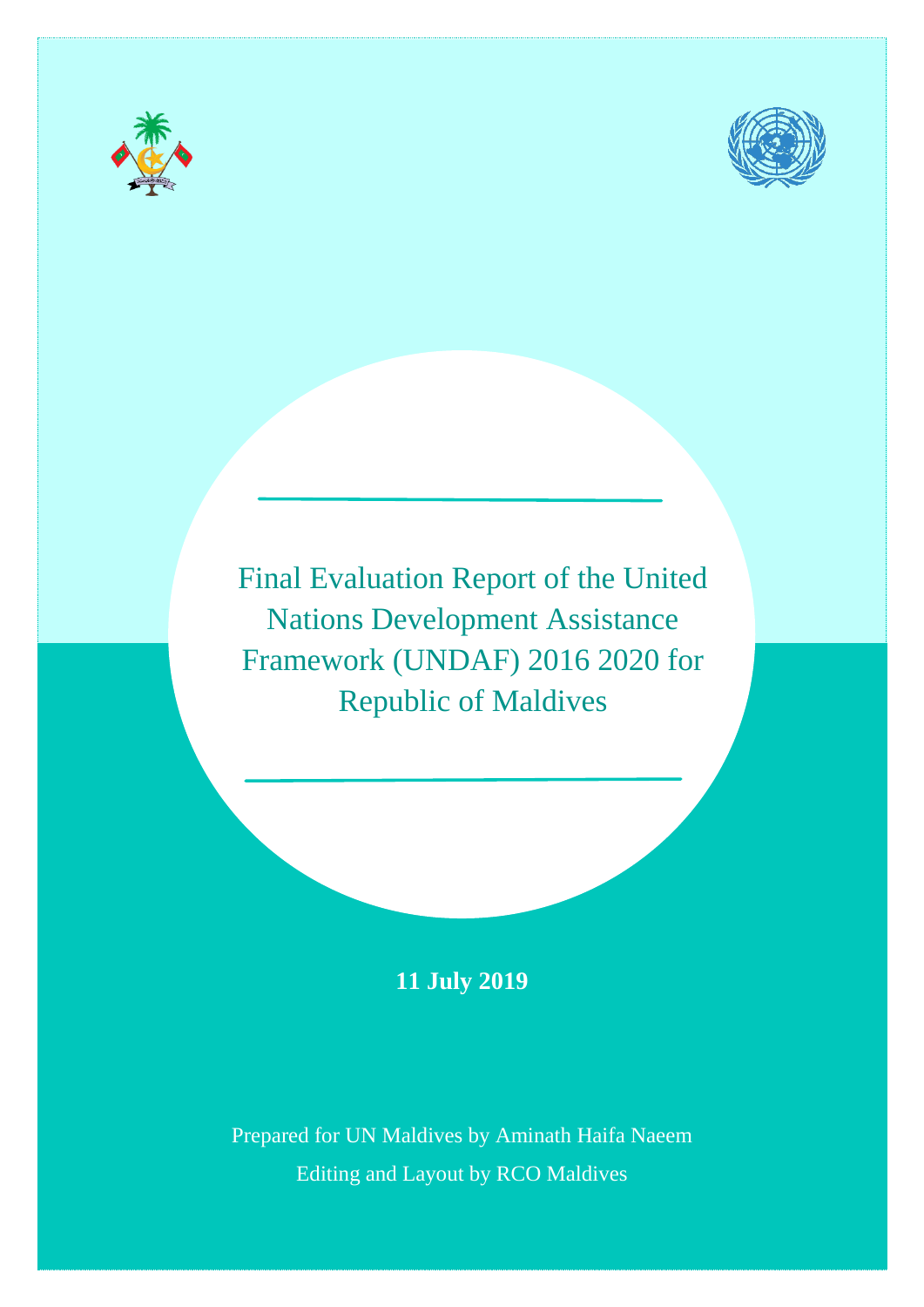UNDAF 2016-2020 Maldives: FINAL EVALUATION

# **Table of Contents**

| 2.1.3 Integration of SDGs and other international obligations in the UNDAF 23 |  |
|-------------------------------------------------------------------------------|--|
|                                                                               |  |
|                                                                               |  |
|                                                                               |  |
|                                                                               |  |
|                                                                               |  |
|                                                                               |  |
|                                                                               |  |
|                                                                               |  |
|                                                                               |  |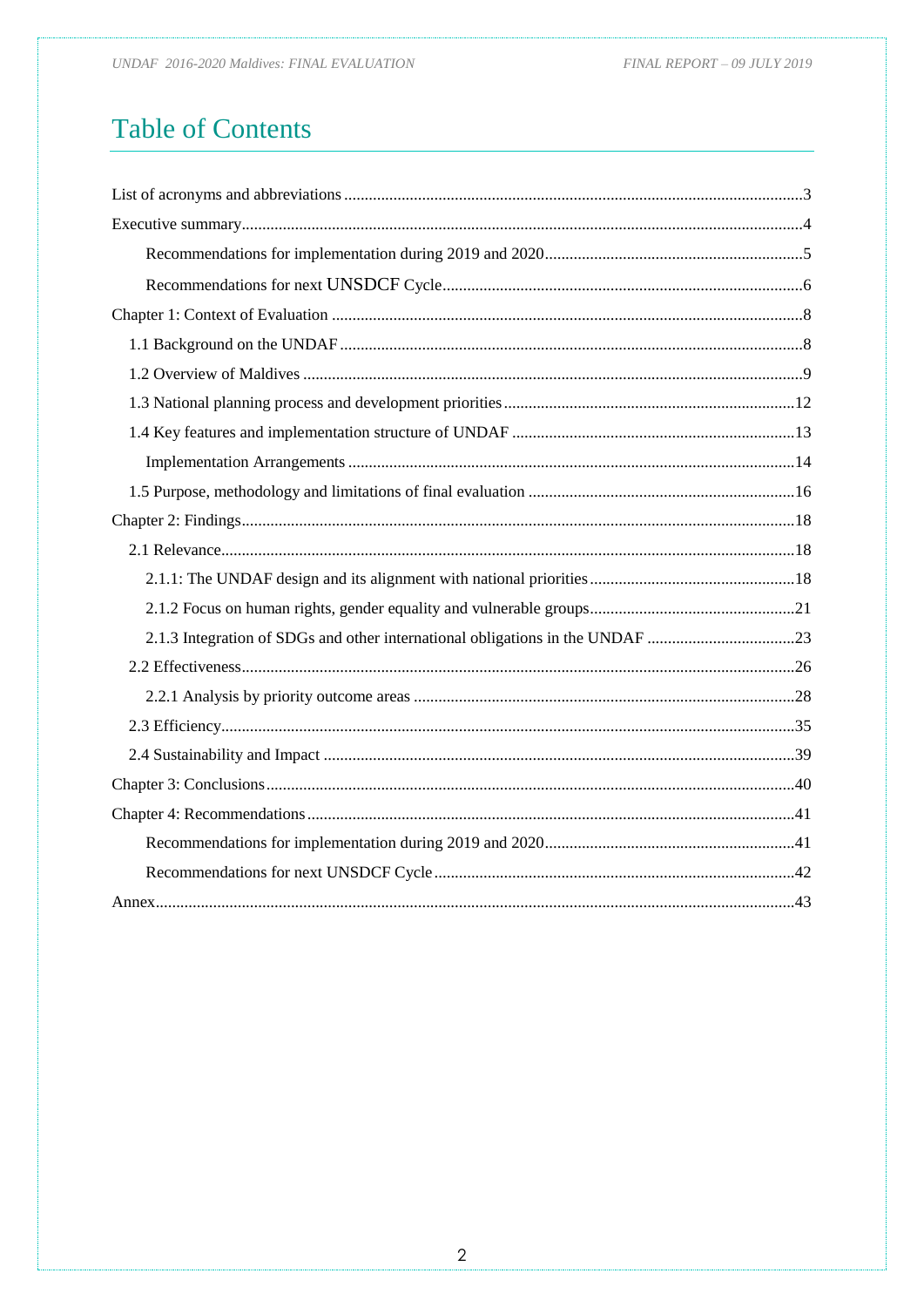# <span id="page-2-0"></span>List of Acronyms and Abbreviations

| <b>CCA</b>    | <b>Common Country Analysis</b>                                         |
|---------------|------------------------------------------------------------------------|
| <b>CEDAW</b>  | Convention on Elimination of all forms of Discrimination against Women |
| <b>CSG</b>    | <b>Community Support Groups</b>                                        |
| CSO           | Civil Society Organisation                                             |
| DAO           | Delivering as One                                                      |
| <b>FAO</b>    | Food and Agriculture Organisation                                      |
| $\mbox{GBV}$  | <b>Gender Based Violence</b>                                           |
| GDI           | Gender Development Index                                               |
| GDP           | <b>Gross Domestic Product</b>                                          |
| GEF           | <b>Global Environment Facility</b>                                     |
| GNI           | <b>Gross National Income</b>                                           |
| GRB           | Gender Responsive Budgeting                                            |
| <b>HACT</b>   | Harmonised Approach to Cash Transfer                                   |
| HDI           | Human Development Index                                                |
| <b>HRBA</b>   | Human Rights Based Approach                                            |
| <b>ILO</b>    | International Labour Organisation                                      |
| <b>IOM</b>    | International Organisation for Migration                               |
| <b>JUNTA</b>  | Joint UN Team on HIV/AIDS                                              |
| <b>LECReD</b> | Low Emissions Climate Resilient Development                            |
| MDG           | Millennium Development Goals                                           |
| MDP           | Maldivian Democratic Party                                             |
| MGFSS         | Ministry of Gender, Family and Social Services                         |
| NDA           | National Drug Agency                                                   |
| NRA           | Non-resident agencies                                                  |
| OMT           | <b>Operations Management Team</b>                                      |
| OOSC          | Out of school children                                                 |
| PWD           | Persons with Disabilities                                              |
| <b>RCO</b>    | <b>Resident Coordinator's Office</b>                                   |
| <b>SC</b>     | <b>Steering Committee</b>                                              |
| SDG           | Sustainable Development Goals                                          |
| SOE           | State of Emergency                                                     |
| SOPs          | <b>Standard Operating Procedures</b>                                   |
| <b>TOC</b>    | Theory of Change                                                       |
| UN Women      | United Nations Entity for Gender Equality and the Empowerment of Women |
| <b>UNCT</b>   | United Nations Country Team                                            |
| UNDAF         | United Nations Development Assistance Framework                        |
| <b>UNDP</b>   | United Nations Development Programme                                   |
| <b>UNEP</b>   | United Nations Environment Programme                                   |
| <b>UNESCO</b> | United Nations Education, Scientific and Cultural Organization         |
| <b>UNFPA</b>  | United Nations Population Fund                                         |
| <b>UNICEF</b> | United Nations Children's Fund                                         |
| <b>UNODC</b>  | United Nations Office on Drugs and Crime                               |
| <b>UNOPS</b>  | United Nations Office for Project Services                             |
| <b>UNTT</b>   | <b>UNDAF</b> Technical Team                                            |
| WHO           | World Health Organization                                              |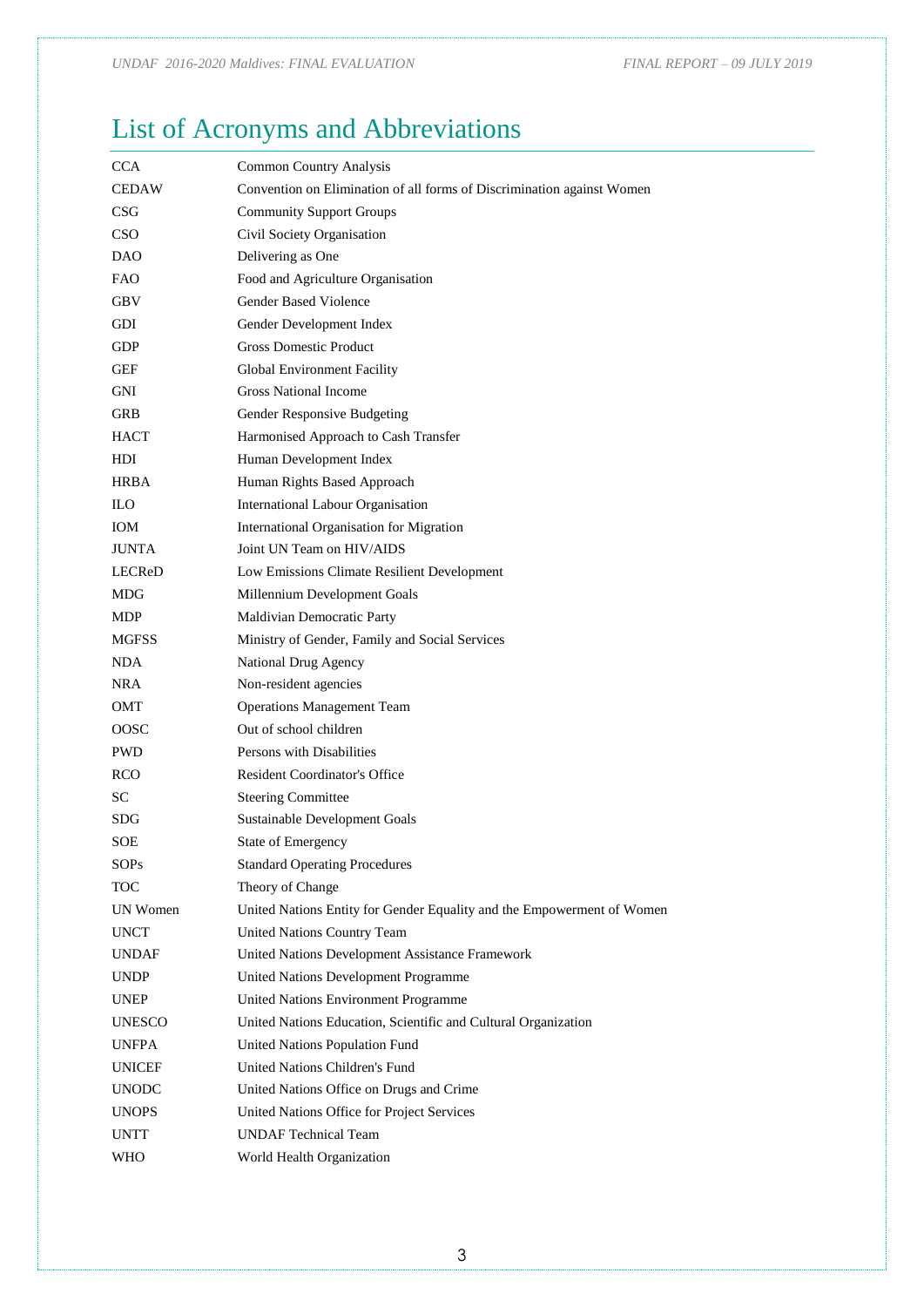# <span id="page-3-0"></span>Executive summary

As the narrative which describes the common response of the UN system to the national development priorities, the UNDAF is the key programming tool for UN agencies working for the Maldives. In addition to aligning interventions with the country's needs and systems, the UN is also required to advocate for mainstreaming of four programming principles of UN; reach out to the most vulnerable/marginalised groups, address human rights, gender equality and women's empowerment, ensure sustainability and resilience and increase accountability. UN is also obligated to assist the country to meet the targets of the Agenda 2030 and the SDGs, although the SDGs were articulated after the launch of the current UNDAF.

An UNDAF is currently in place for the Maldives for the period of 2016-2020. The UNDAF is outcome based with four outcomes, 16 outputs and multiple five-year indicators at both levels. Eleven UN agencies were signatory to UNDAF, of which four are resident members. Ten of these agencies sign joint workplans which are prepared for biennial intervals. Annual reporting was carried out between 2016 and 2018 with a mid-term review in late 2018. Monitoring was initially done on two-year targets which were devised later, however this has now been dropped in favour of maintaining focus on the five-year targets. An internal mid-term evaluation exercise was carried out by the UNCT.

This final evaluation for the UNDAF was undertaken from March to June 2019. The evaluation was guided by the RCO and UNCT and is based on desk reviews and interviews with 15 UN agencies, 6 civil society organisations and 13 government offices. The evaluation was impacted by the lack of government counterparts who have been involved in the UNDAF process since its formulation.

The primary audiences of this evaluation are the UNCT in the Maldives, the government of Maldives, as well as other development partners, such as donors and civil society organisations

General challenges that were highlighted during the evaluation included low resource mobilisation and weak coordination between UN agencies. Forty four percent of the initially estimated total for UNDAF were delivered by end of 2018. Apart from a significant project for Environment, all other outcome groups have reported estimated fund levels for the next two years that will push up total fund mobilisation to only 50-60% of initial target (for that respective outcome).

#### *Major findings of the final evaluation of UNDAF for Maldives 2016-2020*

**Relevance:** The 2016-2020 UNDAF is highly relevant to the development priorities of the Maldives. The UNDAF showed flexibility to incorporate emerging issues and new priorities of the government elected in 2018. The UNDAF had partial links to the SDGs, which can be improved in the next UNDAF. Focus on underlying causes of some social issues also needs to be better targeted.

**Effectiveness:** The final evaluation notes the particularly challenging political environment within which the UNDAF was implemented. Resource mobilisation was also clearly difficult. A national development plan was not in place, and the UNDAF was aligned to manifesto pledges instead. While these factors impacted the delivery of some activities, many activities were successfully completed with various stakeholders. Reported data for the five-year indicators showed that half of the 28 indicators were on track, 27 were delayed and the status of 42 indicators were not available. 3 indicators were reported as completed. As examples of achievements, the work on child protection and health sector developments are positive and impactful. Challenging areas of work under the UNDAF include political empowerment of women and adolescent health services.

**Efficiency:** There is little demonstrated evidence that UNDAF directly reduced transaction costs. While joint resource mobilisation efforts have taken place, this was not the norm. Inter-outcome duplication for common goals are evident and in part this is due to the design of the UNDAF itself.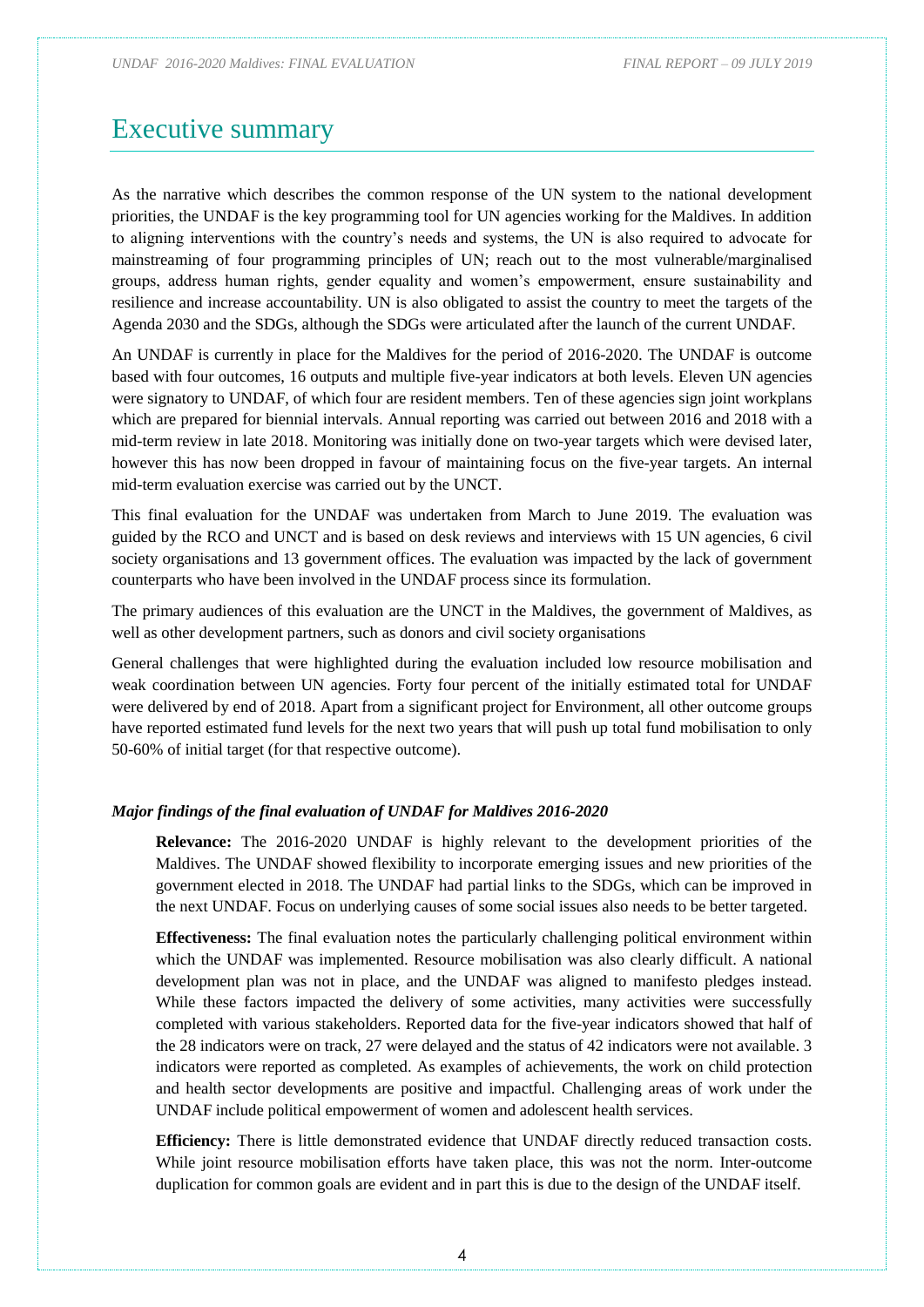**Sustainability:** Very few indicators are reported to be completed and one third are reported to be on track. While the impact of some interventions is not evident during the lifetime of the UNDAF, some activities show successful completion with immediate benefits to beneficiaries. New partnerships were created under innovative approaches and positive impacts of some interventions are already evident. Activities which included CSOs showed good results particularly in the communities. However, scaling up of these lessons and other pilot projects to national level is still limited. Acceptance and readiness for new planning tools do not seem to be well analysed prior to development of the tools.

**Delivering as one:** Effort was made to implement the SOPs of DAO, however room for improvement remain. Coordination of agencies and stakeholders for the UNDAF proved to be challenging. The annual meeting of the high-level steering committee was convened only once between January 2016- May 2019. Annual reporting is not comprehensive of non-resident agencies efforts. Joint resource mobilisation efforts were made, some with successful outcomes.

### <span id="page-4-0"></span>Recommendations for implementation during 2019 and 2020

- 1. **Increase coordination at both technical and decision-making levels between UN agencies:** A need for greater coordination was strongly expressed within outcome groups and between outcome groups. A closer and critical inspection on the role of UNDAF Technical Team in fulfilling this gap could be undertaken as establishing new coordinating committees at this stage of UNDAF implementation is not ideal.
- 2. **Conduct a detailed exercise to ascertain the sustainability of all institutional building efforts carried out under UNDAF**. This would help in identifying areas where the capacity building efforts were not effective. Addressing any gaps in the capacity building efforts undertaken can minimise repetitive capacity building efforts in the next UNDAF.
- 3. **Identify and address activities for which no intervention has been carried out to date**. Undertake an analysis of why these activities were not addressed.
- 4. **Conduct periodic monitoring of the indicators of the results matrix:** Through this exercise, identify indicators which need to be redefined.
- 5. **Greater transparency of planned annual activities** may lead to more synergies with other implementing partners, such as government institutions or CSOs. Sharing annual plans with potential partners or publishing online may achieve greater coherence of joint efforts to the intended outcomes.
- 6. **Adopt a joint resource mobilisation approach and continue the efforts to strengthen partnerships**: The UNDAF currently faces a risk of not being able to achieve meaningful impact in some key areas, given the challenging environment of the first three years and low fund mobilisation rates. The remainder of the UNDAF period needs to be utilised for realising more financial and technical support, under a joint approach for efficiency and greater synergy.
- 7. **Include all contributions by UN agencies working with Maldives in annual reporting:** Given the small and varying levels of presence of UN agencies, different operating strategies are currently adopted by members, particularly non-resident agencies. The interlinkages between all efforts and the contribution to overall goals needs to be well-captured in the annual reviews.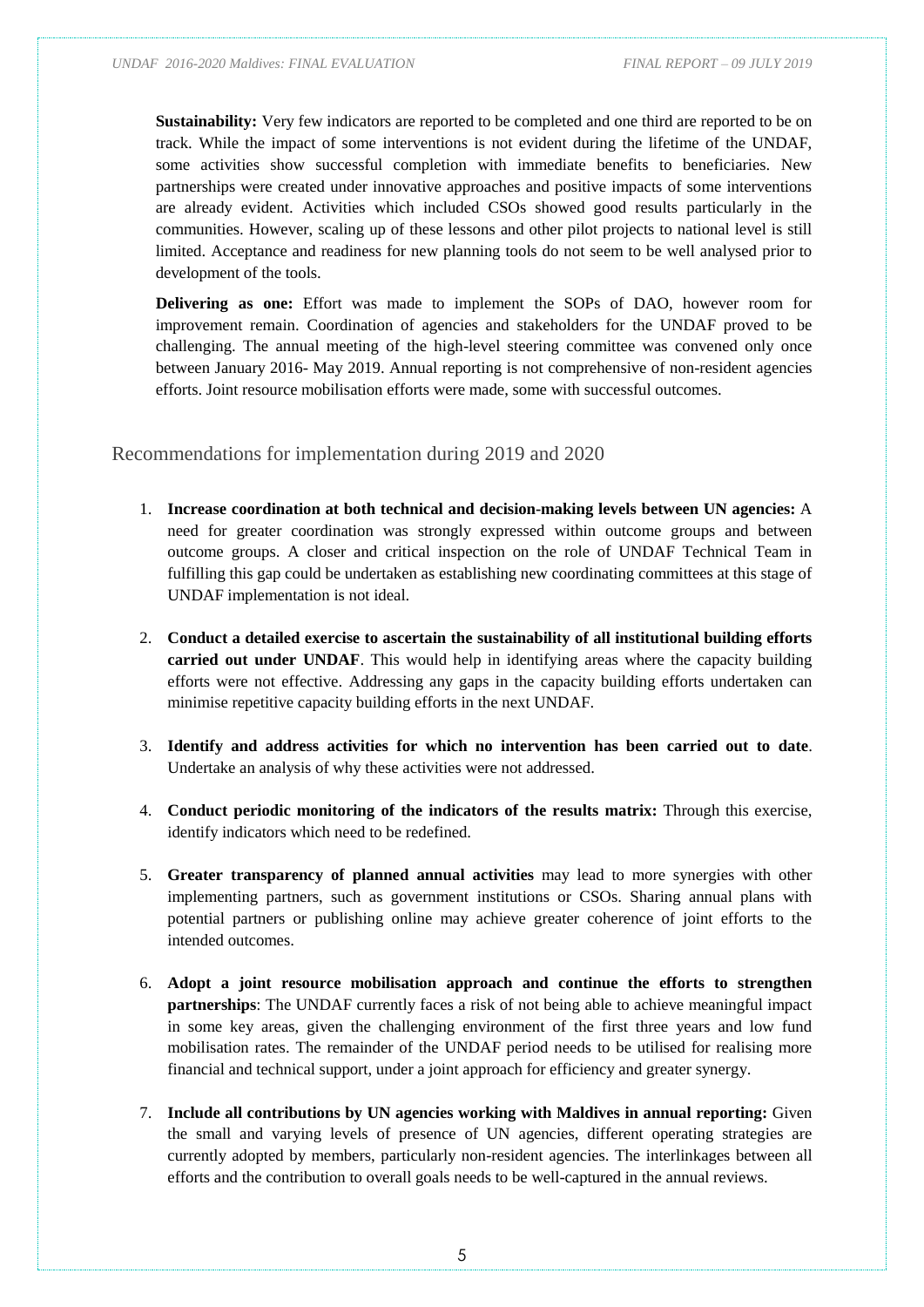- 8. **Associate unexpected benefits of activities with all relevant outcomes**. New activities and interventions that are designed during the UNDAF implementation period have better linkages to results in different outcome areas. These links need to be reported so that these gains can be capitalised further. This could be achieved by cross-referencing the impacts of interventions under one outcome area with those of other outcome areas during the annual reporting process.
- 9. **Address ways to mitigate risk to sustainability due to high turnover in government institutions**: High turnover has impacted delivery of some outputs and impacts the sustainability of interventions. UN agencies can account for this risk and design activities to minimise the impact from high turnover.
- 10. **Enhance coverage in local media of success stories and report periodically to the public under a joint communications plan.** This may bring multiple advantages; facilitating more partnerships with local private sector, increase accountability of UN agencies, and give greater sense of responsibility to national and sub-national institutions who partner with UN agencies.
- 11. **Identify local champions** to advocate as agents of change, particularly for interventions which require behaviour change in communities or amongst specific demographic cohorts.

### <span id="page-5-0"></span>Recommendations for next UNSDCF Cycle

- 1. **Apply the Theory of Change for all outcome areas** to identify clear linkages between activities and desired outcomes. This can establish increased accountability between government and UN agencies. This can be an annex in the UNDAF document. This exercise will also assist in ensuring **outputs and targets are achievable by UN agencies.**
- 2. **Apply new perspectives and approaches when identifying most marginalised or vulnerable sub-groups within the targeted broader groups.** Such as the most marginalised within women or youth.
- 3. **Conduct a separate exercise for SDG linkages and progress jointly with the government prior to UNDAF formulation.** This will also help identify areas for strengthening the monitoring framework for SDGs.
- 4. **Continue with preparation of joint rolling work plans** and increase efforts to be as collaborative, comprehensive and representative of all UN work as possible.
- 5. **Give greater focus to analyse all underlying causes of issues.** This can be achieved by increasing engagement and collaboration of non-resident agencies whose expertise and knowledge have direct links to the needs of the country. This collaboration is needed at UNDAF formulation, joint planning and annual reporting.
- 6. **Define smart, time-bound results that are focused on the desired change rather than committing to support specific policies of the government.** This will also give flexibility to seek alternative ways to achieve desired outcomes, if needed.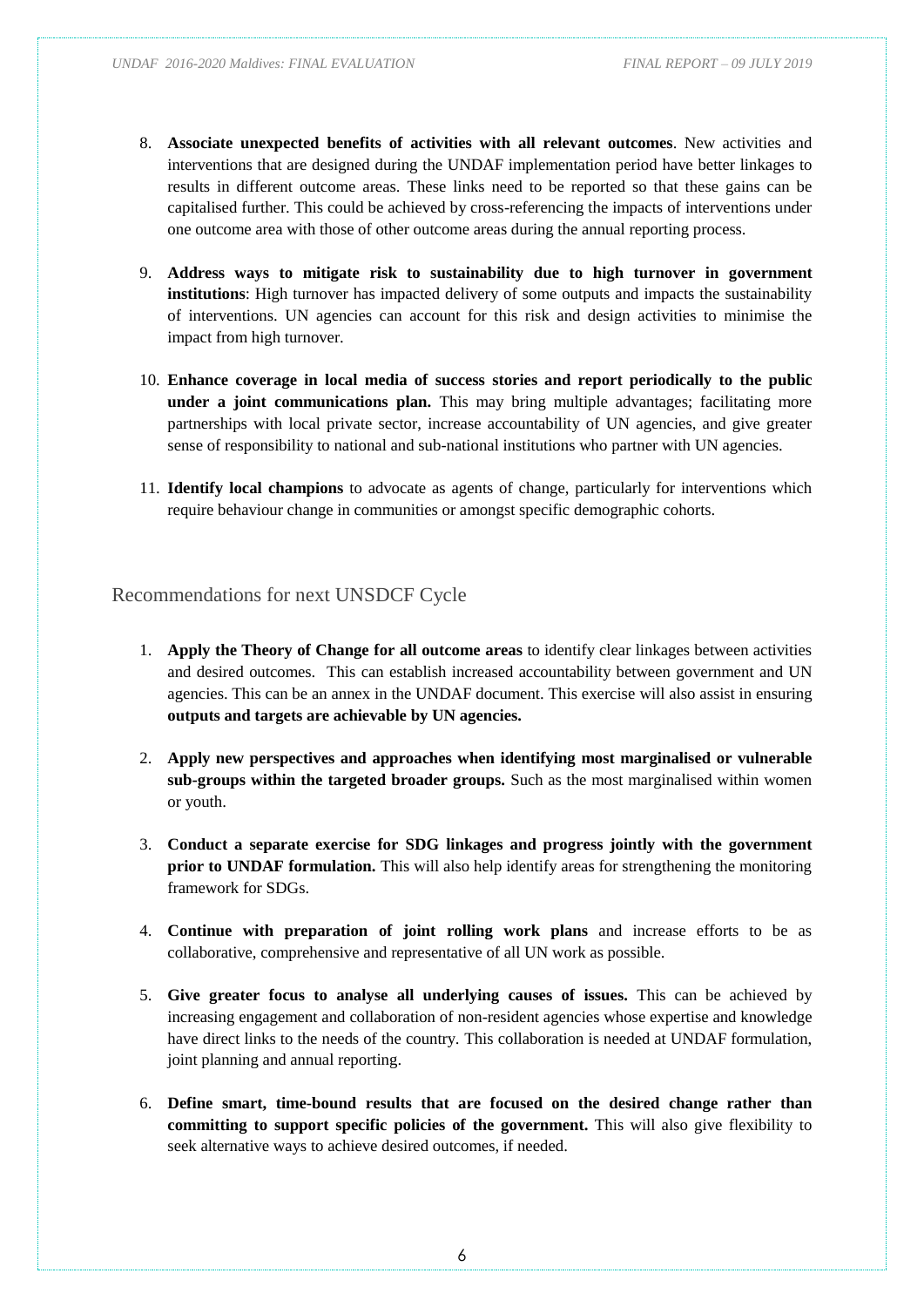- 7. **Maintain greater transparency of annual plans of UN agencies,** particularly with strategic partners such as CSOs and local governments (in locations where potential partnerships are intended during the year).
- 8. **Develop a robust UNSDCF monitoring and evaluation plan with meta data and means of verification.** Align indicators to nationally used definitions for easier monitoring and reporting.
- 9. **Conduct a risk assessment for each outcome and identify assumptions.** This can include identifying the legal changes that are necessary for UNDAF outcomes and noting the areas where UN support is available. This can be part of the Theory of Change.
- 10. **Undertake more rigorous socio-political analysis during the preparatory phase, particularly on the analysis of the trend of increasing conservatism and gender equality.**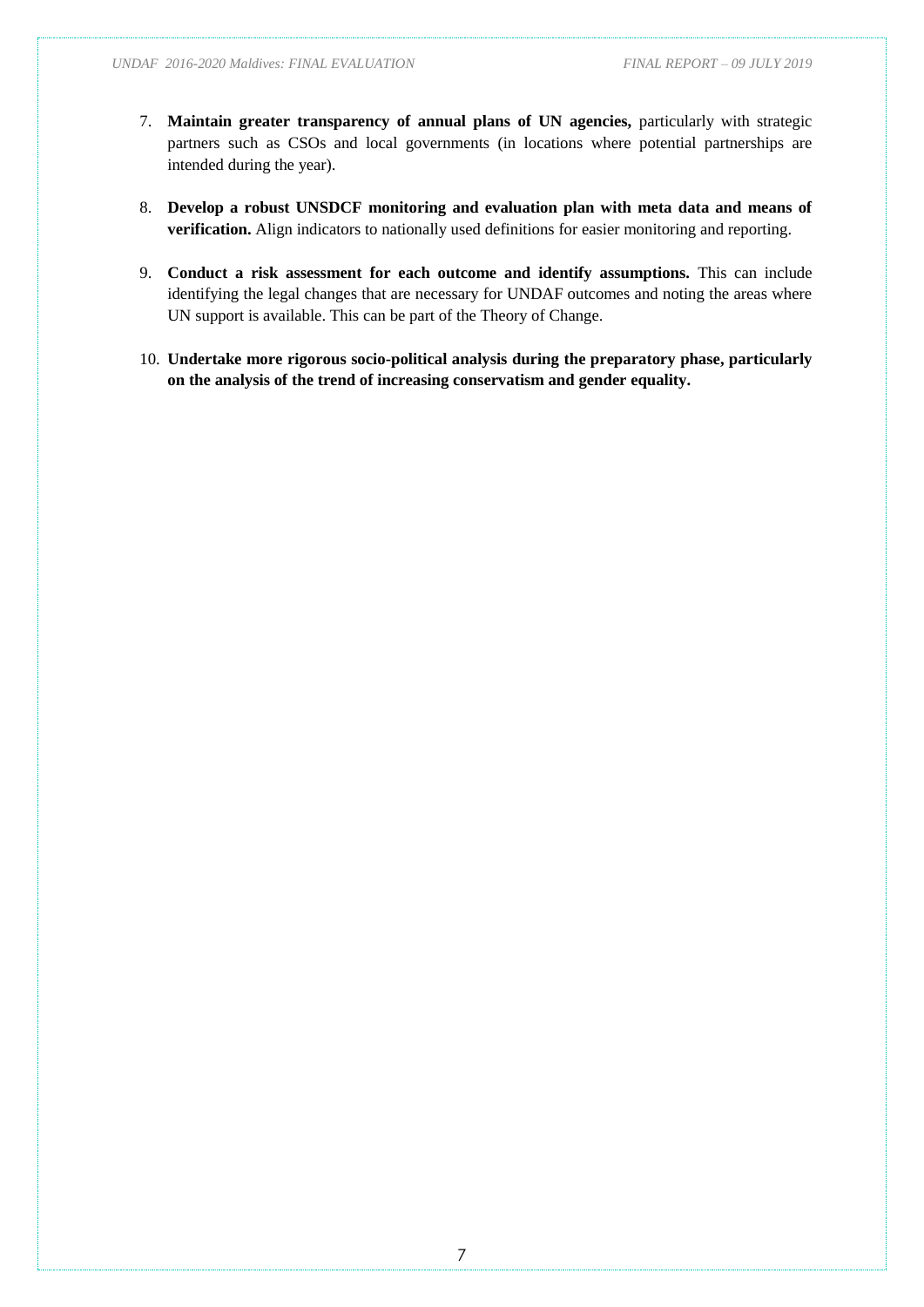# <span id="page-7-0"></span>Chapter 1: Context of Evaluation

# <span id="page-7-1"></span>1.1 Background on the UNDAF

The United National Development Assistance Framework (UNDAF) is the strategic programme to describe the collective response of the UN system to a country, over a medium term. The UNDAF represents the UN system's intended areas of collaboration with state and civil society partners for the given period and is aligned with its national development priorities. The frameworks are a result of a collaborative and consultative process involving numerous stakeholders. Thematic areas of support and intervention are prioritised, responding to national needs with consideration to UN's comparative advantages.

UNDAF frameworks are also intended to ensure that UN agencies are committed to the four programming principles of the UN, of which the overarching principle is to 'leave no one behind'. This principle aims to reach out to the most vulnerable or marginalised groups. Other programming principles include:

- human rights, gender equality and women's empowerment
- sustainability and resilience
- accountability

In Maldives the first UNDAF was adopted for the period of 2008-2010 with an estimated budget of US\$ 16 million. The second UNDAF was implemented from 2010 to 2015, with a total estimated budget of US\$ 40.7 million with USD 15 million as core funds. The second UNDAF was implemented via a joint Action Plan which served as a common operational document to replace the Country Programmes Action Plans for agencies that are Executive Committee members. This UNDAF had 15 outcomes (under 8 focus areas), 52 outputs and 157 indicators.

The third UNDAF, which is the subject of this evaluation report, was signed in 2015 and focuses on the period 2016 to 2020. The third UNDAF is more prioritised than its preceding plan, by prioritising fewer focus areas (four outcomes compared to the previous fifteen outcomes), while continuing to include interventions and support in many sectors. A Common Country Analysis (CCA) was conducted, as required, for the Maldives in 2014, which aimed to identify development problems and priorities as well as national capacities and gaps in current development strategies. Four priority areas were determined in the UNDAF after consultations with government and civil society organisations, as well as based on the comparative advantage of the participating UN agencies. As in the previous UNDAF, implementation was designed to be overseen by a high-level steering committee and multi-sectoral thematic groups for each outcome area. The total budget was estimated at US\$ 53.8 million, of which core resources amounted to US\$ 11 million.

The 2030 Agenda for Sustainable Development was adopted in September 2015 and hence, after the formulation of the UNDAF for Maldives. However, the UNDAF does refer to the broad goals of the Sustainable Development Goals (SDGs) and states the intention of UNCT Maldives and the government to work closely together to fulfil the Post 2015 Development Agenda.

The next section explores the pressing development challenges faced by the country, as well as the economic and social achievements in recent years.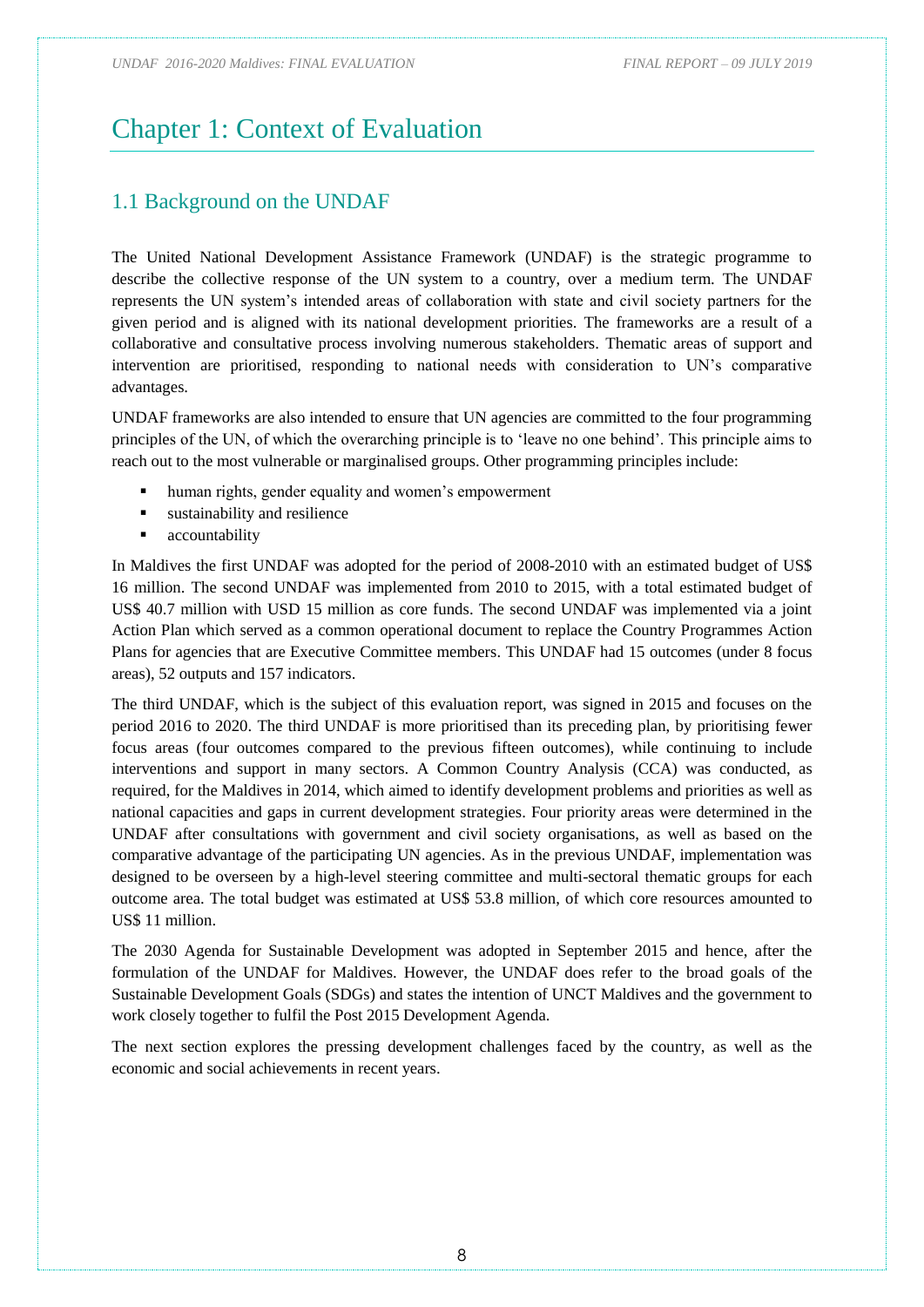## <span id="page-8-0"></span>1.2 Overview of Maldives

Maldives has seen strong economic growth in recent decades, fuelled mainly by high-end tourism. Annual growth rate for real Gross Domestic Product (GDP) was 7.3 in 2016, 6.9 in 2017 and 7.6 in 2018.<sup>1</sup> Rates of 6.5 and 6.0 are expected for 2019 and 2020.<sup>2</sup> The Gross National Income (GNI) per capita increased from US\$5,390 in 2008 to US\$9,760 in 2017.

Based on these economic attainments, Maldives is now categorised as an Upper Middle-Income Country. Some social factors also indicate improvements such as achieving the lowest Infant Mortality Rate in South Asia (7 deaths per 1000 births)<sup>3</sup>, 94 percent attendance rate for primary education, literacy rate of 98.4 percent and life expectancy of 73.9 years. <sup>4</sup>

The Human Development Index (HDI) value for Maldives has improved from 0.671 in 2010 to 0.717 in 2017, just above the global average of 0.702 and higher than the average of 0.588 of South Asia. This placed Maldives in the medium human development group, ranking as 101st country on the index covering 189 countries.

When the HDI is adjusted for inequality, the 2017 Index for Maldives falls to 0.549, a loss of 23.4 percent in HDI value.<sup>5</sup> This indicates that there is significant inequality in the Maldives. As a comparison, the lost in HDI value when accounting for inequality within ranges from 34 percent in Sub-Saharan Africa to 13 percent in Europe. <sup>6</sup>

Maldives had achieved five out of the eight Millennium Development Goals (MDGs) by 2010. The goals that were achieved were; MDG1: Eradicating extreme poverty and hunger, MDG2: Universal access to primary Education, MDG4: Reduce child mortality, MDG5: Improve maternal health and MDG6: Combat HIV/AIDS, Malaria and other infectious diseases. MDGs that were not achieved were MDG3: Promote gender equality and empower women, MDG7: Ensuring environmental sustainability and MDG8: Develop a global partnership for development.<sup>7</sup> The third report on MDGs status of the Maldives reported that while the gender gap was closing, significant obstacles remained for economic and political empowerment for women. The report also noted that the country does face the challenge of maintaining achievements and progress made, as there was unevenness in quality and coverage even for MDGs achieved at national levels.

Recent Gender Development Index (GDI) values for Maldives shows continued trend of disparity between female and male achievements in health, education and estimated income. The HDI is calculated separately for females and males, and the GDI is the ratio of female HDI to male HDI. Maldives has a GDI value of 0.919, indicating a lower HDI for females than males.

These persistent challenges in gender parity was a determining factor for keeping a strong focus on gender for UNDAF 2016-2020 as well.

The future for Maldives also includes adverse impacts from climate change. Gradual sea level rise will aggravate erosion of the low-lying islands. Saltwater intrusion also impacts groundwater, the already scarce freshwater resources and arable lands. Changes in temperature of water weakens the coral reefs, which threaten fisheries and tourism. Climate change and environmental degradation will impact all regions of the Maldives fairly equally, but some communities may be more at risk than others given

<sup>3</sup> https://data.unicef.org/country/mdv/

 $1$  Monthly statistics – February 2019, Maldives Monetary Authority

<sup>2</sup> Press Release of 2019 Article IV mission to Maldives by IMF, March 5 2019

<sup>4</sup> <http://projects-beta.worldbank.org/en/results/2013/04/10/maldives-development-success-story>

<sup>&</sup>lt;sup>5</sup> Human Development Indices and Indicators: 2018 Statistical Updates; Briefing note for countries on the 2018 Statistical Update – Maldives, http://hdr.undp.org/sites/all/themes/hdr\_theme/country-notes/MDV.pdf <sup>6</sup> <http://hdr.undp.org/sites/default/files/hdr14-report-en-1.pdf>

<sup>7</sup> Millennium Development Goals: Maldives Country Report 2010, Department of National Planning, 2010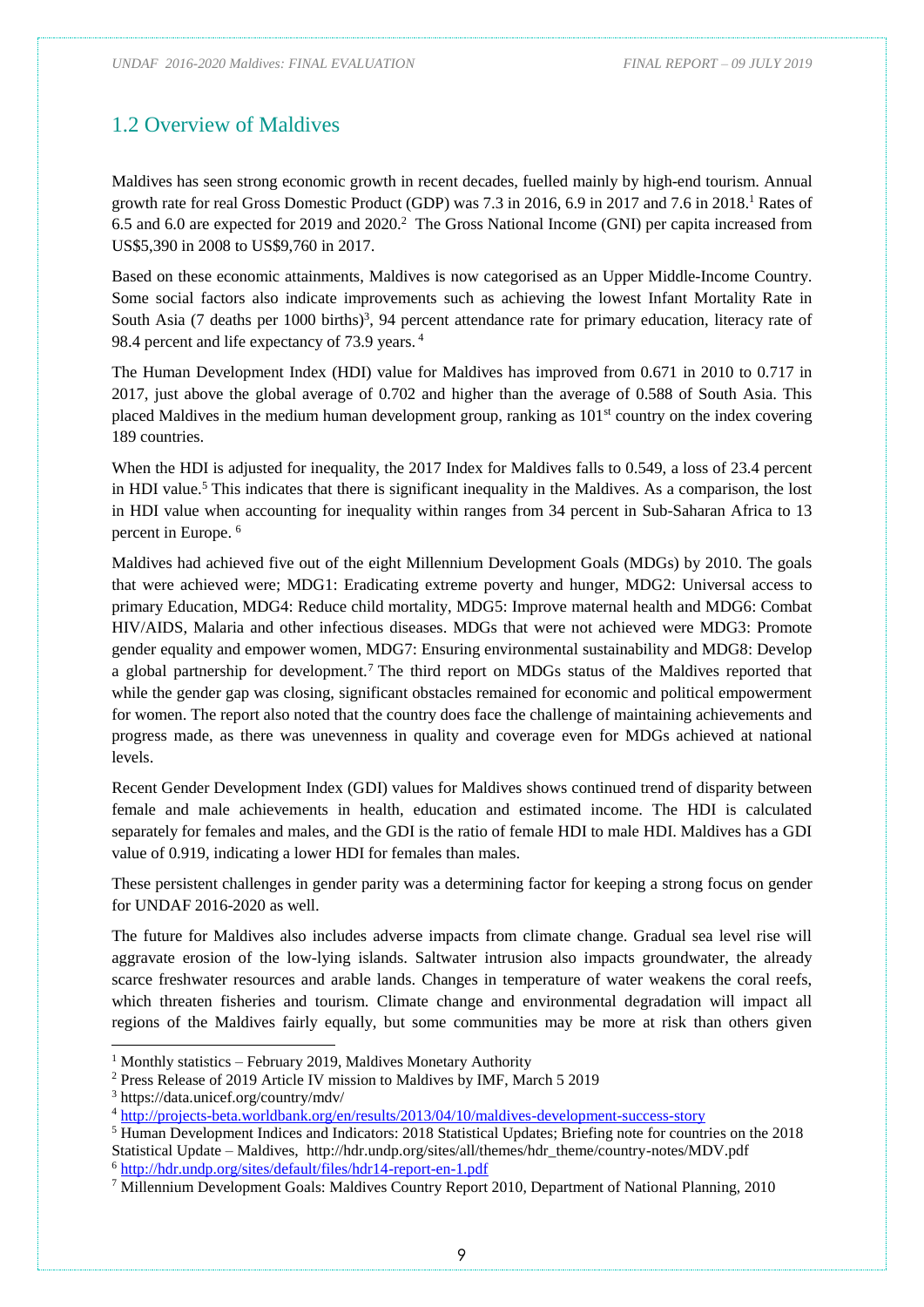variables such as the risk factors including likelihood of severe flooding, erosion, size of island or principal economic sectors of the island.<sup>8</sup> UNDAF 2016-2020 also included environment as a priority area of collaboration.

Being a small island state and a low-lying archipelago, the country's physical characteristics are dominated by the ocean. Of the 1,192 islands in the country, 188 are inhabited,<sup>9</sup> an additional 136 islands are used for resort development (currently in operation)<sup>10</sup> and a smaller number of islands are used for other industrial purposes. Resident population of the country is now estimated to be 437,535 in 2014, of which 22 percent are foreigners.<sup>11</sup>

The population distribution of the country is extremely uneven with more than one third living in the Greater Male' region (Male', Villingili and Hulhumale'). High internal migration flows have created congestion and urbanisation issues particularly in Male'. It is estimated that about 2,200 net migrants moved from the atolls to Male' annually between 2006 and 2014.<sup>12</sup> The Census 2014 reported that 60 percent of islands had less than 1000 persons of which at least 7 islands had less than 200 residents.

The vast dispersion of inhabited islands over a wide geographical area creates high costs on service delivery to all communities.

Maldives also has a significant number of expatriates living and working in the country. The total number of expatriates in the country were estimated at over 144,000 of which 63,000 were estimated to be undocumented.<sup>13</sup> While these workers contribute significantly to the economy of the country in formal and informal job sectors, challenges to planning arise due to lack of data on numbers, status of employment and location. Migrants are also a vulnerable group with many of their basic rights being infringed. Institutional failure to cater to this diverse group adequately is evident.

The increase in migrant worker population was created by a need for labour to service the boom in construction and other service industries associated with the strong economic growth the country experienced. This is potentially an excellent opportunity for employment for locals as well. Given the demographic trends of smaller families, youth have emerged as a significant population group in the last census. Persons aged 15-64 (termed as working age population) was 68%, more than the number of young and old dependents combined. The trend of an ageing demography is expected to continue as the median age of the population is expected to increase from 26 in 2014 to 37 by 2054.

However, not all the job opportunities described above have translated to employment for locals. The Census of 2014 indicated youth unemployment increased between 2006 and 2014. The census uses ILO definition of any person who is above 15 years, who is not working but has looked for work in the last month and is ready to start within two weeks. Using the international definition of youth as those aged between 15 and 24 years, youth unemployment rate increased from 9.3 percent in 2006 to 12.4 percent in 2014.<sup>14</sup> Overall, the female unemployment rate was higher nationally at 5.9 percent, compared to 4.8 percent for males. The most commonly cited reason is lack of opportunities or unable to find a suitable job. More significant gender disparities arise when analysing the working-age population outside labour force (i.e. not working and not seeking employment). Of this 75 percent was female who said they were

<sup>&</sup>lt;sup>8</sup> Se[e https://www.adaptation-undp.org/explore/maldives](https://www.adaptation-undp.org/explore/maldives) and

<http://www.worldbank.org/en/news/feature/2010/04/06/climate-change-in-the-maldives>

<sup>9</sup> <http://statisticsmaldives.gov.mv/yearbook/2018/wp-content/uploads/sites/5/2018/04/3.4.pdf>

<sup>&</sup>lt;sup>10</sup> [www.tourism.gov.mv](http://www.tourism.gov.mv/), Forth Quarter Report 2019, Ministry of Tourism

<sup>11</sup> [http://statisticsmaldives.gov.mv/nbs/wp-content/uploads/2018/07/UNFPA-Report-Maldives-Population-](http://statisticsmaldives.gov.mv/nbs/wp-content/uploads/2018/07/UNFPA-Report-Maldives-Population-Projections-2014-2054.pdf)[Projections-2014-2054.pdf](http://statisticsmaldives.gov.mv/nbs/wp-content/uploads/2018/07/UNFPA-Report-Maldives-Population-Projections-2014-2054.pdf)

<sup>&</sup>lt;sup>12</sup> [http://statisticsmaldives.gov.mv/nbs/wp-content/uploads/2018/03/ThematicAnalysis-](http://statisticsmaldives.gov.mv/nbs/wp-content/uploads/2018/03/ThematicAnalysis-OnYouthInTheMaldives.pdf)

[OnYouthInTheMaldives.pdf,](http://statisticsmaldives.gov.mv/nbs/wp-content/uploads/2018/03/ThematicAnalysis-OnYouthInTheMaldives.pdf) page 43

<sup>13</sup> <https://maldivesindependent.com/society/number-of-illegal-migrants-estimated-at-63000-143502>

<sup>14</sup> [http://statisticsmaldives.gov.mv/nbs/wp-content/uploads/2016/02/StatisticalReleaseIV-Employment.pdf,](http://statisticsmaldives.gov.mv/nbs/wp-content/uploads/2016/02/StatisticalReleaseIV-Employment.pdf) page 36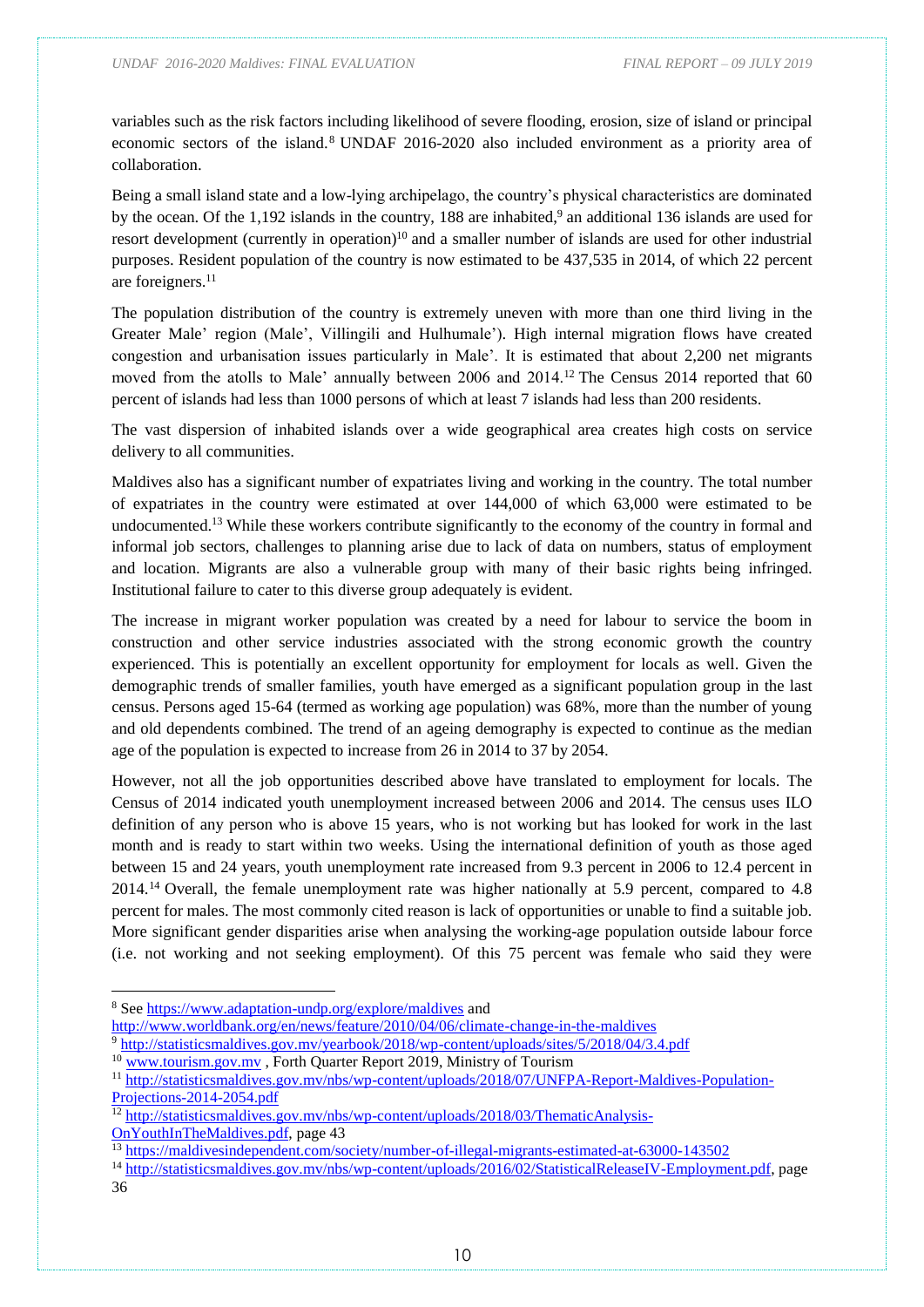available but not seeking employment, a significant reason being pre-occupied with household chores and looking after children.<sup>15</sup>

Only 45 percent of adolescents continue education to higher secondary levels (grades 11 and 12). These grades are only offered in 59 schools in the country out of the total 212, necessitating migration to another island in some cases, or highly competitive qualifications for entry.<sup>16</sup> Also differences are evident in teaching quality, particularly between Male' and the administrative islands.

Dropping out of school at secondary levels creates a risk of being unable to secure a job, pay for vocational or private education or start their own businesses. Almost one in four Maldivian youth were reported to be not in education, employment or training. The skills training programs in the country are limited in variety and are mainly offered in Male'. The resulting skills mismatch of the employable youth and the demands of the economy has been long identified and documented.<sup>17</sup>

Such structural deficiencies often lead to unwanted social outcomes. Youth are more vulnerable to be involved in gangs, crimes or drug abuse. Studies on these issues reveal that gangs have increased in size, number and become more organised, particularly in Male'. Almost 95 percent of adolescents in conflict with the law are not in school.18

Stakeholders consulted for this evaluation highlighted the prioritisation of government on infrastructure projects over social development. Fiscal debt widened considerably in 2016 before lessening moderately by 2019. This trend was a combination of a large portion of new revenue measure not materializing and the surge in capital expenditure on large infrastructure projects.19 The IMF determined that Maldives faced a 'high risk' of external debt distress by end 2017, while the government maintained that it has been invested mainly in growth-enhancing infrastructure.20

In addition to fiscal stresses, the political climate of the Maldives was extremely turbulent during 2015 to 2018. UN agencies noted this period to be a difficult environment, given the civil disturbances and external pressures. <sup>21</sup> Some other key events during this period include the exit of Maldives from the Commonwealth in 2016, after it was warned of a suspension on grounds of regression from democratic values. A petition was submitted by opposition members to remove the pro-government speaker of majlis in August 2017. The government sanctioned the army to block this no-confidence vote. A State of Emergency (SOE) was placed for 45 days, for national security in the escalation of friction between the executive and the supreme court. In July 2018 the European Union approved a framework for targeted sanctions against selected government officials who were "undermining the rule of law or obstructing an inclusive political solution and serious human rights violations,"<sup>22</sup> These examples indicate the political climate of the country during the first years of UNDAF implementation.

The presidential election of 2018 was competitive but peaceful. The winning candidate represented a coalition of three political parties and a faction of the party of the incumbent president. The lead party of the winning coalition, Maldivian Democratic Party (MDP) also went on to secure 74% of the seats in the Parliamentary elections of April 2019.

<sup>15</sup> <http://statisticsmaldives.gov.mv/nbs/wp-content/uploads/2016/02/StatisticalReleaseIV-Employment.pdf> <sup>16</sup> <https://www.unicef.org/maldives/what-we-do/education>

<sup>&</sup>lt;sup>17</sup> See for example studies by ILO and ADB on this issue [\(https://www.adb.org/documents/maldives](https://www.adb.org/documents/maldives-employment-skills-training-project)[employment-skills-training-project,](https://www.adb.org/documents/maldives-employment-skills-training-project) [https://www.ilo.org/wcmsp5/groups/public/---asia/---ro-bangkok/---ilo](https://www.ilo.org/wcmsp5/groups/public/---asia/---ro-bangkok/---ilo-colombo/documents/publication/wcms_232216.pdf)[colombo/documents/publication/wcms\\_232216.pdf\)](https://www.ilo.org/wcmsp5/groups/public/---asia/---ro-bangkok/---ilo-colombo/documents/publication/wcms_232216.pdf)

<sup>18</sup> [www.unicef.org/maldives/what-we-do/education](http://www.unicef.org/maldives/what-we-do/education) and [https://asiafoundation.org/2012/11/07/unemployed](https://asiafoundation.org/2012/11/07/unemployed-youth-in-maldives-turn-to-gangs-reveals-new-report/)[youth-in-maldives-turn-to-gangs-reveals-new-report/](https://asiafoundation.org/2012/11/07/unemployed-youth-in-maldives-turn-to-gangs-reveals-new-report/)

<sup>&</sup>lt;sup>19</sup> Annual Report 2016, Maldives Monetary Authority, Page 13

<sup>&</sup>lt;sup>20</sup> 2017 Article IV consultation by IMF – Press Release Staff repo (country report no.17/357), December 2017  $21$  Interviews with UN senior official conducted for this evaluation.

<sup>&</sup>lt;sup>22</sup> [https://www.consilium.europa.eu/en/press/press-releases/2018/07/16/maldives-eu-adopts-a-framework-for](https://www.consilium.europa.eu/en/press/press-releases/2018/07/16/maldives-eu-adopts-a-framework-for-targeted-sanctions/)[targeted-sanctions/](https://www.consilium.europa.eu/en/press/press-releases/2018/07/16/maldives-eu-adopts-a-framework-for-targeted-sanctions/)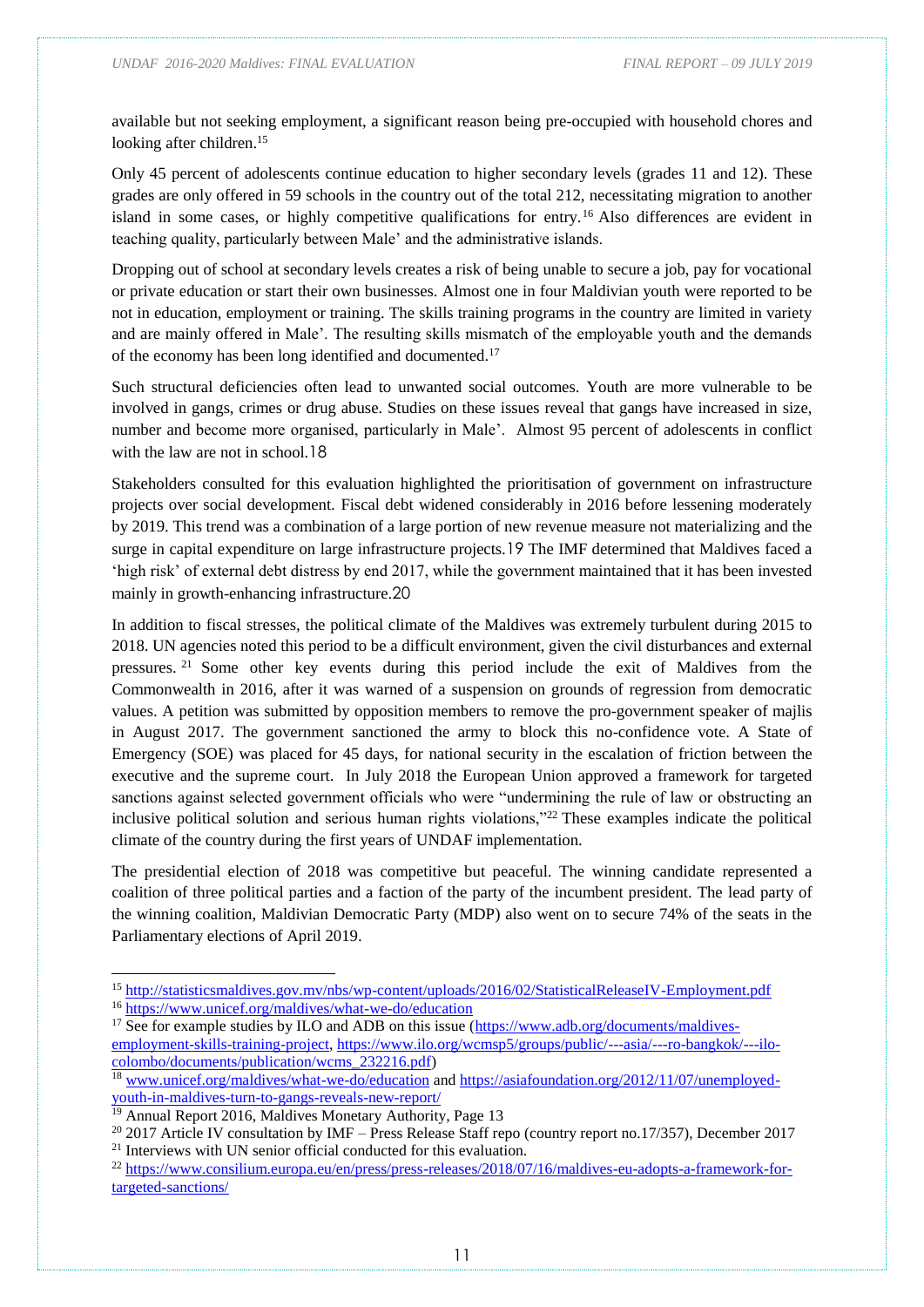The representation of women in politics and the government is limited at senior decision-making levels. A report in 2014 noted that the Maldives ranked  $136<sup>th</sup>$  out of 154 countries in terms of the number of female Members of Parliament.<sup>23</sup> At the time women occupied 5 out of 85 seats. The most recent parliament elections saw this drop to four seats out of 88 seats. Barriers for economic and political participation of women clearly continue to persist.

## <span id="page-11-0"></span>1.3 National planning process and development priorities

The national planning process of the government has been unstable in the past decade. Until 2008, the government had developed and implemented five-year national development plans under a designated ministry for national planning. The seventh and most recent National Development Plan was implemented for the period of 2006-2010. The government that took office in 2008 developed a Strategic Action Plan to implement the party manifesto although a detailed medium-term national development plan was not developed. Nor was there a designated central planning institution and this function was served by the President's Office.

Similarly, the government elected in 2013, based their policies and strategies on the party manifesto launched during the campaign period for the presidential elections, Yageen Manifesto. This manifesto consisted of three parts; (i) sports, (ii) youth and (iii) a general development plan which included all other sectors. Thus, when the UNDAF 2016-2020 was developed in 2015, the guiding document outlining government priorities was the Yageen manifesto. According to this manifesto, 'a significant emphasis' was placed on youth issues, using strategies of sports development, youth empowerment, vocational training and education scholarships. Under its youth strategies, the government strongly encouraged migration to the capital island and its satellite islands. As encouragement, the newly reclaimed area in Hulhumale' was rebranded as "Youth City". A bold commitment of providing complete rehabilitation for 500 drug users per year was also made. The strong focus of the government on youth at the time was a deciding factor in selecting 'Youth and Children' as one priority area under the UNDAF 2016-2020. Support for drug rehabilitation and skills development was included under youth.

Strategies targeting women's empowerment included a subsidised childcare system, increasing access to finance, gender quotas in the political arena and leadership skills training. The significant disparity in gender in the Maldives and the commitment by the government were key to determining Gender as a priority area under UNDAF. Targets for this area of interventions included greater political representation of women, enhanced social and economic opportunities and strengthening institutions to prevent and respond to gender-based violence.

Economic development goals included the traditional sectors of agriculture, fisheries and housing. Health schemes included having designated general practitioners for different neighbourhoods for better service. There also was a focus on providing housing and facilitating funds for home renovation or construction. Public transport services were committed to, including school bus services.

In addition to the government manifesto, other documents that guided the discussions for the UNDAF included international obligations and the sectoral master plans, where such plans were in place such as the Health Sector Master Plan 2016-2025. Some other key policies were drafted but not endorsed, including the National Gender Equality Policy and the National Youth Health Strategy.

The government elected in 2018 launched a manifesto which concentrated on five priorities; (1) financially empowered local councils, (2) environmentally friendly economic growth, (3) education, security and

<sup>&</sup>lt;sup>23</sup> [https://www.ifes.org/sites/default/files/ifes\\_womens\\_empowerment\\_in\\_political\\_processes\\_final\\_0.pdf,](https://www.ifes.org/sites/default/files/ifes_womens_empowerment_in_political_processes_final_0.pdf) page 15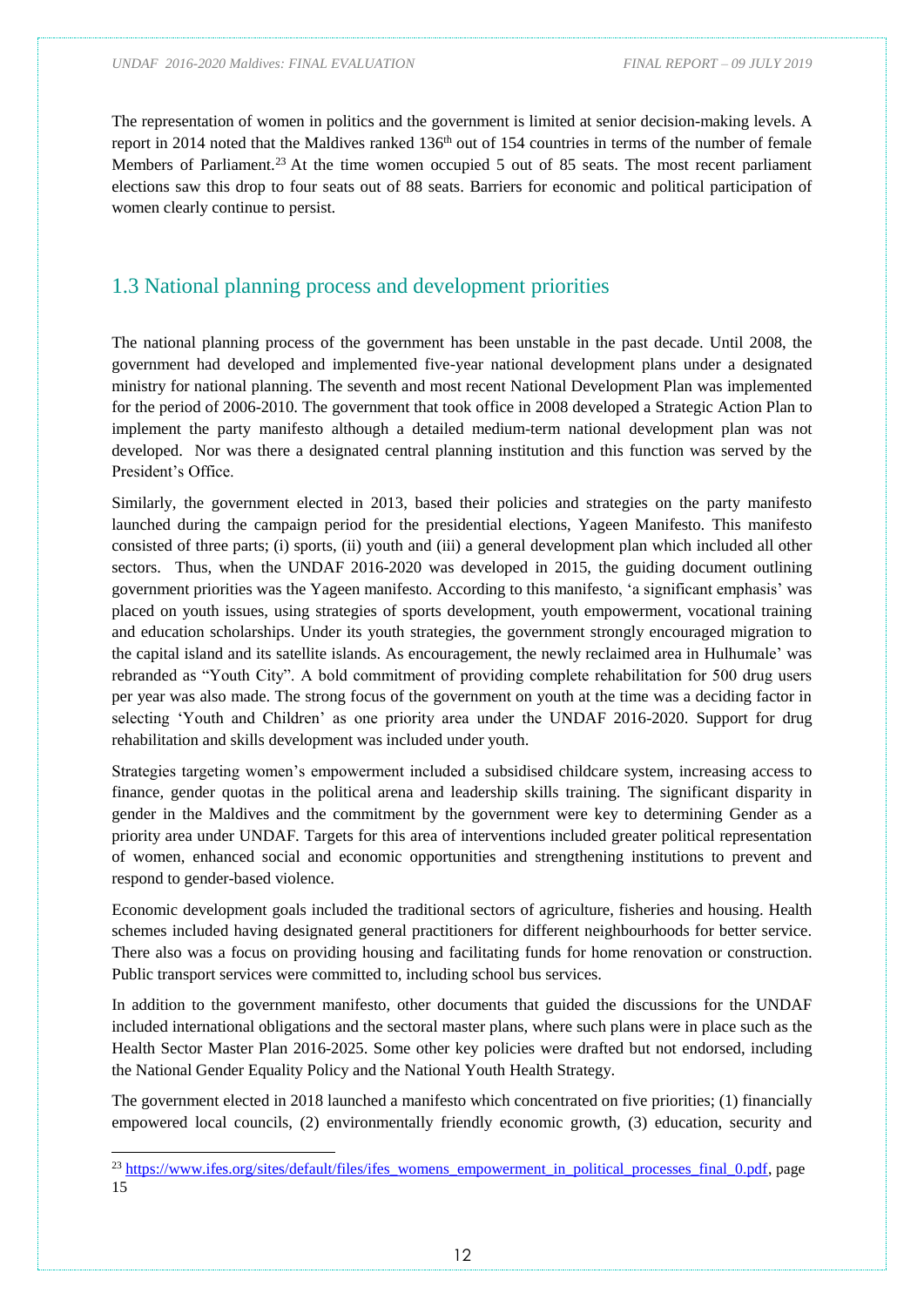employment for Maldivian families (4) social services and (5) justice. A hundred-day plan with targets was announced and by the end of this period 83 per cent was declared to be achieved.<sup>24</sup> The ruling MDP party (as a coalition with other parties) then announced an 'Agenda 19' as the campaign strategy for all its parliamentary candidates collectively. This included a list of 19 pledges which the party committed to deliver should they be given the opportunity through favourable outcomes in the election. Both the 100 day plan and the Agenda 19 now serve as key policy documents outlining government priorities and guiding the discourse of the 2019 and 2020 workplans for the UNDAF.

Currently the government is in the process of formulating a medium-term National Development Plan, a process led by the newly created Ministry of Planning and Infrastructure. Resident UN agencies are involved in the process and the resulting national plan will be the main guiding document for discussions for the next UNDAF.

## <span id="page-12-0"></span>1.4 Key Features and Implementation Structure of UNDAF

In alignment with the government priorities, international commitments, the findings of the CCA and stakeholder discussions, four strategic focus areas were identified for the 2016-2020 UNDAF.

These are:

- Youth and Children
- Gender
- Governance
- Environment and Climate Change

A results matrix was prepared for these four priority areas, specifying one outcome per priority area with a total of 16 outputs. Twenty-two outcome-level indicators and seventy-seven output-level indicators were determined to assess achievements and progress. Baseline information for these indicators was specified as well as targets for 2020.

The required financial resources for the achievement of all outcomes and outputs of the UNDAF were estimated at US\$ 53.8 million, which included US\$ 11.0 million core funds. The largest portion of this was allocated to the Environment group at \$30.8 million.

UNDAF 2016-2020 was signed in 2015 and commenced in January 2016. Eleven UN agencies (four Ex-Com and seven specialised agencies) were signatory to the UNDAF. There are currently four resident UN agencies in the Maldives; UNDP, UNICEF, WHO and UNFPA. The non-resident agencies (NRA) are UNOPS, UN Women, IOM, FAO, UNODC, UNESCO, ILO and UNEP. The NRAs are based in Colombo, New Delhi or Bangkok. The IOM has one staff based in the Maldives, sharing the Mission based in Sri Lanka. UN Women has one staff working in Maldives and FAO has a representative assigned within the Ministry of Fisheries and Agriculture.

With the exemption of UNEP, the remaining ten agencies who were signatory to the UNDAF, agreed to develop joint work plans for implementation.<sup>25</sup> As such joint work plans for 2016 and 2017 were signed within the first quarter of 2016. The IOM also merged their ongoing and planned activities for Maldives to the UNDAF after they joined the UN in 2016.These plans were reviewed in early 2017 and rolling joint work plans for 2017-2018 were updated and agreed by the outcome groups. However, only three of these workplans were signed and the workplan for Governance was not signed. It was decided to have the third round of joint workplans for 2019 and 2020. The work plans for Youth and Children, Gender and

<sup>24</sup> <https://presidency.gov.mv/>

<sup>&</sup>lt;sup>25</sup> UNEP being the exemption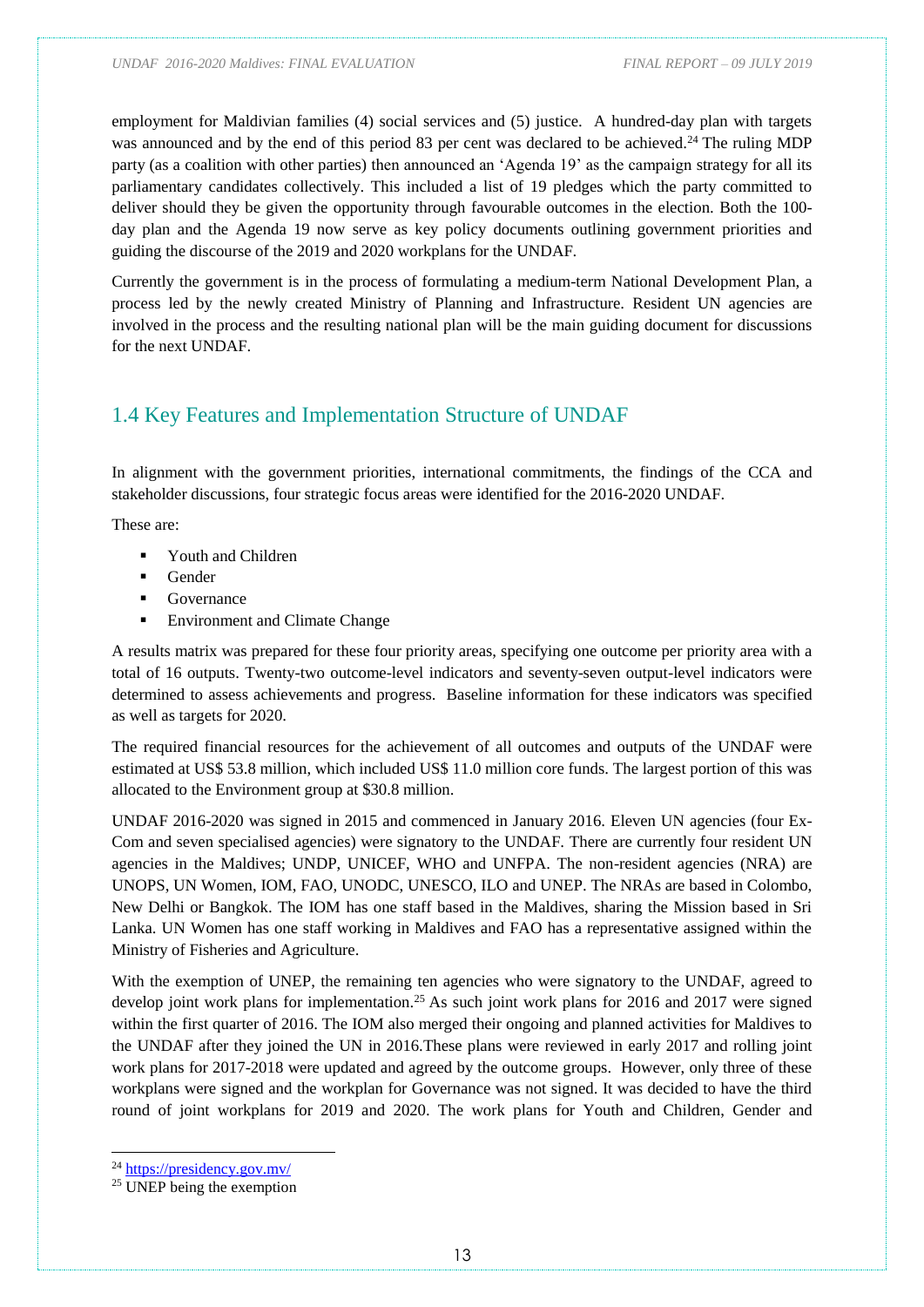Governance have been signed in April 2019 and Environment Outcome group was signed on 23<sup>rd</sup> June 2019.

#### <span id="page-13-0"></span>Implementation Arrangements

The implementation structure for the UNDAF for the Maldives consisted of several inter-agency coordination bodies, some to meet on a regular basis and some to be convened when required.

A high-level Steering Committee (SC) was selected to provide formal oversight and management direction throughout the UNDAF cycle. The Steering Committee's mandate includes ensuring the smooth coordination of all outcome groups, to make substantive decisions for optimal implementation of UNDAF and to organise UNDAF reviews and evaluations. The SC is co-chaired by the Ministry of Foreign Affairs. The SC is scheduled to meet once a year in January. Two meetings were held in 2015 to formulate and approve the UNDAF. Attempts were made by the UN to convene the committee during 2016 and 2017. However, after implementation commenced, only one Steering Committee meeting was held which took place in 2018.

Working groups were established for each of the four priority areas, known as Outcome Groups. These four outcome groups were responsible for formulating the annual/biennial work plans and implementation. Each Outcome group had a chair from a UN agency and a co-chair selected from the Government. The number of meetings of each of these groups are given below:

|                                                     | 2016 | 2017 | 2018 |
|-----------------------------------------------------|------|------|------|
| Youth and Children Outcome Group                    |      |      |      |
| Gender Outcome Group                                |      |      |      |
| Governance Outcome Group                            |      |      |      |
| <b>Environment and Climate Change Outcome Group</b> |      |      |      |

In addition, seven additional working groups were set up to oversee specific functions of implementation. These groups are depicted in the chart below.



*Figure 1: Inter-Agency Groups for 2016-2020 UNDAF implementation*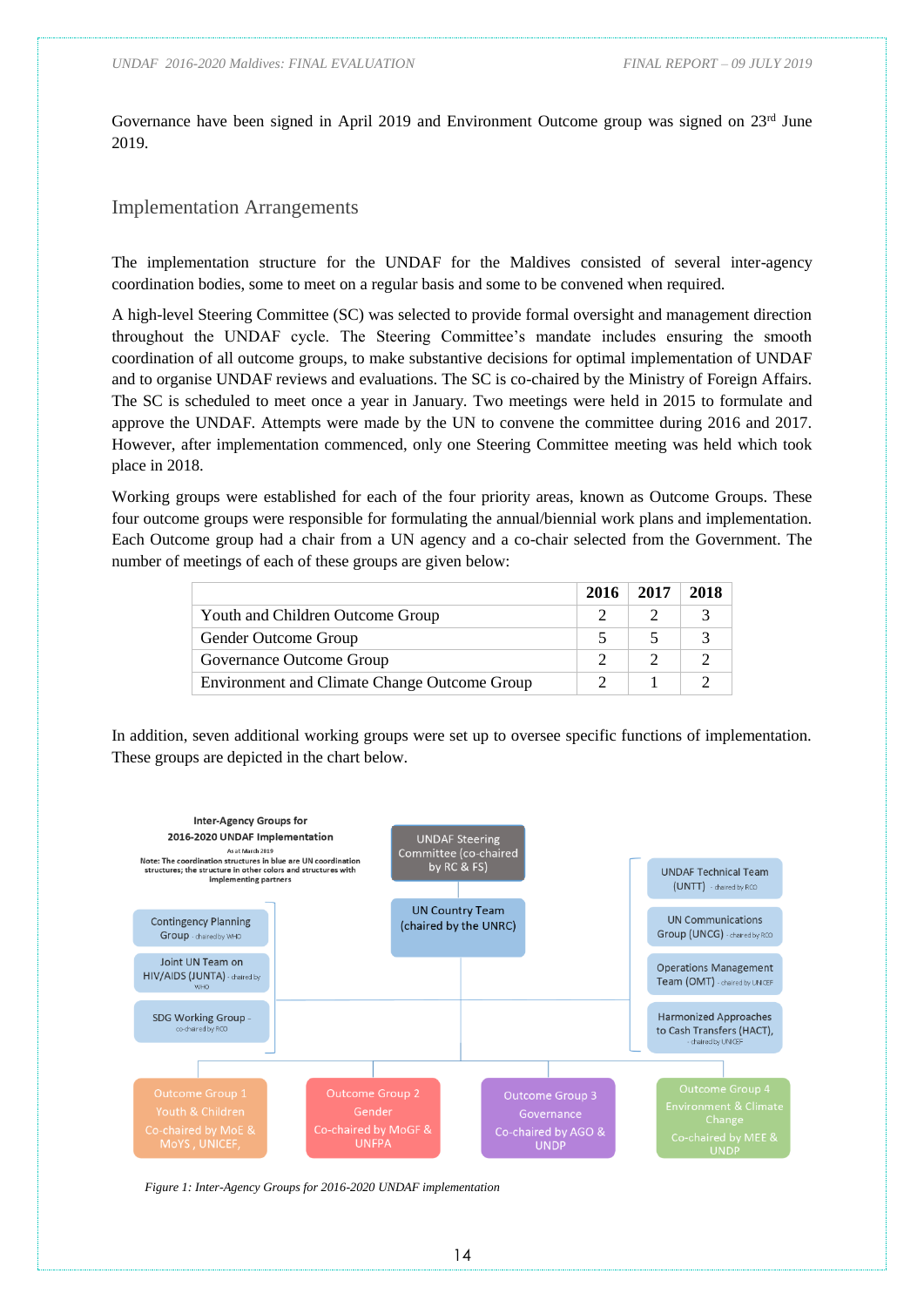This implementation structure for the UNDAF is similar to the typical implementation arrangement, as given in the UNDAF Guidance Notes. The Monitoring and Evaluation group that was formed, evolved to the broader UNDF Technical Team.

The mandates of the remaining groups in the chart above are as follows:

- **UNDAF Technical Team (UNTT)**: Develop overall monitoring and evaluation guidance for UNDAF cycle. Provide technical input and strategic oversight to UNDAF, as guided by UNCT. Follow-up on decisions of UNCT meetings and retreats.
- **Operations Management Team (OMT)**: This team was envisioned to meet at least once a month to guide implementation in a coordinated, efficient and effective manner. The team met a total of 8 times during 2016-2018, with only one meeting in 2017.
- **Harmonised Approach to Cash Transfer (HACT) group**: this is a sub-group of the OMT and comprises of the three UN agencies that had adopted the 2014 UNDG HACT Framework. The purpose of the sub-group is to streamline practices and improve efficiency. This group met 6 times during 2016-2018.
- **UN Communications Group**: this is established to raise awareness of contribution of UN to national development processes. The objective of the group is to promote visibility of UN work in the Maldives. The frequency of meetings of this group is decided by the UNCT, to be convened when needed. This group was convened a total of nine times from 2016-2018.
- **Joint UN Team on HIV/AIDS**: This group has a focused mandate to coordinate the work of agencies supporting the government in HIV/AIDS related work. It was to be convened when needed, and during 2016-2018, the JUNTA had one meeting.
- **SDGs Working Group**: This group was one of the more active groups, with a total of 11 meetings during the same period, albeit less than the intended frequency of once a month. It was established to provide a coherent support to GOM in the implementation of SDGs.
- **Contingency Planning Group:** this group is entrusted to deliver on the UNCTs responsibility to provide support to the contingency planning activities of the country. Meetings were convened in relation to flu outbreaks and for disaster risk reduction work.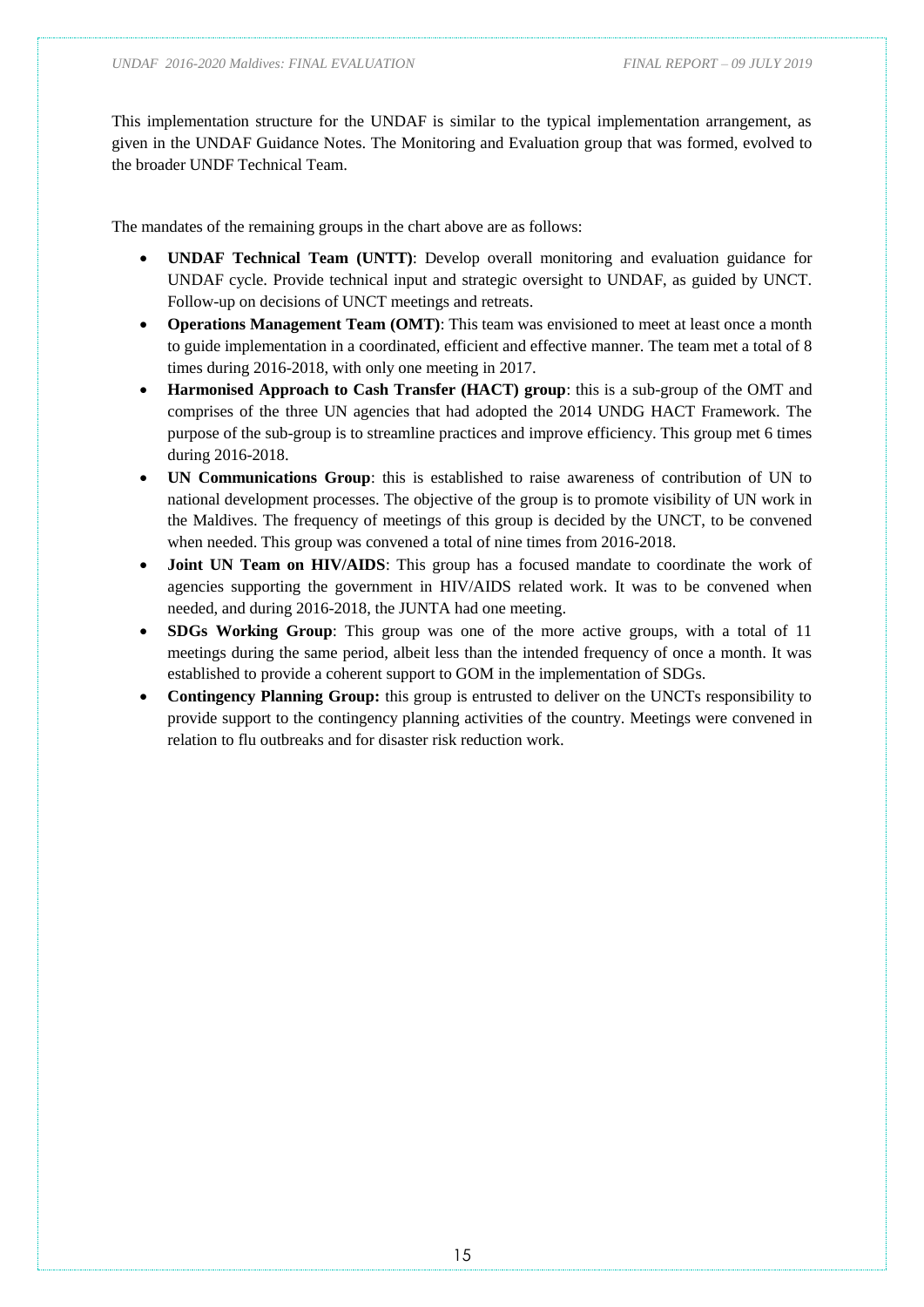# <span id="page-15-0"></span>1.5 Purpose, Methodology and Limitations of Final Evaluation

#### **Purpose**

An independent final evaluation of the UNDAF is conducted once in the lifetime of the UNDAF, in the penultimate year of its implementation. The evaluation assesses whether planned UNDAF results were achieved, whether a worthwhile and durable contribution to national development processes were made, and whether this was done in a cost-effective manner. The evaluation also looks at whether the UNDAF implementation was conducted to deliver on the commitment to leave no one behind. It is expected that the evaluation will be used by the agencies to support in institutional learning on what works and what does not work. It will also be used as the foundation for planning the next UNDAF for the country.

This final evaluation for UNDAF 2016-2020 for Maldives is aimed to achieve the following:

- Evaluate the relevance, effectiveness, efficiency, sustainability of UNDAF implementation and the contributions towards achievements of UNDAF results from 2016 to 2018.
- Review the strategies and interventions used and the contributions towards national development through the UNDAF results.
- Assess effectiveness of Gender Mainstreaming, Human Rights Based Approaches, Results Based Management and Environmental Sustainability in UNDAF implementation, including support to the recommendations of Universal Periodic Review for the Maldives.
- Gauge the added value of UNDAF for cooperation among individual UN agencies.
- Assess the extent to which the UNDAF was able to create national ownership in the UNDAF process.
- Assess the contributions towards SDGs.
- Elaborate on the factors that have affected the UN's contribution (the challenges and how they were overcome or why they were not overcome); and
- Account the lessons learnt from the experiences of the current programming cycle, and identify issues and opportunities emerging from the implementation of the current UNDAF.

#### **Methodology**

The evaluation was carried out by an independent local consultant and was conducted between March 2019 and June 2019. Sources of information for the exercise were desk review of relevant published reports, annual reviews, programming documents and interviews. It is based on mainly qualitative data from these documents, which were provided by the UN agencies, with a brief quantitative analysis of the limited monitoring information that was available. Triangulation of perspectives and information collected was employed during evaluation through the discussions.

A total of 68 persons were consulted, from 15 UN agencies, 6 civil society organisations (CSO) and 13 government offices. A list of all stakeholders and persons consulted is given in Annex 1. The selection of institutes was based on the stakeholder identification undertaken during the inception phase of the evaluation by the UN RCO. This selection was further refined during the evaluation, depending upon recommendations of UN agencies. Some key stakeholders who were not consulted for the evaluation included donors and local government authorities.

Preliminary findings and a summary of the first draft were presented to the UNCT on two occasions, and a first draft was circulated for comments from UN agencies. The final evaluation report takes into account these comments. The findings from the evaluation are presented in the next Chapter of this report, and are categorised into relevance, effectiveness, efficiency, sustainability, as the key criteria for evaluation.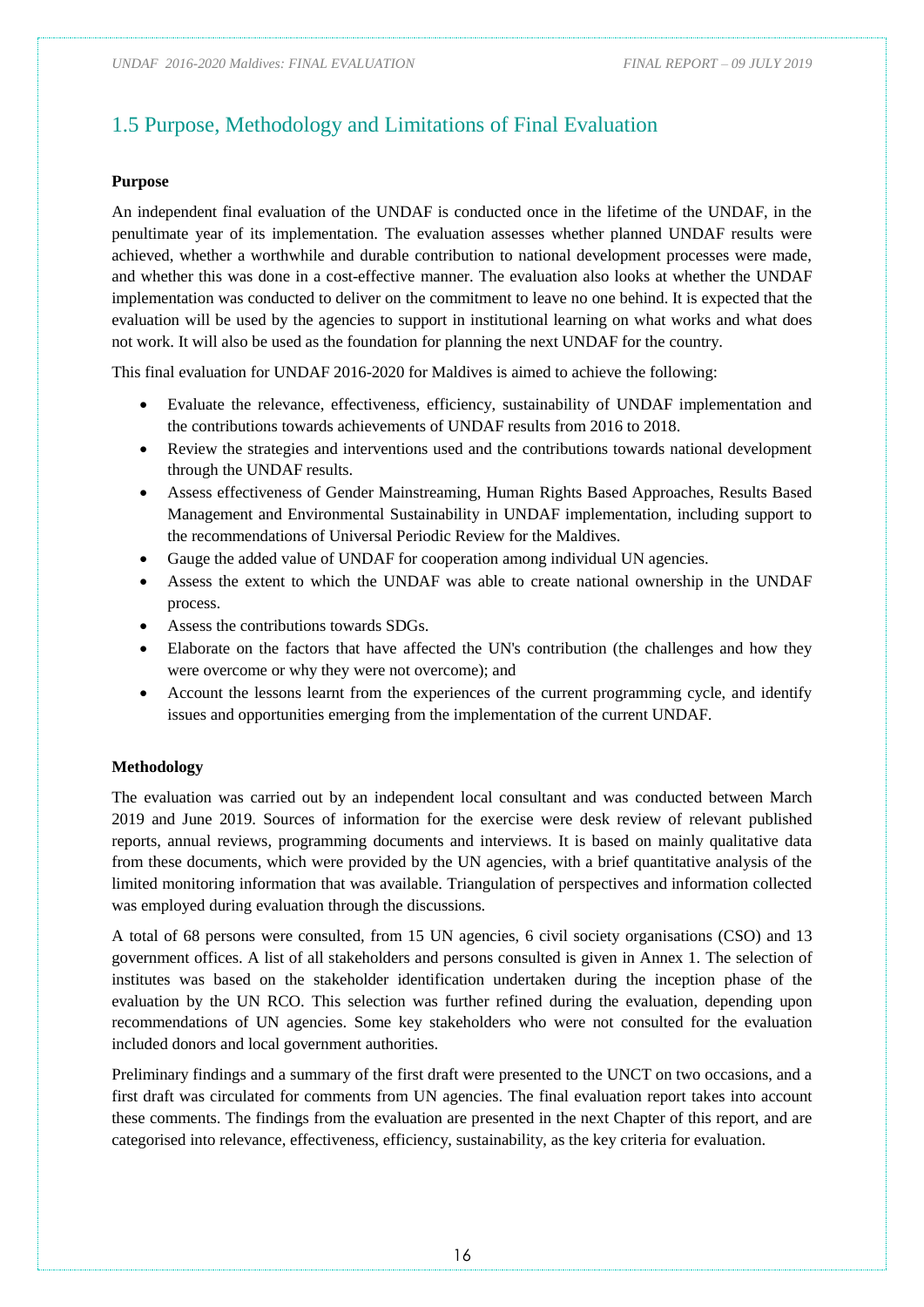#### **Scope and Limitations**

Determining the relevance to national priorities and strategies was challenging given the lack of a clear national development plan to supplement the brief manifesto that was adopted in 2013. The opinions of the stakeholders, alignment to other similar projects, alignment to strategies and policies where existent was used to measure relevance. At the same time, detailed evaluation of cost efficiencies is also challenging given the vast number of activities carried out with multiple agencies. This criterion was applied through discussions of particularly significant or long-term activities through explorations of alternative strategies that could have been used to achieve the desired outputs and outcomes.

The timing of this final evaluation is three months after the election of a new government and during a time of transition between parliaments. A continued commitment to UNDAF and its priorities by the new government is an assumption of this evaluation. There are 18 months remaining before the end of the UNDAF period, during which it is still possible to carry out meaningful work to increase impact and reach in a conducive environment. However, it is pre-emptive to gauge whether the challenges that were faced in the initial years of UNDAF implementation (notably areas where government support was retracted or donor hesitancy to provide support for Maldives) will persist or not.

The high turnover of staff particularly within government meant that some of those who were involved with the work of UNDAF during formulation or since start of implementation of UNDAF were no longer employed in the institutions. In many cases the staff who were interviewed did not have complete knowledge of UNDAF implementation since the beginning. This particularly created difficulties in understanding issues where results were not achieved.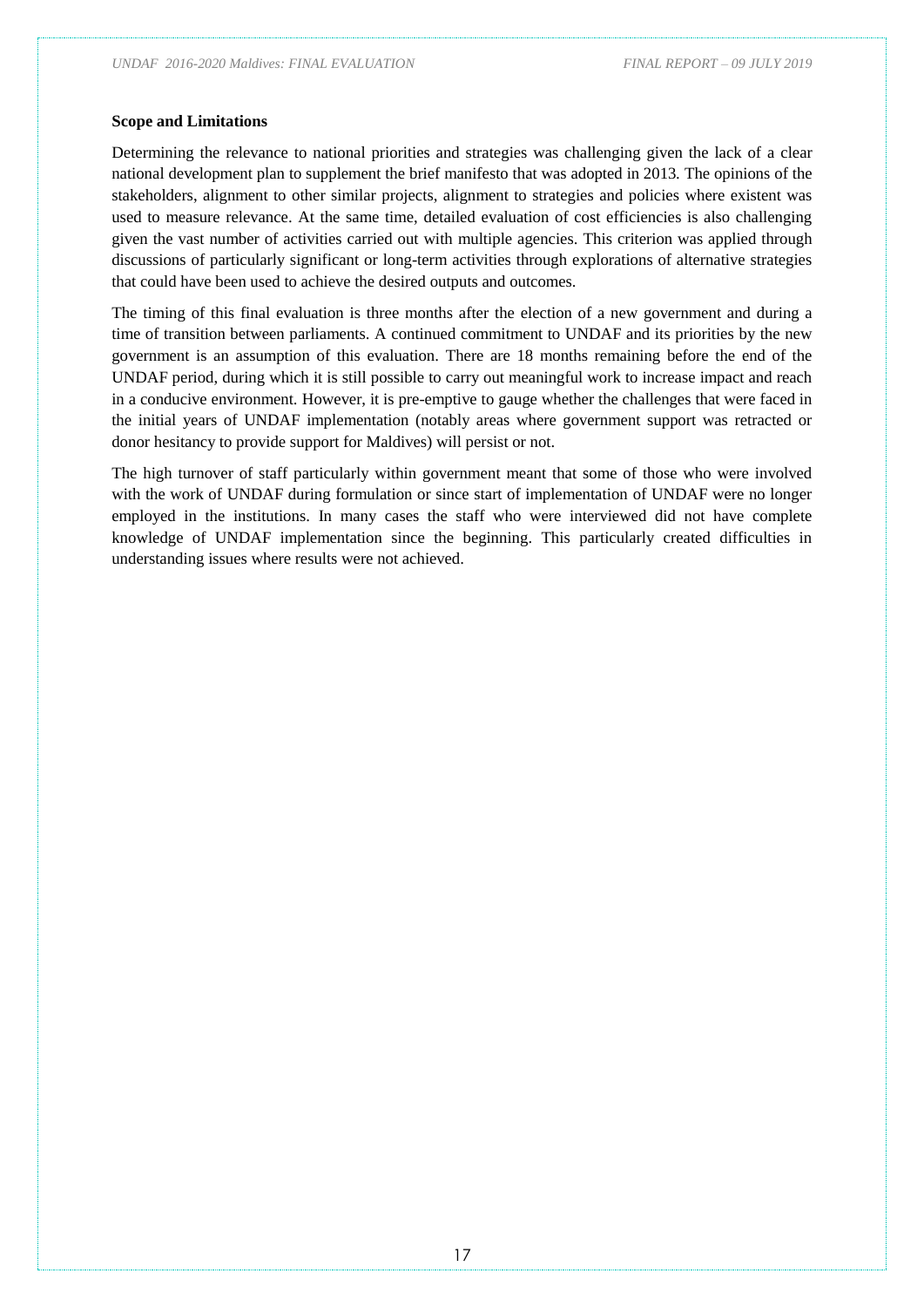# <span id="page-17-0"></span>Chapter 2: Findings

## <span id="page-17-1"></span>2.1 Relevance

- **What is the role and relevance of the UNDAF in addressing key issues, their underlying causes and challenges as identified by the CCA? How well is the UNDAF aligned to the National Development Priorities, international goals and treaties? Has the UNDAF results matrix been sufficiently flexible to adjust to evolving national policies and strategies during the current programme cycle.**
- **Was there adequate focus on human rights, gender equality and women's empowerment? Was the commitment to 'leave no one behind' addressed? Was there effort to identify and reach out to these groups?**

## <span id="page-17-2"></span>2.1.1: The UNDAF design and its alignment with national priorities

The results framework for the current UNDAF is outcome-based, featuring four outcome statements and sixteen outputs. Various agencies contribute to each of the four outcome areas, from both UN agencies and Government institutions. Areas of potential partnerships with Civil Society Organisations are noted in all outcome areas. Two independent institutions were also specified as partners.

However, the UNDAF was inconsistent in the level of articulation of outputs from outcome group to outcome group. For instance, the outputs under Youth and Children and Gender, are very specific and direct, while some outputs under Governance and Environment can only be evaluated in a subjective manner which could be problematic in assessing achievements.

Another difficulty in implementation arises in tying some outputs closely to specific strategies or policies of the government, rather than emphasizing the desired change. For example, as an indicator of enhancing employment opportunities for youth, Output indicator 3.3.2 was set as "Number of new business start-ups under government's GetSet initiative that are successful". The UN later decided to cease support for this activity, given the challenges of this particular initiative. Alternative strategies of funding business startups were not explored, and this indicator is now frozen. Future UNDAF frameworks should consider maintaining a strong focus on the intended change, rather than committing to a political strategy. However, effort has been made to formulate a comprehensive and realistic results matrix. Only two indicators lack baselines or clear targets, which are yet to be clarified.

The **lack of a national development plan** during the UNDAF formulation and implementation period creates an uncertain environment to develop medium-term work plans. Nevertheless, the UNDAF is strongly aligned to the government priorities as per manifesto of 2013. The national stakeholders who were interviewed for the evaluation also felt that the UNDAF was aligned to government policies and priorities.

In the absence of a clear national framework, the **Common Country Analysis** (CCA) becomes even more crucial to determining priority areas of intervention. The CCA is the UN's independent assessment of what are the main development challenges in the country. It is also an analysis of why these issues are persisting. It is prepared in a consultative manner and also identifies national capacity gaps that can be addressed by UN support, through the UNDAF.

The CCA that was done for the Maldives in 2015 suggested to address the following areas:

• Reform of education system to improve quality, particularly in atolls,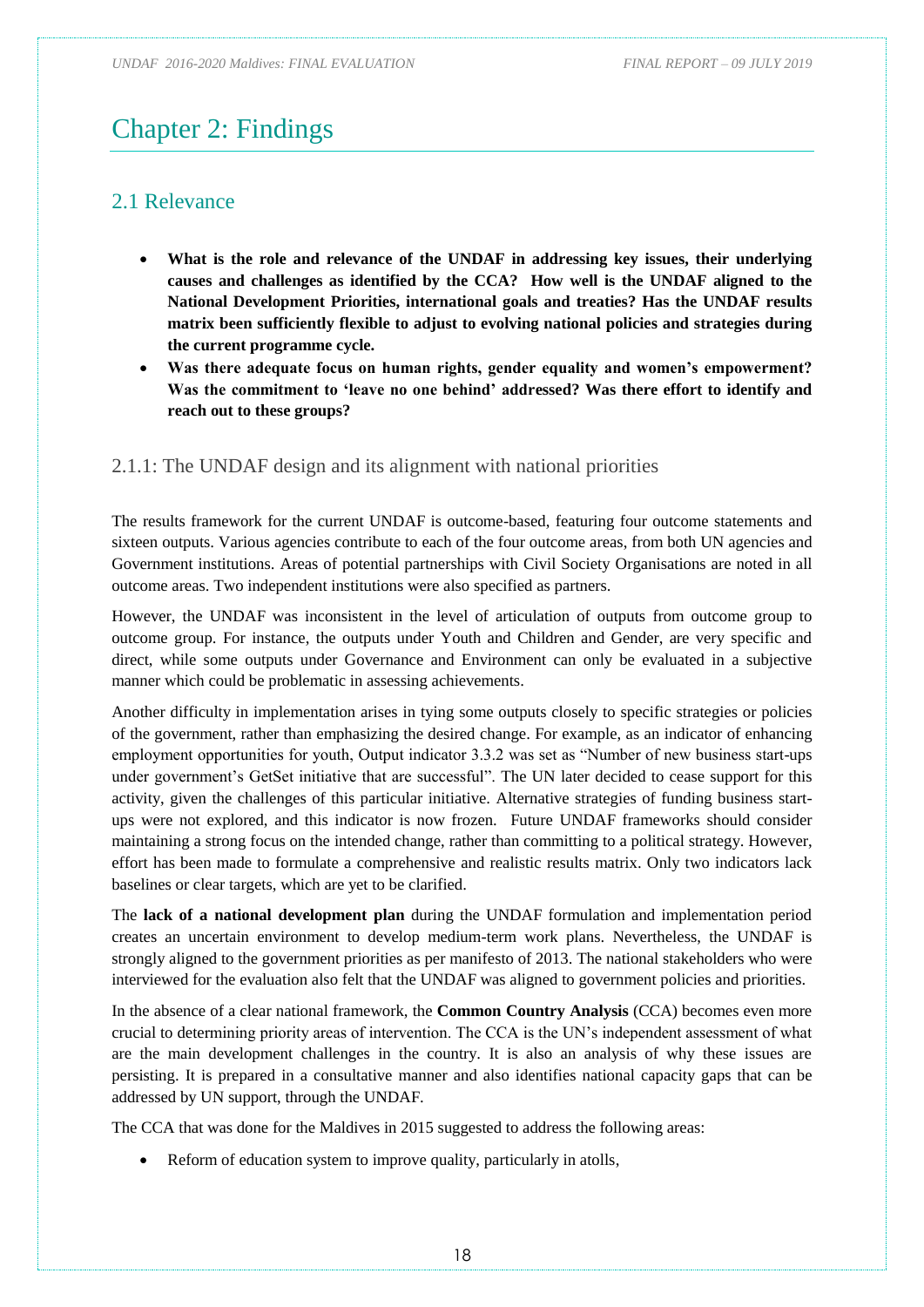- Address the current barriers to female unemployment (day-care facilities, school transportation, stigma of working in resorts,
- Unemployment of youth as a core issue, with drugs and crime as unfavourable consequential issues,
- Strengthen decentralisation of health services, awareness on nutrition and family planning, health services for children with disabilities and youth in general,
- Violence against women and children (addressing social norms, cultural and religious practices leading to this in particular),
- Support for a transparent and independent judiciary system and rule of law,
- Strengthen sector policies and frameworks,
- Support civil society,
- Improve data systems for monitoring and evaluation,
- Capacity building and training,
- Institutional support for the environment sector to increase internal efficiencies, tools for environment management and contribution to solid waste management efforts.

All issues listed above are directly addressed by the UNDAF, however the following observations are made:

- Focus on the areas highlighted in the CCA are addressed to varying degrees at output level, for instance targets for the judiciary reform is limited.
- Core and underlying causes of some significant issues are not addressed in a meaningful manner:
	- For instance, youth unemployment was analysed to be the cause of a multitude of reasons, of which the only area of focus identified in the workplan was enhancing skills development opportunities. Based on the discussions for the evaluation, it is evident that improving youth employment rates is a multi-sectoral issue with failings on both the supply and demand of youth to realise their economic potential. A reluctance to undertake unskilled jobs now dominated by expatriates also exists and is exacerbated as more and more jobs are taken over by migrant workers. Stakeholders noted that the government did not have meaningful engagement with the youth in identifying policies and strategies. The contribution to the Youth and Children outcome group by the Ministry of Youth and Sports was reported as inadequate. However, the workplan for 2019/2020 includes a wider range of interventions to create opportunities for youth. (Detailed analysis of interventions and results by outcome areas is given in section *2.2 Effectiveness*).
	- o Similarly, institutional weaknesses in addressing supply-side interventions for illegal drugs or for eliminating labour trafficking in the country is not addressed. At the same time, it must be noted that very few UN agencies have permanent presence in the Maldives and the UN agencies specialising in these issues do not have a continuous plan of support. However, joint interventions with the appropriate specialised UN agencies may lead to more meaningful impacts on underlying causes of complex issues such as drug abuse.
- The distribution of similar interventions across outcome groups raises the risk of fragmented work for common goals. For instance, child protection interventions are in both Outcome 1 and Outcome 2. Similarly, improvements of health care facilities are covered in both Output 1.1 and Output 3.5. Development of Health Management Information System was first linked with Youth and Children outcome, to be implemented as a joint collaboration. By the third year, this activity had evolved to a different system and was reported under Governance as improvements to health sector management.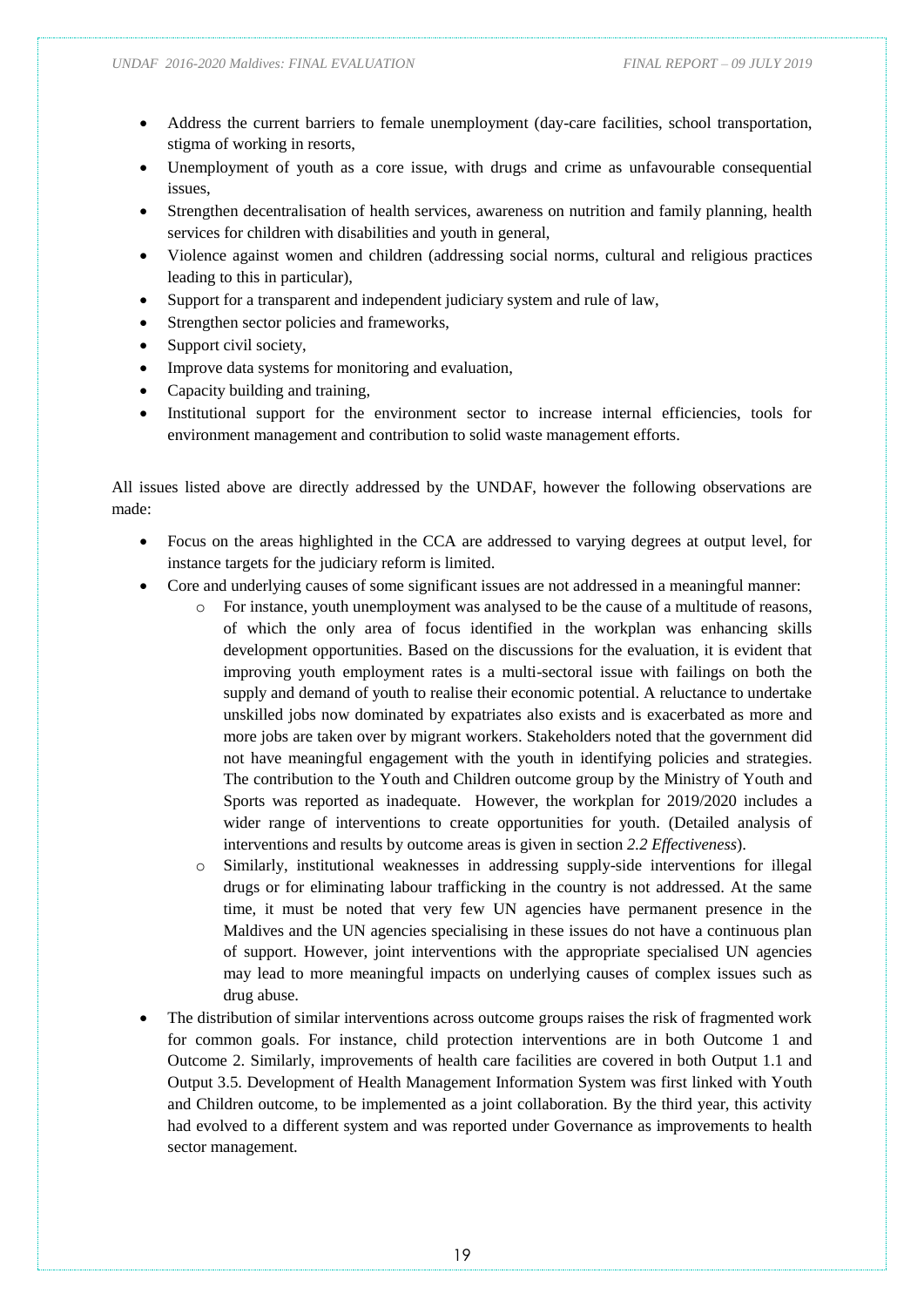Changes in government priorities also did arise during the programme implementation period of 2016- 2018. Commitment to some previously agreed and prioritised UNDAF outputs did digress. This included developing the Health Management Information System within the health sector and the introduction of Gender Responsive Budgeting in selected sectors.

Another example of deviance is the fact that the joint workplan for Governance Outcome for 2017/2018 was not signed. Stated reasons for not signing were relevant UN and government agencies not being able to fully agree on the focus of activities for that period and consequent political developments creating difficulties to continue the needed dialogue for agreement.

At least six indicators under the UNDAF were decided to be 'frozen', i.e. the decision was taken to cease working to achieve that target. Reasons for this decision included the low commitment of state authorities to implement the proposed strategy.

Requests for collaborations outside of the annual workplans are frequently put forward to UN agencies from government offices (including non-resident agencies) and in some cases proposals for collaboration have been initiated by the UN agencies as well. All agencies, including non-resident agencies, maintain direct lines of communications with the implementing state counterparts and any partnering CSOs. Some emerging issues have been highly relevant to the country, and the flexibility in the UNDAF to cater to these requests have produced successful partnerships, such as vaccination programs, health campaigns or work done on preventing violent extremism in the country.

While these activities may be fully aligned with UNDAF broader outcomes and national priorities, not all interventions and areas of collaboration are captured in the annual workplans or in the end of year reporting.

In 2018, a new government was elected and a plan of activities for the first 100 days was launched. The Agenda 19 (which was the campaign strategy of MDP for the parliamentary elections of 2019) outlines the legislative agenda of the government. Both outline the government's current priorities and strategies. There was enough flexibility in the UNDAF to incorporate new areas of work initiated by the government. Priority was given by the government to strengthen democratic governance such as to undertake a review of the Decentralisation Act 2010, interventions for justice reform and formulation of a ten-year national development plan.

All of the agencies of UNCT have their own guiding programme documents, detailing the work intended to be carried out. Resident Agencies have dedicated plans for the Maldives while non-resident agencies have broader programs for the region. The timeframe of these plans is largely in line with UNDAF time period as indicated in the table below. For most agencies, UNDAF is the overarching framework on which the country programmes are developed on.

Country programmes of selected UN agencies:

- UN Women has a Strategic Plan which outlines the organisation's strategic direction, objectives and approaches to support the efforts to achieve gender equality and women's empowerment. This is used as a guiding document for the development of a Strategic Note covering the Multicountry Office to India, Bhutan, Maldives and Sri Lanka with country specific interventions developed based on the respective UNDAF priorities and strategic directions. The period of the current Strategic Note is from 2018 to 2021.
- UNESCO has a Country Programme document for 2014 to 2017, which outlines the broad areas of work under the five different sectors of its mandate. A revised document is now needed.
- UNICEF has a Country Programme for 2016 to 2020. The time period and programme areas are similar to UNDAF, and UNDAF is reported as the overriding guiding document.
- FAO has a Country Programming Document for the Maldives, covering 2015 to 2019.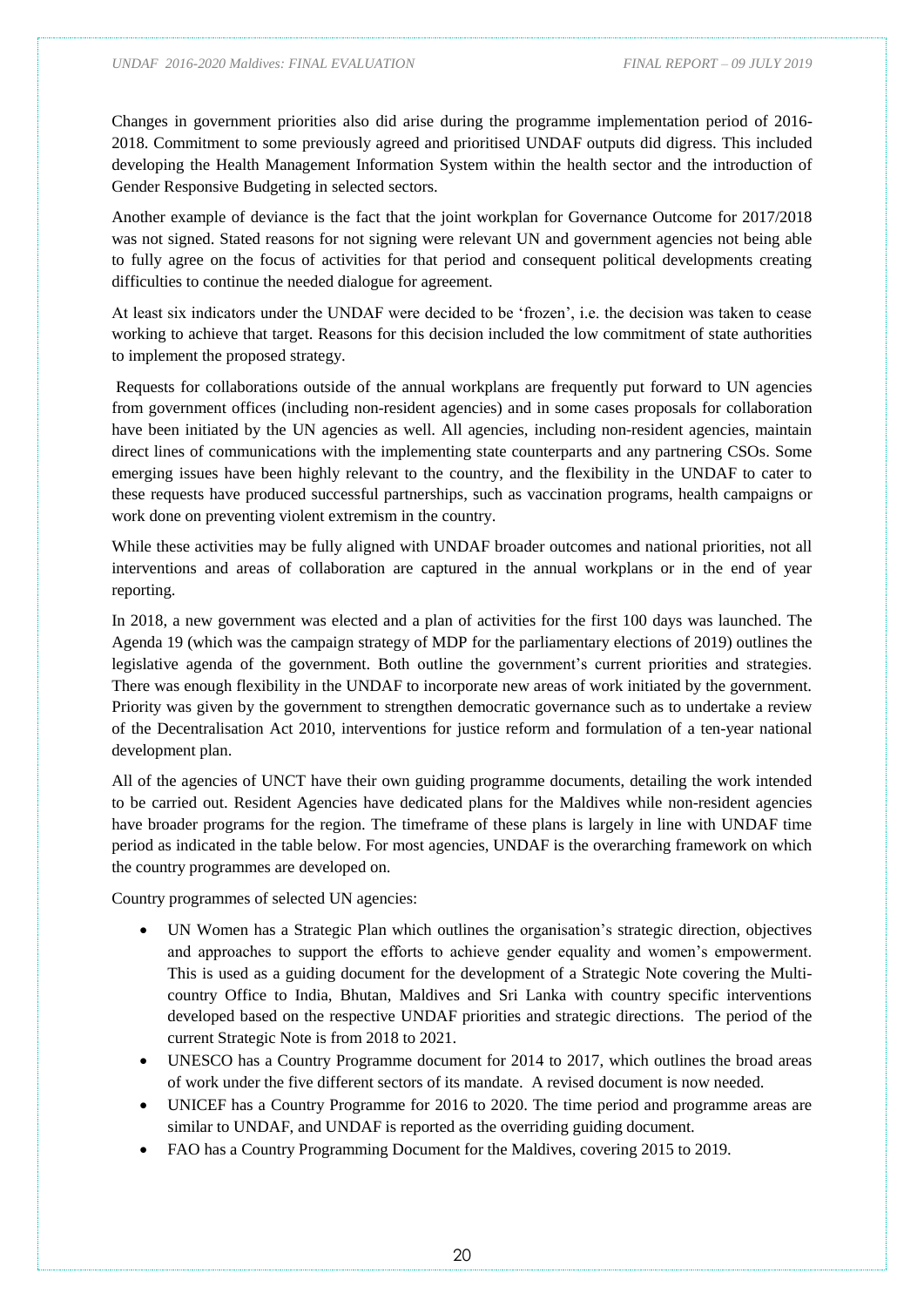- The WHO has a Country Cooperation Strategy for Maldives covering 2018-2022. The Strategy acknowledges the UNDAF and the work of WHO as stipulated in the UNDAF is included in the five priority areas of the Strategy. However, the Strategy includes additional areas of support such as mental health, migrant health and road safety.
- Both the UNFPA and UNDP have a Country Programme for 2016 to 2020. The focus of the UNFPA programme is only adolescents and youth and is linked to Outcome 1 and 2 of the UNDAF. UNDP country programme also aligns itself to two outcomes of the UNDAF and has a mapping of the indicators of both results frameworks identifying the linkages.
- ILO has a Decent Work Country Programme in place for Maldives for 2016-2020.
- Maldives became a member state of IOM in 2011, five years before IOM became a Related Agency of UN in 2016. The work of IOM in the Maldives is guided by a Programme Document of 2017, which describes various aspects of migration, such as research, migrant health, climate change and migration, border management and counter-trafficking.

### <span id="page-20-0"></span>2.1.2 Focus on human rights, gender equality and vulnerable groups

The Human Rights Based Approach (HRBA) to Development Cooperation was adopted by the UNDG in 2003, and guides UN agencies through all phases of development programming. Consequent treaties and resolutions have enforced accountability and equality, with the goal of protection of human rights and freedoms for all. The CCA for the Maldives in 2015, lacked a detailed analysis of the status of protection of rights. However, the UNDAF 2016-2020 did include in its design some aspects which show that a human rights-based approach was taken in the formulation phase.

The UNDAF 2016-2020 for the Maldives was designed with a focus on gender. Attention was given to gender mainstreaming during the formulation phase to ensure gender aspects are integrated in all outcome areas. The inclusion of Gender as a specific outcome area enhanced the focus on gender issues and reinforces the priority given by UN to this, particularly in dialogue with the government. Some indicators in other outcome groups also included gender specific targets. Awareness was carried out regarding perceptions against violence against women. Impact of these campaigns will be gauged through national studies that are planned to be conducted in 2020. Any improvements in the gender wage gap will be also revealed in future nationwide studies, however no specific activity was undertaken to address this.

However, this was one of the areas that was the most difficult to implement during 2016 to 2018. At least two major interventions were halted after preparatory work was completed, the introduction of Gender Responsive Budgeting in selected sectors and the Knowledge Exchange Forum, to share the findings of research on women's issues. However, it was noted by the relevant agencies that the information and research gathered for the Forum is currently used for policy advocacy purposes.

In addition to women, the vulnerable groups that are identified in the UNDAF include out-of-school children (OOSC), persons with disabilities, victims of violence, and those with substance abuse problems. As there are various categories of OOSC, data collection on OOSC was strengthened and incarcerated adolescents were directly targeted under UN support. PWDs are particularly vulnerable given the lack of data and weakness in education systems to fully cater to this group. The prevalence of drug use is not uniform within the country and in this aspect more problematic communities were not targeted. Efforts are made for awareness on substance abuse by training selected teachers however the dissemination of this information to students is not clearly planned out. A common challenge in addressing these vulnerable groups appears to be the lack of reliable national data, however data collection on these vulnerable groups was also initiated during UNDAF, via the Education Management Information System.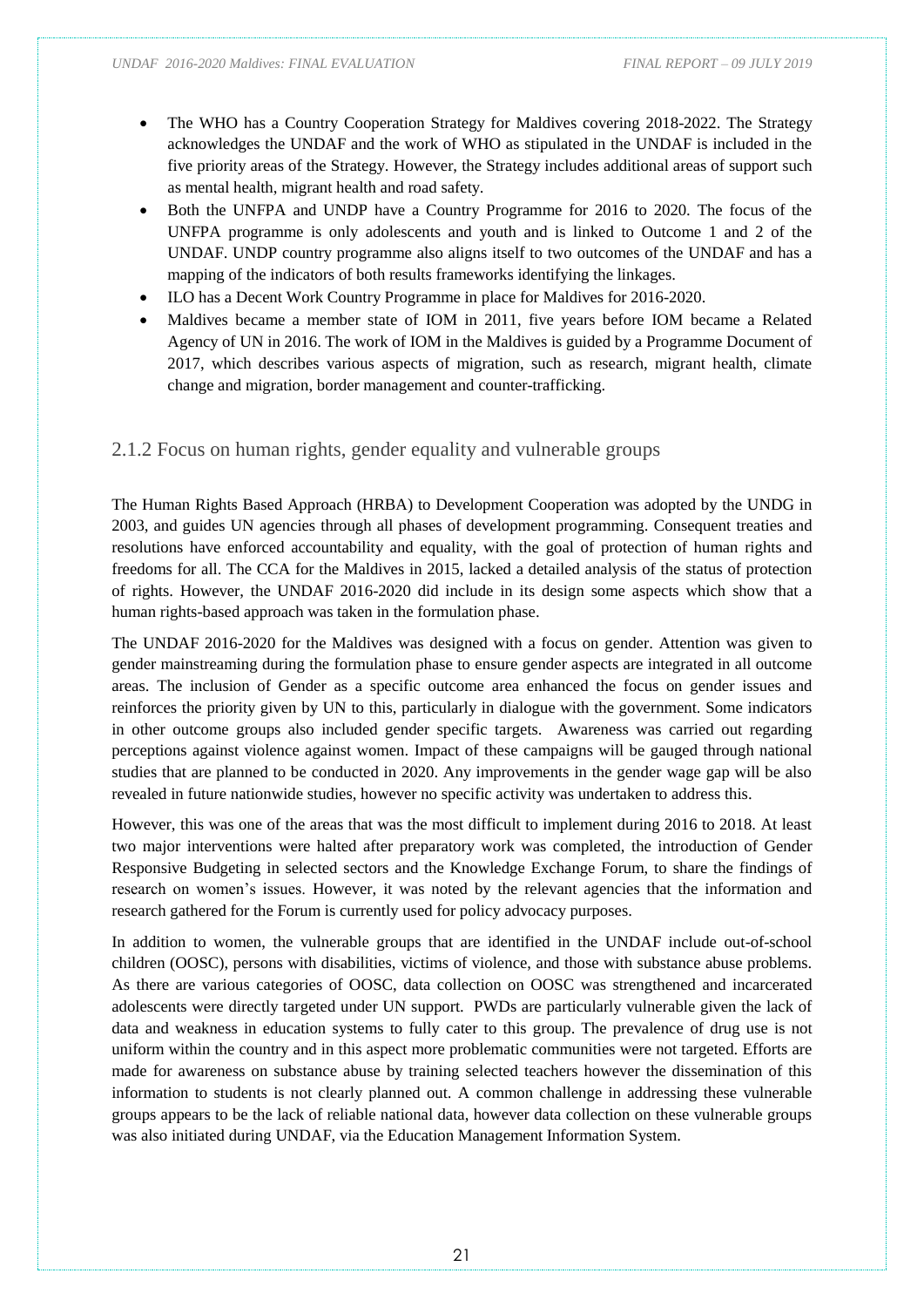Youth was another broad group identified as a vulnerable group in this UNDAF. Closer attention to the sub-groups within this broad cohort can be considered in future UNDAF cycles, such as youth in remote areas with minimum opportunities to skills development, trainings or job opportunities. Similarly, subgroups within women are also not strongly identified in the UNDAF. The geographical dispersion of small pockets of population in the Maldives has created persistent challenges for provision of social services and creations of economic opportunities for the remotest communities. Identification of such marginalised groups from other perspectives can be considered during the next UNDAF formulation stage.

A successful initiative has been implemented to cater to the most vulnerable or at-risk populations. Community support groups (CSGs) were set up to strengthen community response to violence against four vulnerable groups; children, women, elderly and persons with disabilities. This multi sectoral committee is entrusted with identifying the most vulnerable persons within their communities, providing support and intervention if needed. Various stakeholders commented that the committees are functioning well in some locations, notably in areas where significant training efforts were delivered.<sup>26</sup>

UNDAF included various interventions to address protection of children's rights including focus on relatively more vulnerable groups of children. Effort was made to identify out of school children, and life skills trainings were conducted for juveniles in detention facilities. A civil society organisation was supported to reach out to children with disabilities and to strengthen the schools in selected communities. This program was overall effective in that improvements were noticed in the school management practices and children who were previously not attending school due to their disabilities were noted to be enrolled in school.

A core strategy of the HRBA is to assess the capacities of 'duty bearers' to meet their obligations and/or of 'rights-holders' to claim their rights. In this regard the National Human Rights Action Plan, the Child Rights Bill and the Juvenile Justice Bill can have meaningful impact when passed and implemented. Similarly, the CSGs were set up after trainings to various stakeholders. The National Strategy for Drug Abuse Prevention, Rehabilitation and Reintegration of Children and Adolescents was developed and passed and filled an important void in guiding state support for this group.

In 2018, a mapping exercise was carried out to identify activities in both UNDAF 2010-2015 and UNDAF 2016-2020 that were related to UPR recommendations. The 258 recommendations of the UPR for the Maldives was clustered into 35 thematic groups. The Mapping exercise determines that 21 of these 35 thematic areas of recommendations were addressed in the UNDAF 2016-2020 to varying degrees. A significant component of the UNDAF which is expected to contribute to many of these recommendations is the National Human Rights Action Plan. The plan is yet to be endorsed by the government. Close attention to its implementation by the UN is critical for the realisation of many of UPR recommendations.

One area of rights protection where programming and impact is weak is migrant worker rights. Nearly 30 percent of country's residents are expatriates and there is indication of high numbers of forced labour. Maldives has been on the Tier 2 watchlist for human trafficking for 6 of the last 8 years. Migrant workers face additional risks of not being able to access justice or health care. Some migrant targeted activities that were carried out by UN agencies faced challenges from the government and successful impact of these activities are yet to be seen. It was reported that there were insufficient resources committed to this issue when the UNDAF was formulated in order to bring meaningful and direct impact to the most vulnerable migrant worker groups. It is also noted that there is no current plan to expand the mandate of the CSGs to include migrant workers yet.

<sup>26</sup> The analysis of activities are given in more detail under Section 2.2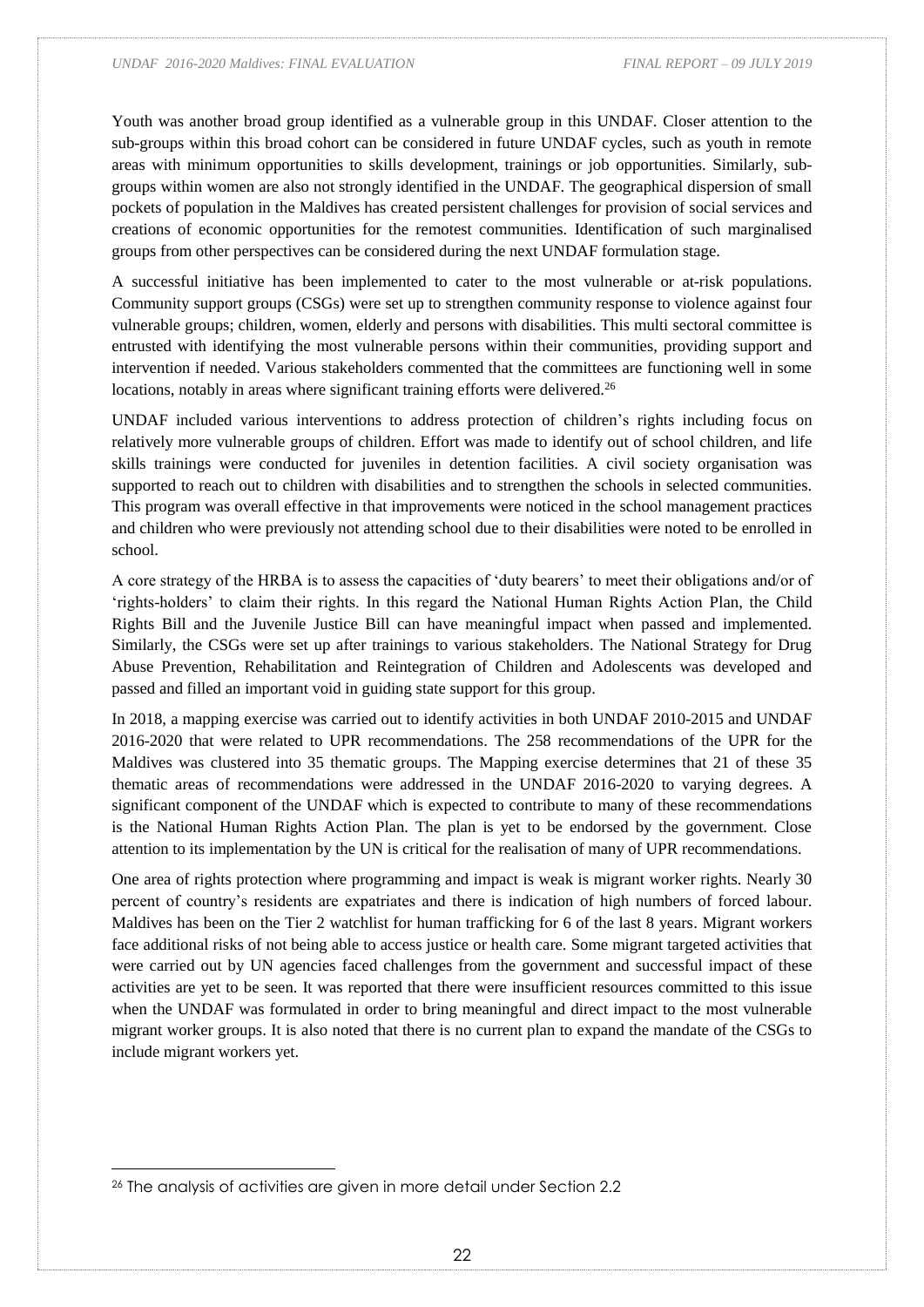### <span id="page-22-0"></span>2.1.3 Integration of SDGs and other international obligations in the UNDAF

The Agenda for Sustainable Development (Agenda 2030) was introduced at the beginning of the current UNDAF timeframe of implementation and contained 17 specific goals, the SDGs, for the world to achieve collectively by 2030.

In 2017, the government of Maldives released the 'Voluntary National Review for the High-Level Political Forum on SDGs' which outlined the status of each indicator in the context of Maldives. A status update was also published in 2018. Both these reports stressed the challenges in data management for SDG monitoring in Maldives. 27

Although the 2016-2020 UNDAF falls within the official timeframe of when member countries are expected to act to achieve the SDGs, there was no opportunity to include SDG specific goals in the results matrix for UNDAF Maldives in the form of overarching outputs or outcomes. However, biennial workplans have been prepared on three occasions since then, and attempts are made to link SDGs to workplans.

The UN undertook a desk review of 27 UNDAFs that started implementation in 2016, including the UNDAF for Maldives. This report concluded that SDGs were adequately referred to in the UNDAF Maldives, particularly in the narratives on implementation, management and coordination. Nine of the SDGs were found to be linked to the four outcome groups of UNDAF for Maldives. This is largely similar to the separate analysis undertaken for this final evaluation as well. The table below shows a comparison of all attempts to identify which of the SDGs have relevant outputs in the UNDAF.

|                                                                                                                       |                            | <b>UNDAF FINAL</b><br><b>EVALUATION</b> |            |             |                              |        | 2016 UN Desk |             | <b>JOINT</b><br><b>WORKPLANS</b> |        |            |             |
|-----------------------------------------------------------------------------------------------------------------------|----------------------------|-----------------------------------------|------------|-------------|------------------------------|--------|--------------|-------------|----------------------------------|--------|------------|-------------|
|                                                                                                                       |                            |                                         |            |             | <b>Review</b>                |        |              |             |                                  |        |            |             |
|                                                                                                                       | <b>Dur and</b><br>Children | Gender                                  | Governance | Environment | <b>Lonni suo</b><br>Children | Gender | Governance   | Environment | <b>TOULD AND</b><br>Children     | Gender | Governance | Environment |
| Goal 1. End poverty in all its forms                                                                                  |                            |                                         |            |             |                              |        |              |             |                                  |        |            |             |
| everywhere                                                                                                            |                            |                                         |            |             |                              |        |              |             |                                  |        |            |             |
| Goal 2. End hunger, achieve food<br>security and improved nutrition and<br>promote sustainable agriculture            | $\sqrt{ }$                 |                                         |            | $\sqrt{ }$  | $\sqrt{ }$                   |        |              |             | $\sqrt{ }$                       |        |            |             |
| Goal 3. Ensure healthy lives and<br>promote well-being for all at all ages                                            | $\sqrt{ }$                 |                                         |            |             | N                            |        |              |             | V                                |        |            |             |
| Goal 4. Ensure inclusive and<br>equitable quality education and<br>promote lifelong learning<br>opportunities for all | $\sqrt{}$                  |                                         |            |             | $\sqrt{}$                    |        |              |             | $\sqrt{}$                        |        |            |             |
| Goal 5. Achieve gender equality<br>and empower all women and girls                                                    | V                          |                                         |            |             | N                            |        |              |             |                                  |        |            |             |
| Goal 6. Ensure availability and<br>sustainable management of water and<br>sanitation for all                          |                            |                                         |            | $\sqrt{}$   |                              |        |              |             |                                  |        |            |             |
| Goal 7. Ensure access to<br>affordable, reliable, sustainable and                                                     |                            |                                         |            |             |                              |        |              |             |                                  |        |            |             |

<sup>&</sup>lt;sup>27</sup> <http://statisticsmaldives.gov.mv/nbs/wp-content/uploads/2018/11/SDG-Report-2018.pdf> and <https://sustainabledevelopment.un.org/content/documents/15891Maldives.pdf>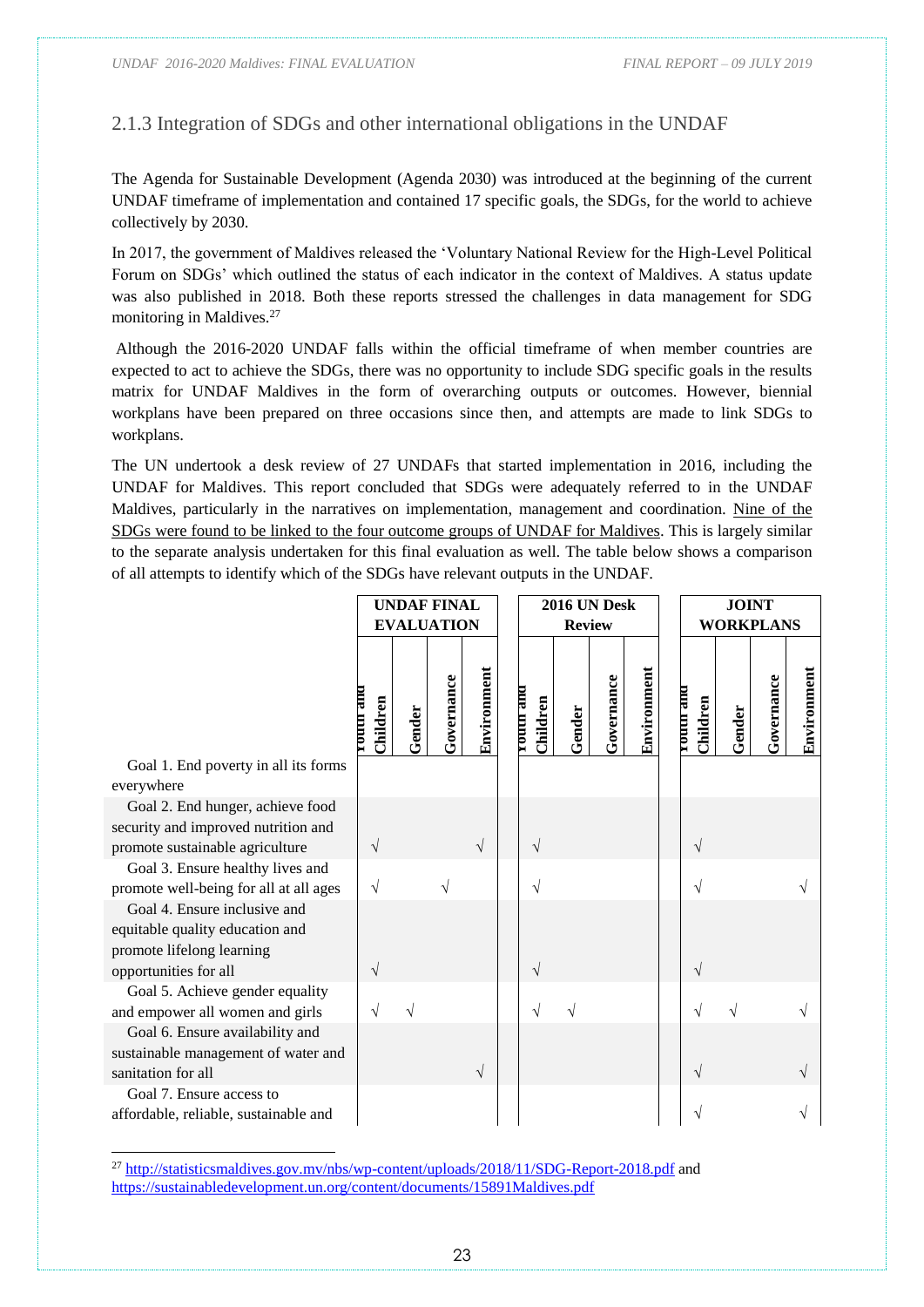*UNDAF 2016-2020 Maldives: FINAL EVALUATION FINAL REPORT – 09 JULY 2019*

| modern energy for all                                                 |           |           |           |           |  |
|-----------------------------------------------------------------------|-----------|-----------|-----------|-----------|--|
| Goal 8. Promote sustained,                                            |           |           |           |           |  |
| inclusive and sustainable economic                                    |           |           |           |           |  |
| growth, full and productive                                           |           |           |           |           |  |
| employment and decent work for all                                    | $\sqrt{}$ | $\sqrt{}$ | $\sqrt{}$ |           |  |
| Goal 9. Build resilient                                               |           |           |           |           |  |
| infrastructure, promote inclusive and                                 |           |           |           |           |  |
| sustainable industrialization and<br>foster innovation                |           |           |           |           |  |
| Goal 10. Reduce inequality within                                     |           |           |           |           |  |
| and among countries                                                   |           |           | $\sqrt{}$ | $\sqrt{}$ |  |
| Goal 11. Make cities and human                                        |           |           |           |           |  |
| settlements inclusive, safe, resilient                                |           |           |           |           |  |
| and sustainable                                                       |           |           |           |           |  |
| Goal 12. Ensure sustainable                                           |           |           |           |           |  |
| consumption and production patterns                                   |           |           |           |           |  |
| Goal 13. Take urgent action to                                        |           |           |           |           |  |
| combat climate change and its                                         |           |           |           |           |  |
| impacts*                                                              |           | $\sqrt{}$ |           |           |  |
| Goal 14. Conserve and sustainably                                     |           |           |           |           |  |
| use the oceans, seas and marine                                       |           |           |           |           |  |
| resources for sustainable                                             |           |           |           |           |  |
| development<br>Goal 15. Protect, restore and                          |           |           |           |           |  |
| promote sustainable use of terrestrial                                |           |           |           |           |  |
| ecosystems, sustainably manage                                        |           |           |           |           |  |
| forests, combat desertification, and                                  |           |           |           |           |  |
| halt and reverse land degradation and                                 |           |           |           |           |  |
| halt biodiversity loss                                                |           |           |           |           |  |
| Goal 16. Promote peaceful and                                         |           |           |           |           |  |
| inclusive societies for sustainable                                   |           |           |           |           |  |
| development, provide access to                                        |           |           |           |           |  |
| justice for all and build effective,                                  |           |           |           |           |  |
| accountable and inclusive institutions                                |           |           |           |           |  |
| at all levels                                                         | $\sqrt{}$ |           |           |           |  |
| Goal 17. Strengthen the means of<br>implementation and revitalize the |           |           |           |           |  |
| global partnership for sustainable                                    |           |           |           |           |  |
| development                                                           |           |           |           |           |  |
|                                                                       |           |           |           |           |  |

Of the goals that are linked to UNDAF, concentrated efforts are in place for some goals and a weaker focus for other goals is observed.

In future assessments of contributions to SDGs it will be important to account for the contributions of nonresident UN agencies that implement programmes in the Maldives and hence contribute towards the SDG achievements for Maldives. These maybe underestimated or not measured when the non-resident UN agencies do not participate in the UNDAF Joint Work Plan implementation and its reviews. It is also worthy to consider the work of UN agencies that are not included in the UNDAF joint workplans. More importantly, it must be noted that Agenda 2030 and SDGs are universal goals, and it is acknowledged that this ambitious agenda is achievable through joint efforts from government, multi-agencies, civil society, private sector and funding facilities. Enhanced collaboration across government and development partner

24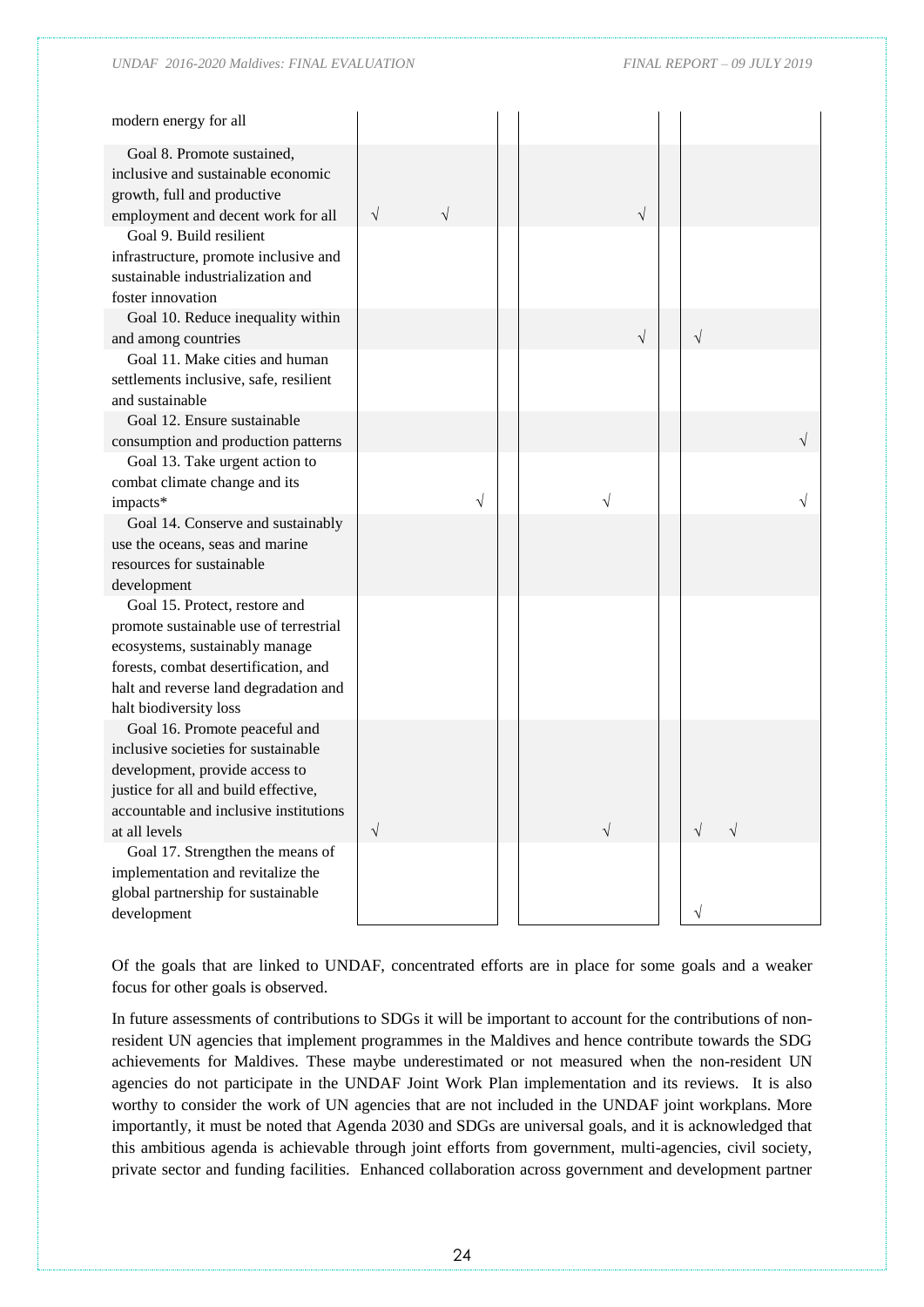*UNDAF 2016-2020 Maldives: FINAL EVALUATION FINAL REPORT – 09 JULY 2019*

agencies is required to develop complementary data managements systems in order to effectively track and monitor progress on SDGs.

The UNDAF is supportive of Maldives' obligations under the international human rights conventions. Maldives is signatory to 8 of the 9 core UN conventions, and has ratified 8 of these. The table below lists the conventions and the current status for Maldives.

|               |                                                                                                                  | Date of<br><b>Adoption</b> | Date of<br>signing by<br><b>Maldives</b> | Date of<br>ratification by<br><b>Maldives</b> |
|---------------|------------------------------------------------------------------------------------------------------------------|----------------------------|------------------------------------------|-----------------------------------------------|
| <b>ICERD</b>  | International Convention on the Elimination of all Forms of<br><b>Racial Discrimination</b>                      | $Dec-65$                   |                                          | Apr-84                                        |
| <b>ICCPR</b>  | International Covenant on Civil and Political Rights                                                             | $Dec-66$                   |                                          | Sep-06                                        |
| <b>ICESCR</b> | International Covenant on Economic, Social and Cultural<br>Rights                                                | $Dec-66$                   |                                          | Sep-06                                        |
| <b>CEDAW</b>  | Convention on the Elimination of all forms of Discrimination<br>against Women                                    | Dec-79                     |                                          | $Jul-93$                                      |
| <b>CAT</b>    | Convention against Torture and other Cruel, inhuman or<br><b>Degrading Treatment or Punishment</b>               | $Dec-84$                   |                                          | Apr-04                                        |
| <b>CRC</b>    | Convention on the Rights of the Child                                                                            | <b>Nov-89</b>              |                                          | Feb-91                                        |
| <b>ICMW</b>   | International Convention on the Protection of the Rights of<br>all Migrant Workers and members of their Families | $Dec-90$                   | <b>Not</b><br>Signed                     |                                               |
| <b>CPED</b>   | International Convention for the Protection of all Persons<br>from Enforced Disappearance                        | $Dec-06$                   | 06-Feb-07                                | not ratified                                  |
| <b>CRPD</b>   | Convention on the Rights of Persons with Disabilities                                                            | $Dec-08$                   |                                          | Apr- $10$                                     |
|               |                                                                                                                  |                            |                                          |                                               |
|               | Source: OHCHR website                                                                                            |                            |                                          |                                               |

The UNDAF is relevant to international treaties and conventions. A strong focus is placed on preparation of all institutions to participate in CEDAW monitoring and reporting process in particular. The UNDAF commits to supporting 2 state reports and 2 shadow reports during this period, and this is expected to be completed by end of the UNDAF period. Setting up of a tracking and reporting system of all recommendations under CEDAW and also the UPR is included as an output indicator, although the progress on this is reported as delayed. A National Human Rights Framework was developed and launched by the Attorney General's Office with support from UN. An action plan for this framework is also prepared but has not been launched yet. The UNDAF is also in alignment with the CRC through its activities such as the multi-agency work on child protection and adolescent health.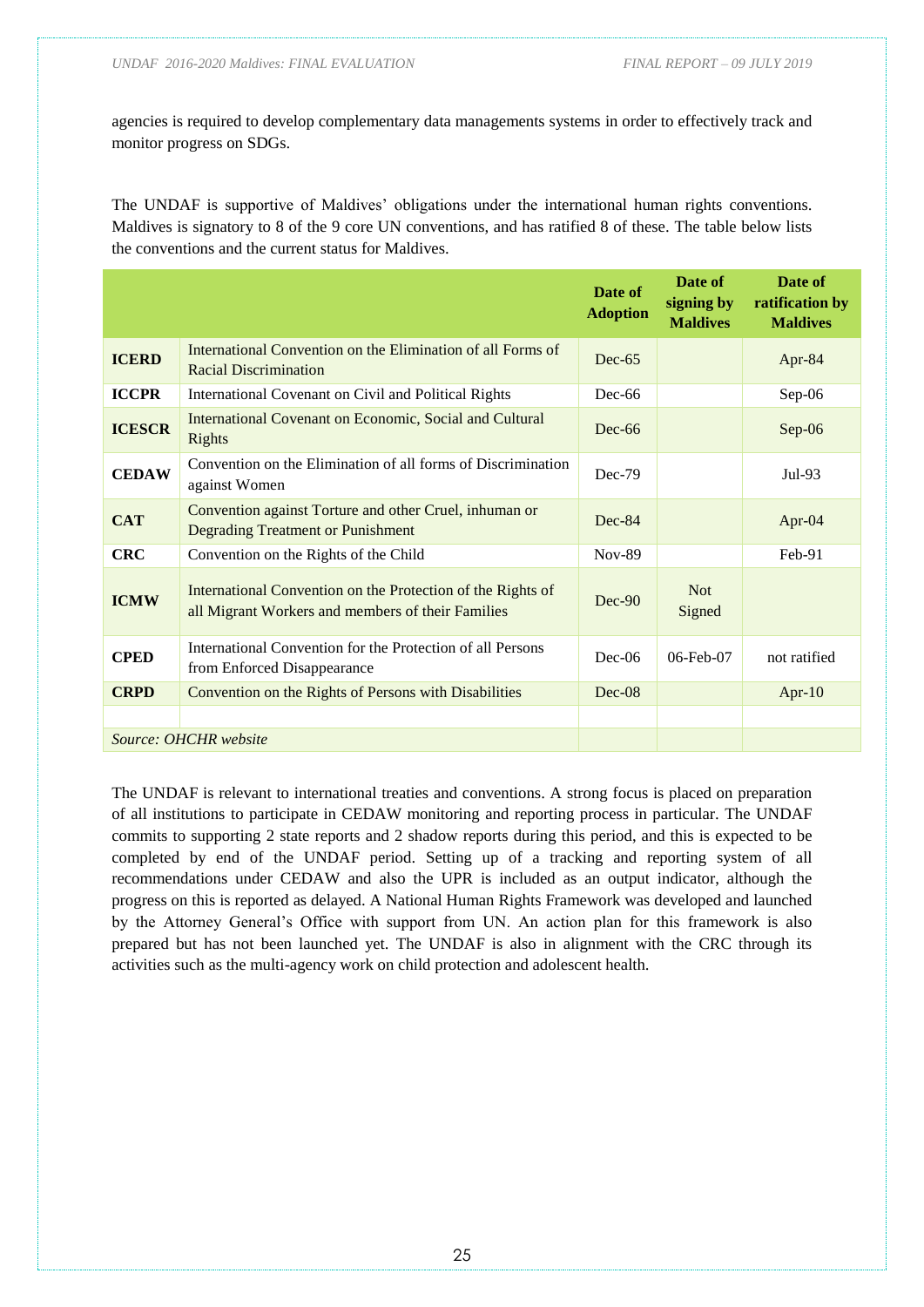### <span id="page-25-0"></span>2.2 Effectiveness

-

### • **What is the degree of achievement of outputs as specified by the UNDAF? What are the main factors that contributed to the realisation or non-realisation of the outcome? How were risks and challenges addressed during implementation?**

As described in previous sections, the UNDAF 2016-2020 for Maldives was designed to achieve four outcomes, which is further described by sixteen outputs. Twenty-two outcome indicators and seventyseven output indicators were selected to measure achievements of these outcomes and outputs. Status of these indicators as of 31 December 2018 was collected for evaluation purposes and is depicted in the graph below.



The reported data shows that 28 indicators were on track, 27 indicators were delayed (This figure includes some indicators which were stopped completely). 3 indicators were reported as achieved. The status of a significant number of indicators, 42 indicators, was not available. Monitoring during the first three years was focused on developing two-year indicators against which reporting was carried out in annual reviews. The mid-term review exercise conducted in November 2018 highlighted the concerns by agencies that monitoring against 2-year targets had taken away the focus on the five-year indicators and targets specified in the UNDAF. It was decided to drop the two-year indicators and maintain focus on the five-year indicators. A detailed analysis of the five-year indicators has not been conducted at time of reporting for this final evaluation.

Qualitative analysis based on discussions show that the degree of achievements vary significantly between different outcomes and outputs, as can be expected. The sections below describe the achievements and non-achievement by outcome areas separately. Common challenges faced by the implementing UN agencies include difficult political environment <sup>28</sup> , high turnover of senior staff in government and changing government priorities or strategies. The frequent change of key government personnel particularly affected smooth implementation when these were members of the outcome groups. For example, both gender and youth portfolios were assigned to three different ministers between 2013 and 2018. However parliamentary disruptions caused a two-fold impact of stakeholders being occupied with dealing with partisan conflicts and also the delays in passage of UN supported legislature.

<sup>&</sup>lt;sup>28</sup> During the period of 2016-2018, Maldives held two elections, local elections in 2017 and presidential elections of 2018, followed by the parliamentary election held in 2019. In addition, the functioning of parliament was difficult and at times at a halt for most of 2017. A state of emergency was declared for 45 days in 2018. There was also shrinking democratic space to raise issues such as human rights or taboo cultural issues.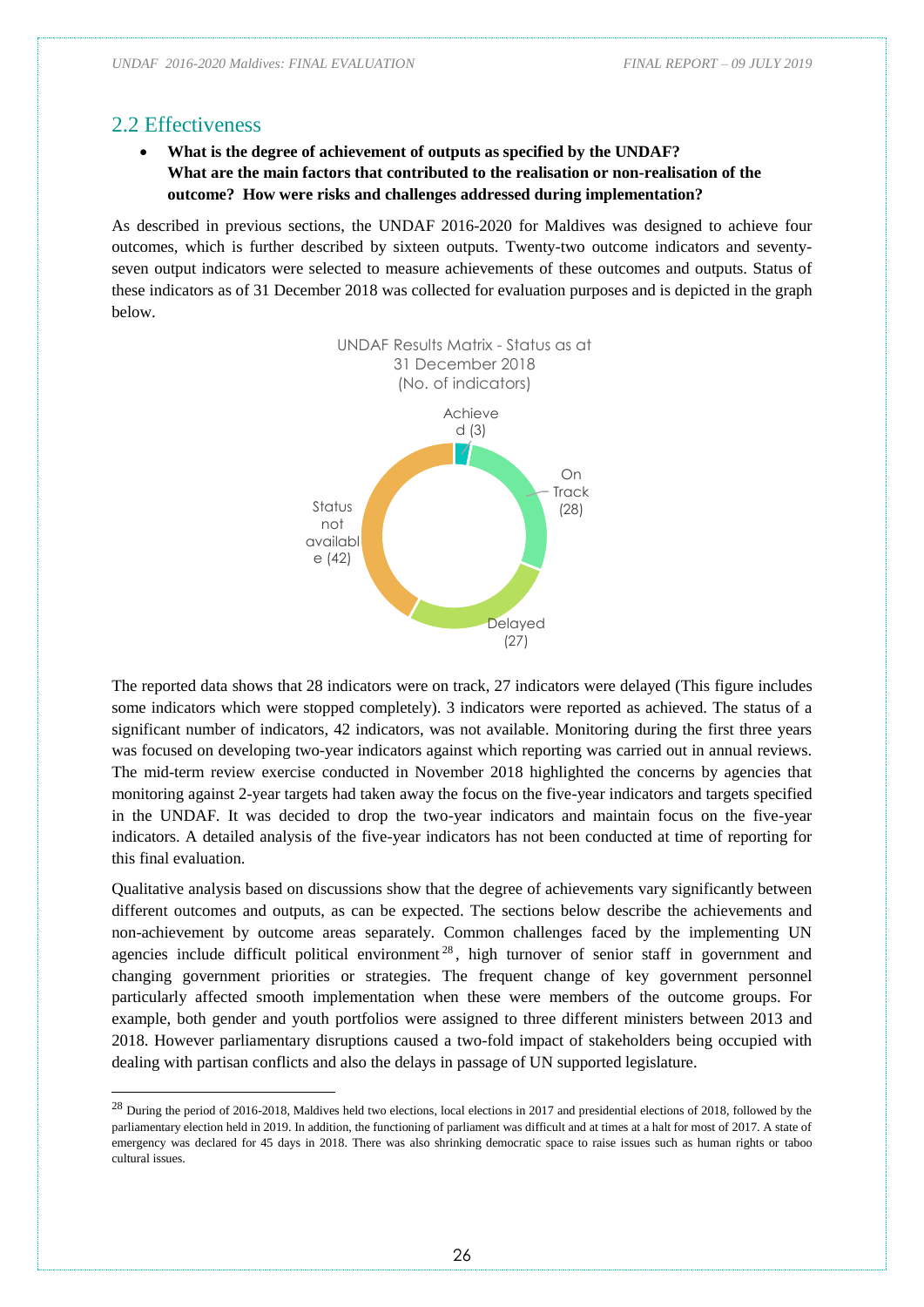*UNDAF 2016-2020 Maldives: FINAL EVALUATION FINAL REPORT – 09 JULY 2019*

UNDAF activities were impacted to a significant level by the presidential elections of 2018 and also the 45-day SOE earlier that year. Activities involving communities or the local councils were difficult to implement given the pre-occupation with the campaigns. For instance, the disaster risk reduction work planned for eight communities in 2018 was not conducted. The political tension created heightened sensitivity which resulted in the UN being asked to delay certain activities such as migration data managements, or to delay release of some research findings such as the Migration Profile and other social issues. Other activities that were halted completely included the capacity development under women's political empowerment and the public outreach program of the criminal procedure code. In both cases preparatory work had been done although the unexpected SOE created an unconducive environment to work with political parties and judiciary.

Also, efforts for resource mobilisation during 2016-2018 were not as successful as expected. The most widely acknowledged reasons for low resource mobilisation included Maldives being an upper middleincome country of a small population and therefore not being high on donor priority lists. In addition, some donors expressed hesitance to fund programmes during 2013-2018, citing reasons of political turmoil and governance issues.

Innovative funding options were sought, including approaching local private sector in the country for the first time. These efforts proved successful in terms of the number of partnerships developed (fifteen different partners), although the volume of funds raised was small. It is important to note that the local private sector is often a key funding source for civil society organisations as well. UN agencies should be mindful of continuing to strengthen civil society organisations, in expanding private sector partnerships.

The remaining of 2019 and 2020 is an opportunity for donors and for UN to work with a new government, particularly with efforts for democratic reform and strategic national planning underway. Also, the flexibility of UNDAF implementation has proved to be useful in some cases in adapting to emerging needs or changing political environment. Nevertheless a few activities were stopped or remain at a standstill. The case by case analysis of outcome groups given below cite examples of these situations.

An explanation of how the expected outcomes will be achieved based on the interventions is missing in general. This can be improved by applying the Theory of Change (ToC) reasoning for each of the four outcomes. The lack of a clear ToC can affect the quality of the Results Matrix (in selection of indicators), the monitoring by outcome groups and the identification of alternatives when initial strategies are not delivering. It also identifies cross linkages between outputs. More importantly accountability for results can be seen as a shared responsibility between the Government and the UN through an agreed TOC framework.

The overall evaluation analysis reveals that some interventions blend into different outcome areas and are not strictly under one thematic area. Several interventions are reported in duplication across outcome areas. This includes education management information system and health management information system which are referred to under both Youth and Children and under Governance. Another observation is that the works of all UN agencies are not clearly captured in the current reporting documents for UNDAF, such as the programmes implemented by UNODC. Thirdly, some outputs are defined by vague targets and indicators, particularly in governance and environment for example measurement of tools related to sustainable development in Output 4.2 or Output 3.2 to measure degree of effectiveness of mechanisms to engage women or youth groups.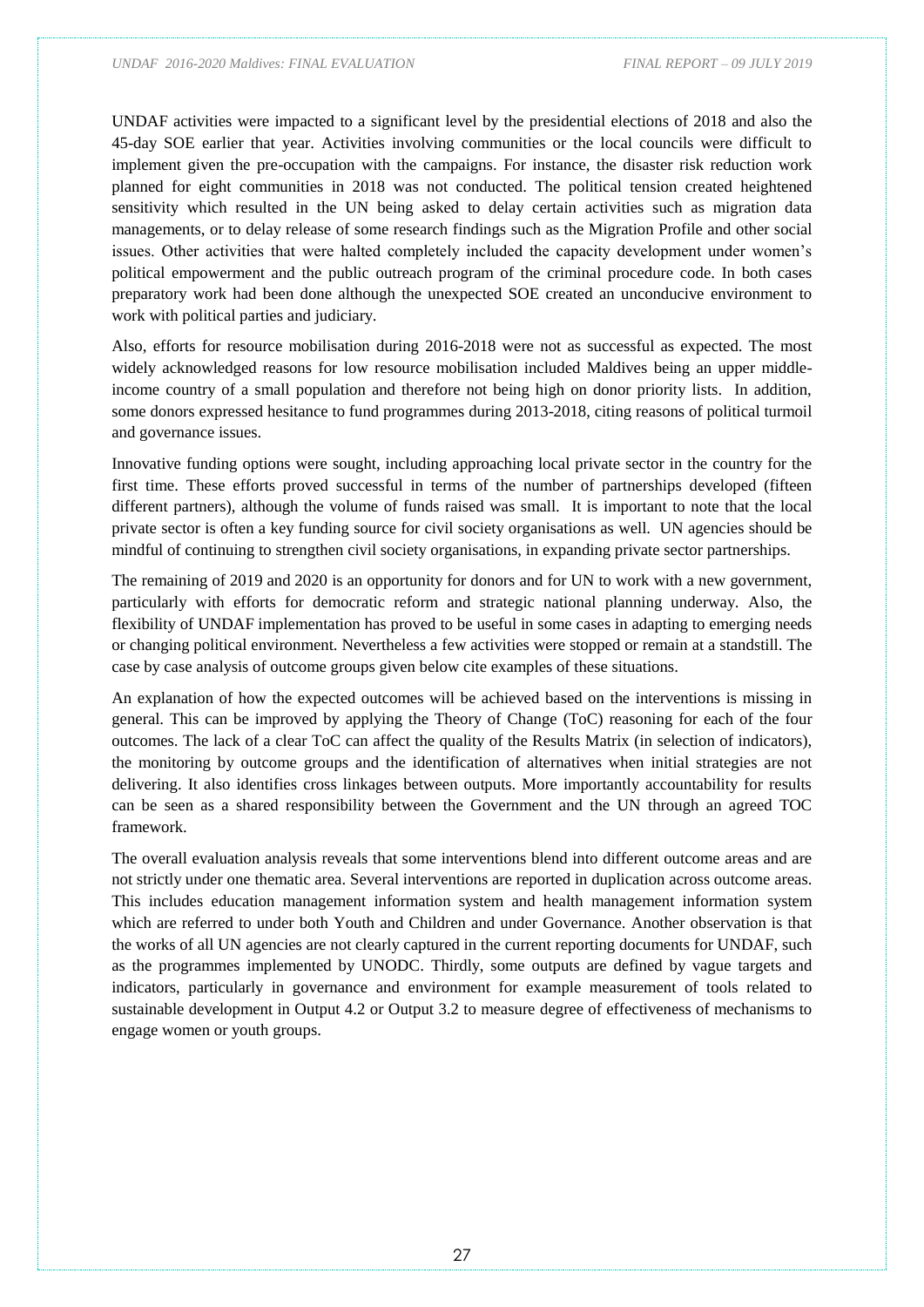### <span id="page-27-0"></span>2.2.1 Analysis by priority outcome areas

#### **YOUTH AND CHILDREN**

**Outcome 1:** Youth and Children access equitable, inclusive and quality social services and have increased opportunities for skills development

#### **Outputs:**

- 1.1 By 2020 National and sub-national authorities have enhanced institutional and human capacity to offer **equitable and quality child and youth friendly health services**, including nutrition, child health, A/YSRH, HIV/AIDS
- 1.2 By 2020 national and sub-national systems to deliver **quality inclusive education**, including enhanced coordination and efficient monitoring mechanisms for adherence to quality standards
- 1.3 By 2020 institutions and communities have enhanced capacities and well-coordinated systems to prevent protect and respond to **violence against children, adolescents and children in conflict with law**.
- 1.4 By 2020, enhanced systems are in place to deliver services for prevention of **substance abuse** and to provide rehabilitation, reintegration and after-care for youth and children
- 1.5 By 2020 increased opportunities for **skills development** to prepare young people for the labour market and for sport and recreation are in place.

#### **Assessment:**

Youth development and reducing youth unemployment was a priority of the election campaign of the government elected in 2013. Studies had shown unemployed youth being linked to drugs and violence. At the same time, the country has seen a trend of more and more types of jobs being dominated by expatriate workers. One causal effect of this has been the emergence of a social stigma towards locals performing manual work that is now usually undertaken by unskilled migrant workers for little pay. The 2015 CCA notes that the reasons for high youth unemployment include school leavers not having enough/relevant skills for employment; having a preference for white collar jobs only; lack of job ethics or low interest in employment in general (supported by family).

Similarly, the CCA also noted various issues in the education system such as differences in quality of education between Male' and atolls and not enough opportunities for tertiary education in general. Improving quality of education is addressed in the UNDAF results matrix and emphasised in all the annual plans during 2016-2018. Children in conflict with law, children with disabilities and children out of school were identified and targeted as vulnerable groups under this Outcome Area and had corresponding activities in annual plans. Out of school children across the country were better identified through an Education Management Information System set up in all schools.

Targeted activities were carried out for each of these groups. Life skills trainings were carried out for incarcerated children. Children with disabilities in selected communities benefited from a project implemented through a CSO, which strategized to create public awareness and strengthen school's overall capacity to cater to them. A project was carried out through another CSO to identify Out of school children in Addu atoll and work with them. While these activities were successful within the intended scope, scaling up of these pilot projects to national level is limited, mainly because of the limited engagement of the key national institutions in the work carried out by the implementing CSOs.

Under the UNDAF program, there is evidence of relevant and extensive work done to improve quality of education and health of children during 2016-2018. Standards and guidelines that were developed included (i) a national standard for nutrition for young children (ii) school nutrition policies and guidelines, (iii) Social and Behaviour strategy, (iv) Food based dietary guidelines. The booster dose for IPV, MR, DPT were included in the national immunization schedules and the HPV vaccine was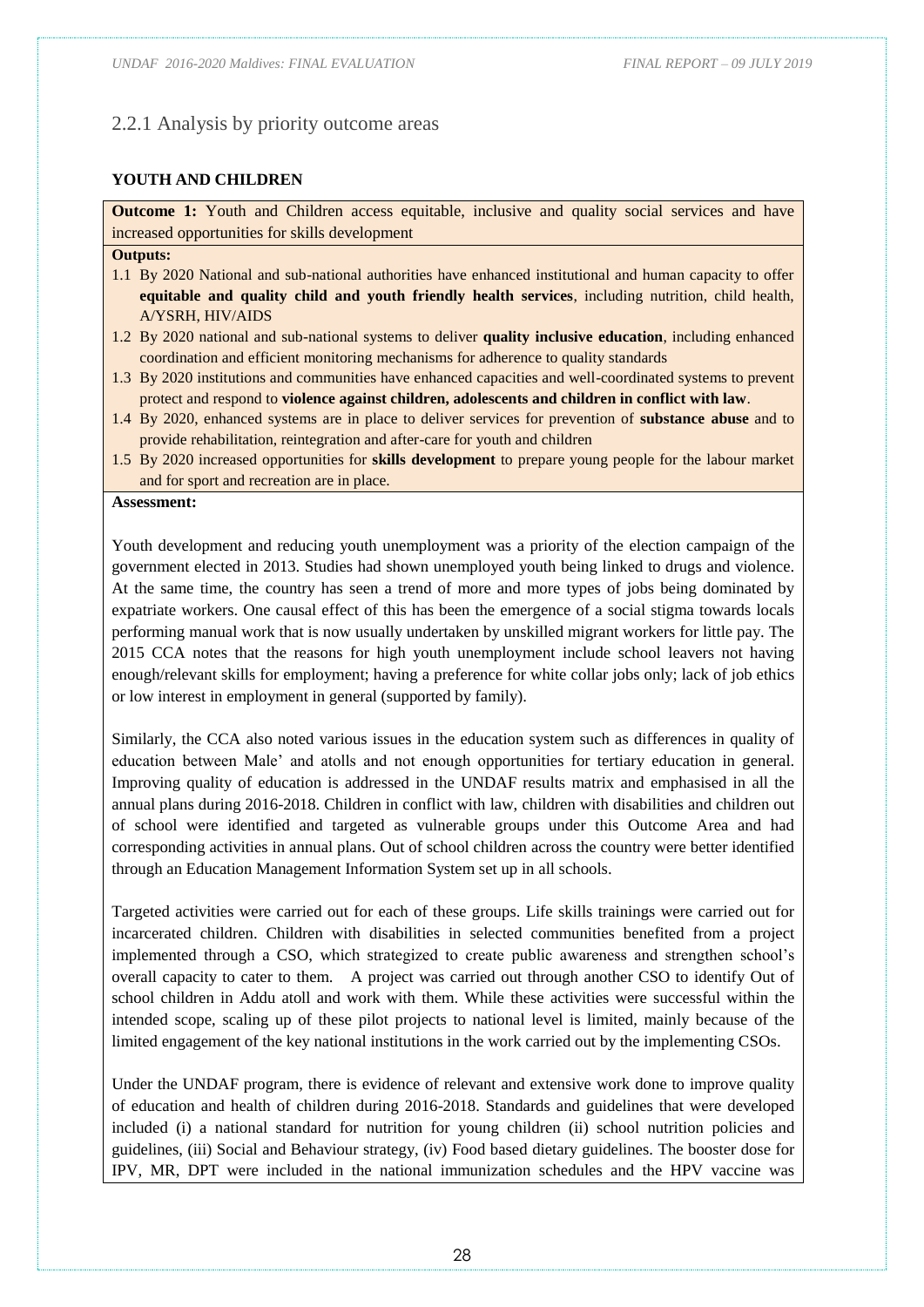introduced in 2019. Trainings were provided to health staff in selected atolls/islands in multiple disciplines like vaccination, mental health, treatment of childhood diseases and the specific target groups are now benefiting from these interventions. However, agencies reported that a stronger focus is now needed to address the drop-in immunization rates due to growing conservatism.

UN also supported the revision of school curriculum however this is currently not being used as planned. The curriculum was successfully revised as intended by the UNDAF. As requested later by the government a teacher training module was then developed to familiarise teachers with the new content. However, the new module is currently not taught by schools citing teachers' unpreparedness to teach the new material.

This outcome area also included interventions to improve health and education of children and to prevent and respond better to violence against children. Multi-sectoral community level voluntary groups, CSGs, were set up to identify and support any individuals at risk of abuse or neglect, with focus on children, women, elderly or disabled. The initial results of the CSGs are promising. The UNDAF target of establishing these CSGs in 4 atolls was reported to be achieved by 2018, as 26 islands in 4 atolls receiving training and support for formation of group. These CSGs are currently at varying levels of functioning, however at least 7 CSGs are already working with identified families in their respective communities. The sustainability of CSGs depends on the smooth functioning of a National Coordinating Body in place, which was envisioned to support the CSGs and assist the victims identified. A technical working group has been set up within Ministry of Gender, Family and Social Services. The government currently has plans to expand the CSGs across the nation.

The effort and impact on youth issues through the UNDAF was less compared to the focus on children. The commitment of the UNDAF for youth included reducing adolescent birth rate, improving access to health services and increasing number of people in skills development programmes. Research on child marriages is being carried out. Under access to health, attempts were made to reach to youth in communities, through discussions in cafés and restaurants. This was carried out by a civil society organisation, adopting a 'safe space' model with peer educators. The discussions were reported as successful with a total reach of about 500 individuals of both genders, considering that this was a particularly hard population group to reach out to. Sensitive issues such as safe sexual practices were discussed. A mobile application was also developed and launched, containing information on sexual and reproductive health in Dhivehi as well.

With regards to skills development, no activities were carried out in 2016. In 2017 and 2018, direct trainings were supported for out of school children including incarcerated juveniles. While nearly half of those detained under Juvenile Justice Unit were trained, other groups of youth were not impacted. In 2018, work was done to enhance the courses offered at Maldives Polytechnic, which will benefit youth in general, however it is too early to assess any direct improvements to youth employment.

World AIDS day has been celebrated every year and focuses on promoting behaviour to prevent HIV infection, reduce stigma due to the disease and has been targeting people including youths at risk. A study was done in 2016 to identify young persons affected by HIV/AIDS. Integrated bio-behavioural survey to better understand HIV situation is underway but with delays.

Other than this, identification of and focus on the most vulnerable youth groups across the nation was limited. Opportunities for youth vary significantly depending on the location, as the opportunities for higher education, skills trainings or variety of jobs are concentrated in the more populous communities. Youth empowerment activities were carried out during this time; however, these interventions are reported under Governance Outcome.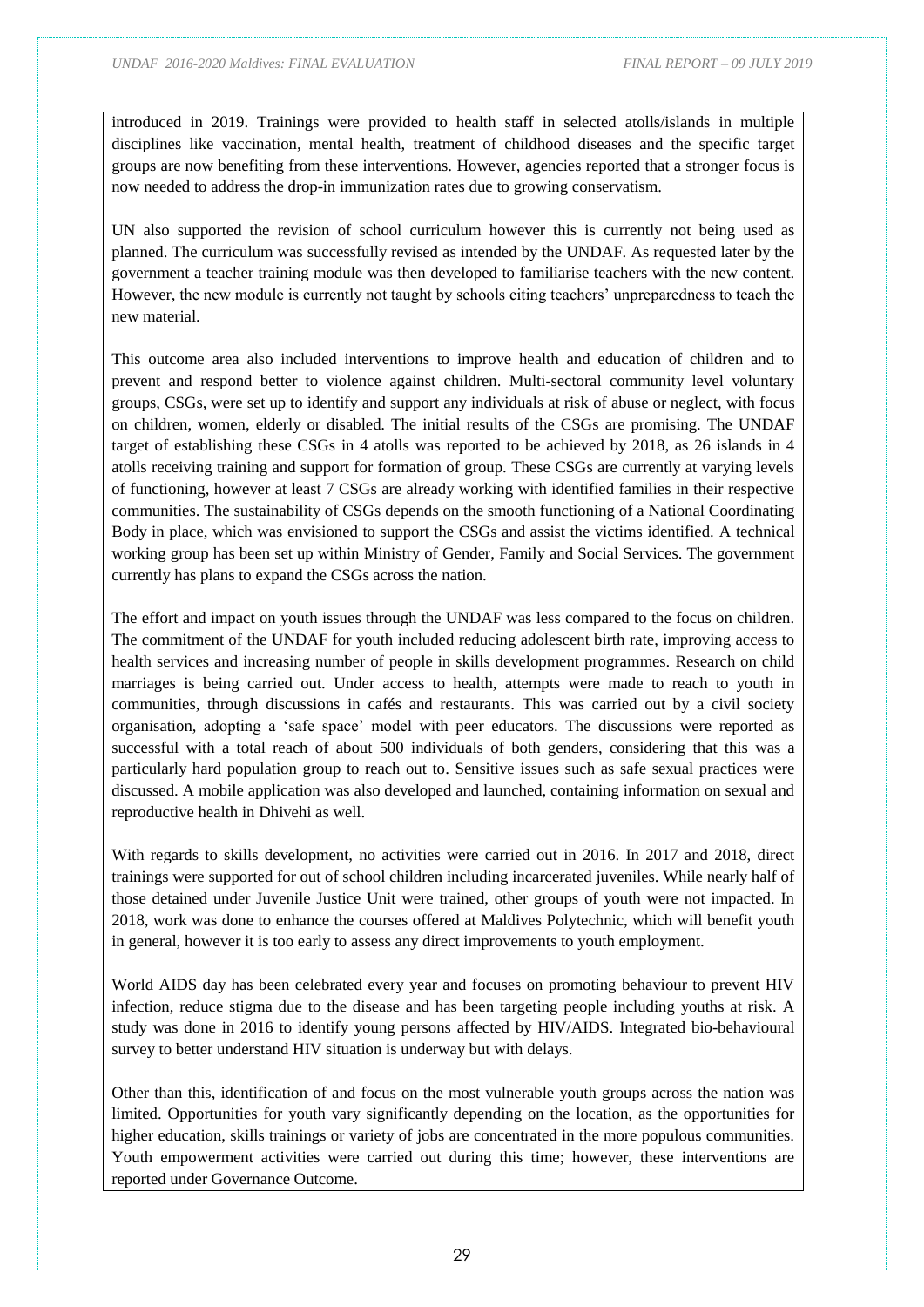Activities that were challenging to implement included the development of the integrated health management information system. The main reported reason for completion of this is the governments priority on general practitioner system. UN then initiated the adoption of District Health Information 2 and progress has been made on this. The system was piloted in Baa atoll in May 2019.

One output under UNDAF is to create awareness for prevention of substance abuse and to provide rehabilitation and reintegration for adolescent and child drug users. UN contributed to the drafting of a National Strategy for Prevention, Treatment, Rehabilitation and Reintegration of Children and Adolescents, which has been launched. Technical support was also provided to the development of programmes for treatment and rehabilitation of children and adolescents using drugs. Approval of this treatment programme was delayed given the delays in formulation of the National Drug Agency Board. No interventions were carried out to create awareness about substance abuse amongst girls and boys, even though NDA was actively involved in raising awareness for school children in partnership with education ministry during this time. Technical support was also provided to align the prevailing drug treatment strategies to the change in government policy and was completed in 2019.

Overall, there is limited possibility of meaningful success for output 1.1, 1.4 and 1.5. Outputs 1.2 and 1.3 are likely to see stronger achievements.

#### **GENDER**

**Outcome 2:** Gender equality advanced and women empowered to enjoy equal rights and opportunities in access to social, economic and political opportunities

**Outputs:** 

**2.1: By 2020, gender responsive budgeting frameworks and mechanisms at national and subnational levels have strengthened capacity to advance women's rights, gender equality and economic empowerment.** 

**2.2: By 2020 state institutions, civil society organisations and private sector are able to participate fully in CEDAW and other gender relevant intergovernmental processes, monitor and report progress and domesticate international obligations and commitments in national policy framework**

**2.3: By 2020 institutions strengthened and legislations implemented to effectively prevent and respond to GBV**

#### **Assessment:**

Gender equality was one of the indicators where Maldives did not meet the targets in MDGs. The CCA also highlighted persistent cultural and social barriers for economic and political empowerment of women. Violence against women was also emphasized as was access to health care for women. The government manifesto of 2013 addressed these issues and also included protection of women's rights in the event of a divorce. The Domestic Violence Prevention Law was passed in 2012 and the Gender Equality Law was passed in 2016. These laws strengthened the already existing legislation on sexual harassment. However, the inadequate implementation of laws is an issue raised in official reports and by media.

The gender outcome area in the UNDAF specified targets for economic and political participation of women as well as reducing wage disparity and strengthening response to gender-based violence (GBV). No activities were reported to have been impacted by lack of resources. Activities for political empowerment are also included and reported under Gender Outcome. During the UNDAF period, share of women in appointed political positions increased with the change of government in 2018, while there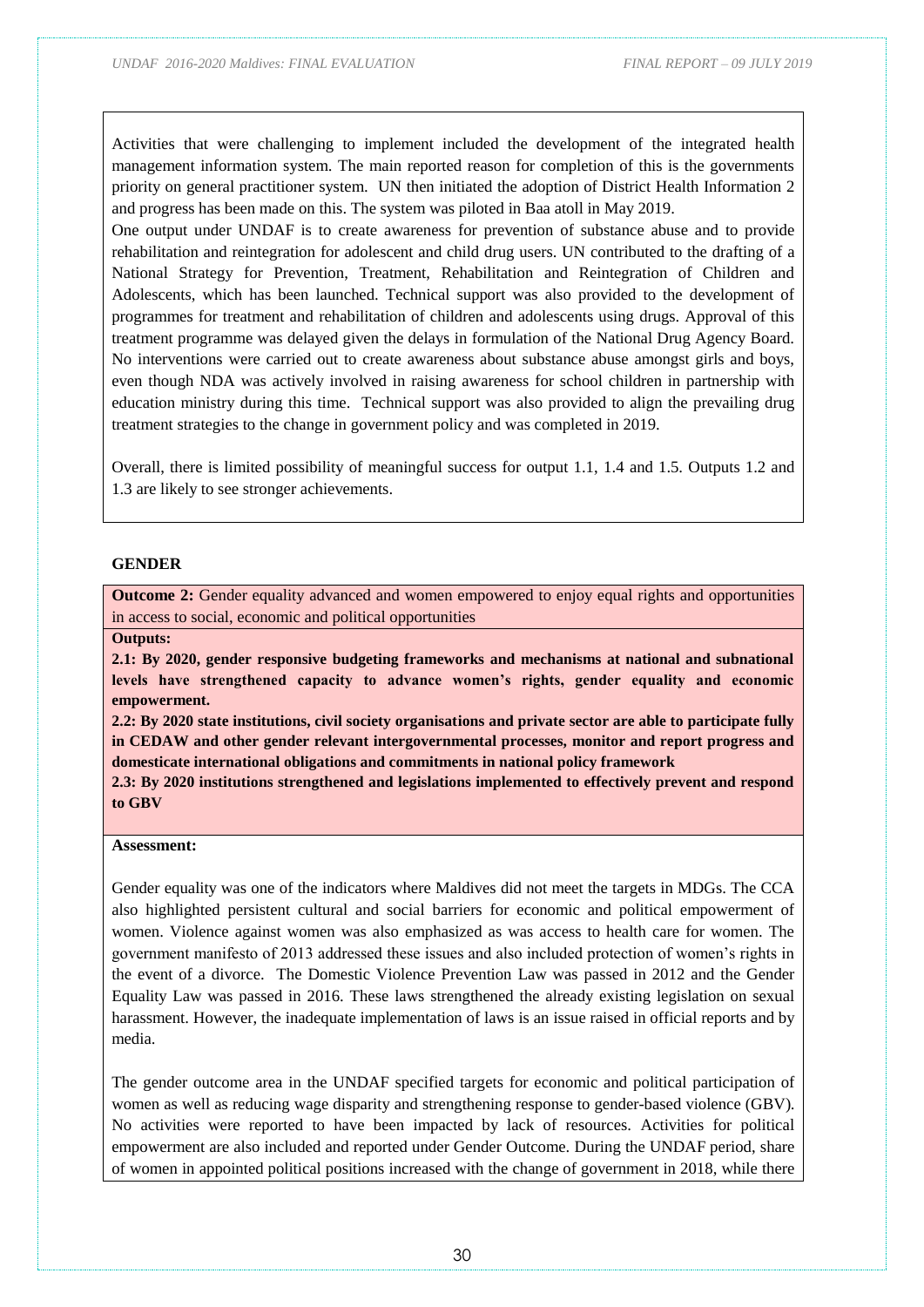was a slight fall in the share of elected positions. Another opportunity arises in 2020 with the local elections which is also held within the UNDAF period. Activities for women's economic empowerment are in general distributed in the UNDAF, being implemented under environment as well as governance. Small grants schemes were conducted under both LECReD and GEF.

Notable achievements in this outcome area included the preparation of the National Human Rights Action Plan and drafting policies for the Gender Equality Law. Significant efforts were made to strengthen the national systems in place to deal with women and child abuse. This included setting up Community Social Groups and also providing refresher trainings on supporting victims to nearly all staff of MGFSS.

The most significant area of non-achievement was implementing gender responsive budgeting (GRB) in state budget preparation process. After preparation and trainings for this (which commenced in the previous UNDAF period), the support from UN for this policy change was halted given the decision from government to not implement these changes yet. UN has been advocating for and supporting the capacity building for GRB in previous UNDAF periods as well. Government stakeholders interviewed for the evaluation reported lack of readiness to start implementation, also citing that the changes that were needed to the budget preparation portals were also not attended to in the preparation work for GRB. A strategy for GRB that aligns with general improvements in budgeting process may be crucial to agree on if GRB is an area of continued partnership. Therefore Output 2.1 will no longer be achieved.

Another activity for which government retracted support was to convene a Knowledge Exchange Forum to discuss particular aspects of gender equality and women's empowerment. Some of the research findings were regarded as sensitive information and public discussions on the issues were not encouraged. However, the research carried out for the forum is currently used in policy advocacy and planning.

A key challenge in working on gender issues during 2016-2018 was the high turnover of senior officers in the government. The responsibility of gender related affairs was shuffled between institutions at least three times between 2013 and 2018. New ministries were created, and each change accompanied by a nomination of a new minister to oversee gender affairs. This inevitably would result in some delays in the smooth functioning of the work of Gender Outcome group, as new ministers would be informed of goals and activities each time.

#### **GOVERNANCE**

**Outcome 3: By 2020 citizens expectations for voice, sustainable development, the rule of law and accountability are met by stronger systems of democratic governance.** 

**Output 3.1: By 2020, institutional capacities strengthened for implementation of legislative reform, oversight and local and national level evidenced based inclusive equitable sustainable policies and planning.** 

**Output 3.2: By 2020, civil society and vulnerable groups have enhanced capacities to engage, contribute and participate in national development processes.** 

**Output 3.3: By 2020, mechanisms and frameworks developed to promote inclusive and sustainable growth, economic diversification, social protection and improved employment conditions for vulnerable groups.** 

**Assessment:** 

The main sectors under this outcome area included improving health governance, women empowerment, youth empowerment, legal reform, strengthening local and national level planning, and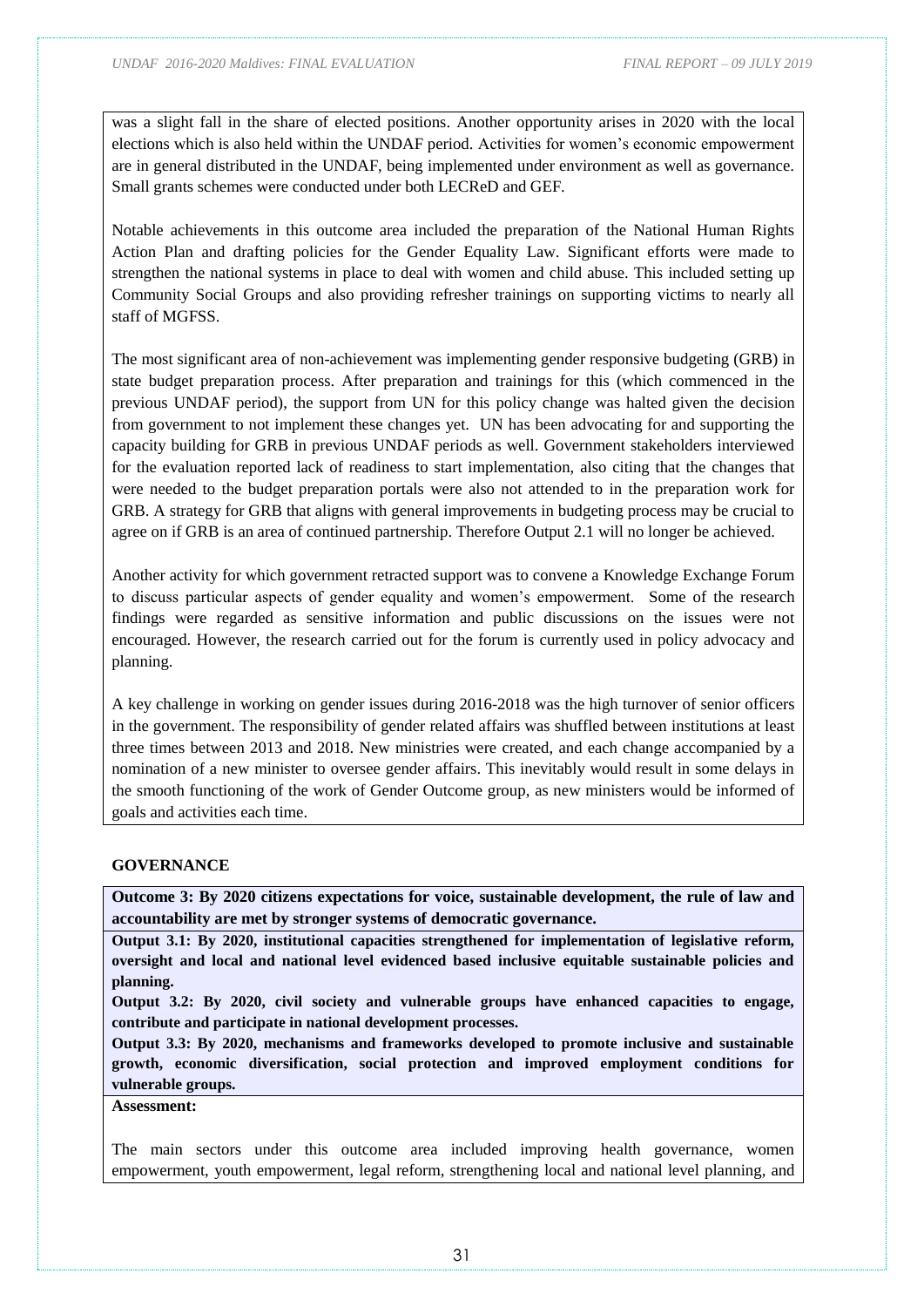improving economic conditions for vulnerable groups.

This outcome area was one of the areas where non-core funds constituted a significant share of total resource requirement (70%), therefore the challenges in raising funds (as described previously) would have impacted this outcome area significantly. Some agencies working on this outcome did report funding shortfalls as a significant barrier. The funding received was stated to be spread out across as many activities as possible as opposed to being allocated to fewer activities. Having a clear Theory of Change would assist agencies in making the decision to reallocate available resources. The mid-term evaluation exercise review conducted internally concluded that the resource requirements targets were unrealistic predictions. At the same time, resource mobilisation was also reported as challenging due to the political situation in the country. In fact, agencies reported that since the elections new donors had already expressed interest in providing funds. Whether the low resource mobilisation was due to political situation or the context of Maldives in general will be better determined in the remaining months of UNDAF implementation.

Nevertheless, activities have commenced / completed and some of these have had meaningful impact on the targeted populations.

Policy achievements in the health sector included the preparation of "Every New-born Action Plan", a "Multi-sectoral National Action Plan" (for non-communicable diseases), and "Health emergency operation plan". Other successful activities included starting a campaign to increase awareness on noncommunicable diseases and strengthening quality of medical services in hospitals.

A focus on vulnerable groups is evident during this period such as support to a rapid assessment of child marriages in the country and support for monitoring trips to communities to identify the beneficiaries of different allowances under the existing national social protection schemes. An action plan was developed for implementation of Gender Equality Law.

Tools for improved national planning were developed such as a multi-dimensional poverty index, equity profiles, technical support for surveys and analysis of collected data and updating of the existing MaldivInfo database (developed previously by UN). The efforts to roll-out implementation and awareness of the new Criminal Procedure Code was reported as particularly successful and useful. Successful partnership by the UN is noted in this case, as members of judiciary participated in the UN training programs for the criminal procedure code, after challenges faced by the executive.

Addressing the growing fundamentalism in the country was included in the UNDAF workplans at a later date, as this was not flagged as an urgent issue at the time of UNDAF formulation. Interventions in this sector therefore do not have an associated clear output in the UNDAF, however the delivery of these activities was efficient and appear to be on track. The holistic approach taken under this thematic issue needs to be integrated into the similar work existing within UNDAF, such as youth empowerment and national curriculum revision. The government agency working on PVE issues noted that their partnership with UN facilitated dialogue with the community on this sensitive issue which otherwise may have been challenging given that they are a state department and also given the political situation at the time.

Political empowerment of women is a strong target of the UNDAF, and this was targeted mainly by training for the women's wings of the political parties and aspiring female leaders. However, these trainings were not completed in 2018 as initially planned given unexpected political developments, although this work is continued for 2019.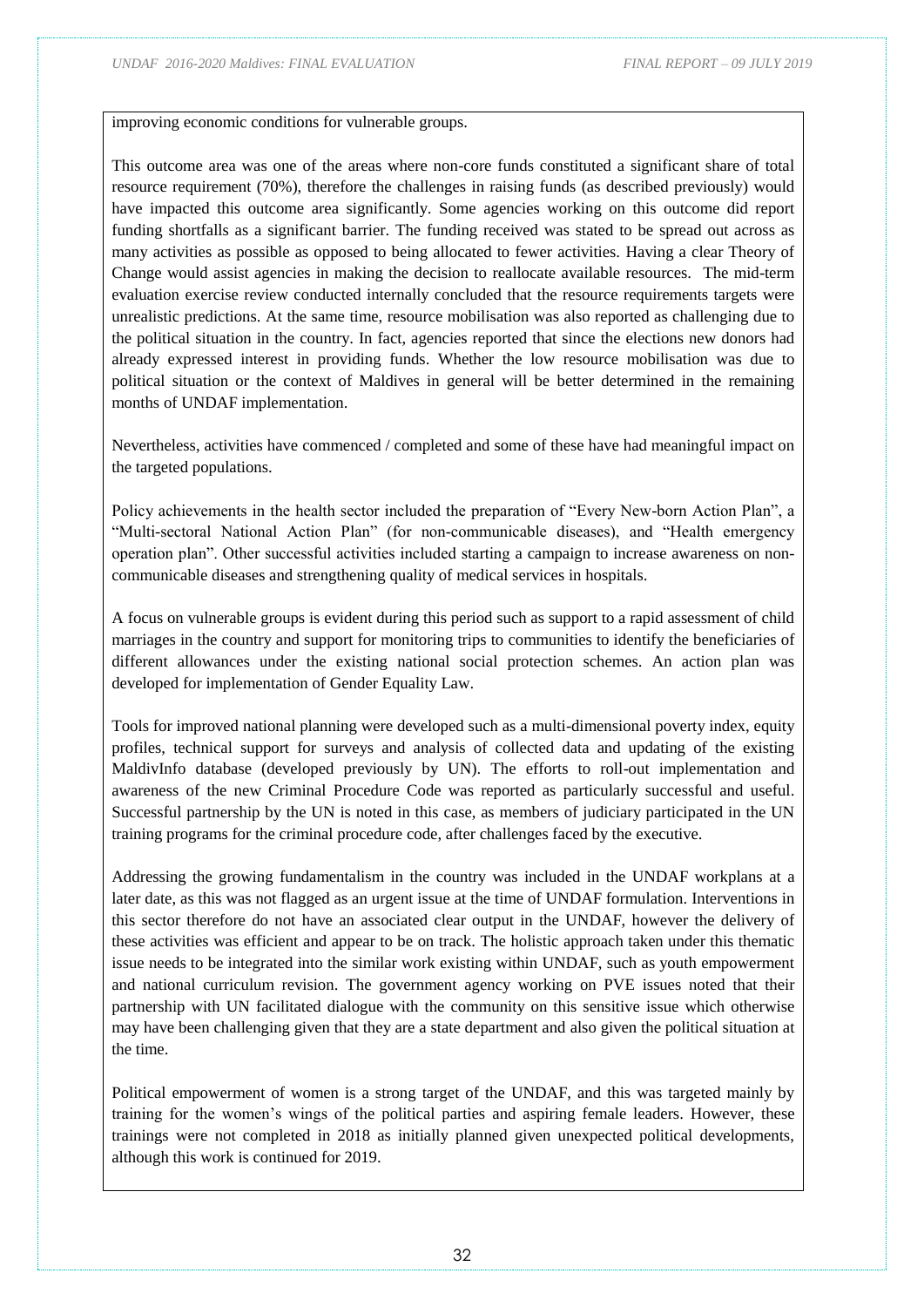Alternative election-related activities were devised in 2018, namely funding NGOs in their awareness programs for the voting rights of persons with disabilities. Achievements of these efforts included the ruling party changing their disability related policies after consultations with disabled persons' organisations and the inclusion of a representative in the national advisory committee for elections.

A nationwide study on youth vulnerability was carried out, exploring previously undocumented links with radicalisation.

Funding was made available to three best proposals submitted from the general youth population for innovative solutions to common social issues. While these three proposals were successfully carried out, the overall impact on youth empowerment on a national scale is limited.

Targeted work for migrant worker issues were led mainly by IOM and ILO. Achievements during this period included the development of a national curriculum for law enforcement and other related agencies, capacity buildings and specialised trainings for officers in communities and distribution of information cards to migrants on arrival. ILO supported the National Bureau of Statistics in improving their capacity to collect labour supply statistics. IOM supported the research on a migration profile and also initiated trainings on how to address migrants' rights in times of national crises. The support from key national authorities to the work on migrant issues is reported as inconsistent and at times nil. ILO supported the development of an employment strategy for the government to study avenues for reducing dependency on migrant labour, but this is not captured in UNDAF reporting.

External factors during the implementation period such as heightened political tensions and donor hesitancy seems to have impacted this outcome area the most, given the nature of strategies included. The competitive campaigning leading up to the presidential elections of 2018 created a more cautious environment for the government, which impacted work of some UN agencies such as requests to remove sensitive information contained in studies and to postpone or cancel certain activities (examples are given under *Section 2.2. Effectiveness*).

The impact of some completed interventions is anticipated to be weak at the time of evaluation, as the government adoption of all completed activities are not evident so far. In some cases, activities have been implemented without addressing risks that were present from the beginning. For example, a data management portal known as Laamu Koshaaru was developed for local councils to maintain data and to use for policy planning. Data is not entered by the local councils citing lack of human resources. Given that island councils have usually 3-5 staff and are usually weak in overall competency, the National bureau of Statistics maintained an officer in the Atoll capital to visit all islands, collect and enter data. However, funds for travel expenses were not allocated and now the staff is no longer in the atoll. Therefore, a realistic and long-term strategy for use of the planning tool was not developed by either UN or the partnering agencies, although there is still potential for the tool to be used in future.

#### **ENVIRONMENT**

**Outcome 4: By 2020, growth and development are inclusive, sustainable, increase resilience to climate change and disasters and contribute to enhanced food, energy and water security and national resource management.** 

**Output 4.1: By 2020 national and sub-national authorities have strengthened, effective knowledgebased mechanisms that incorporate relevant sector data related to climate change, national and human-induced disasters and sustainable environmental management, and that are accessible for evidence-based gender sensitive decision making. Output 4.2: By 2020, key tools are introduced so that development issues related to water, sanitation, waste management, energy, food security and national**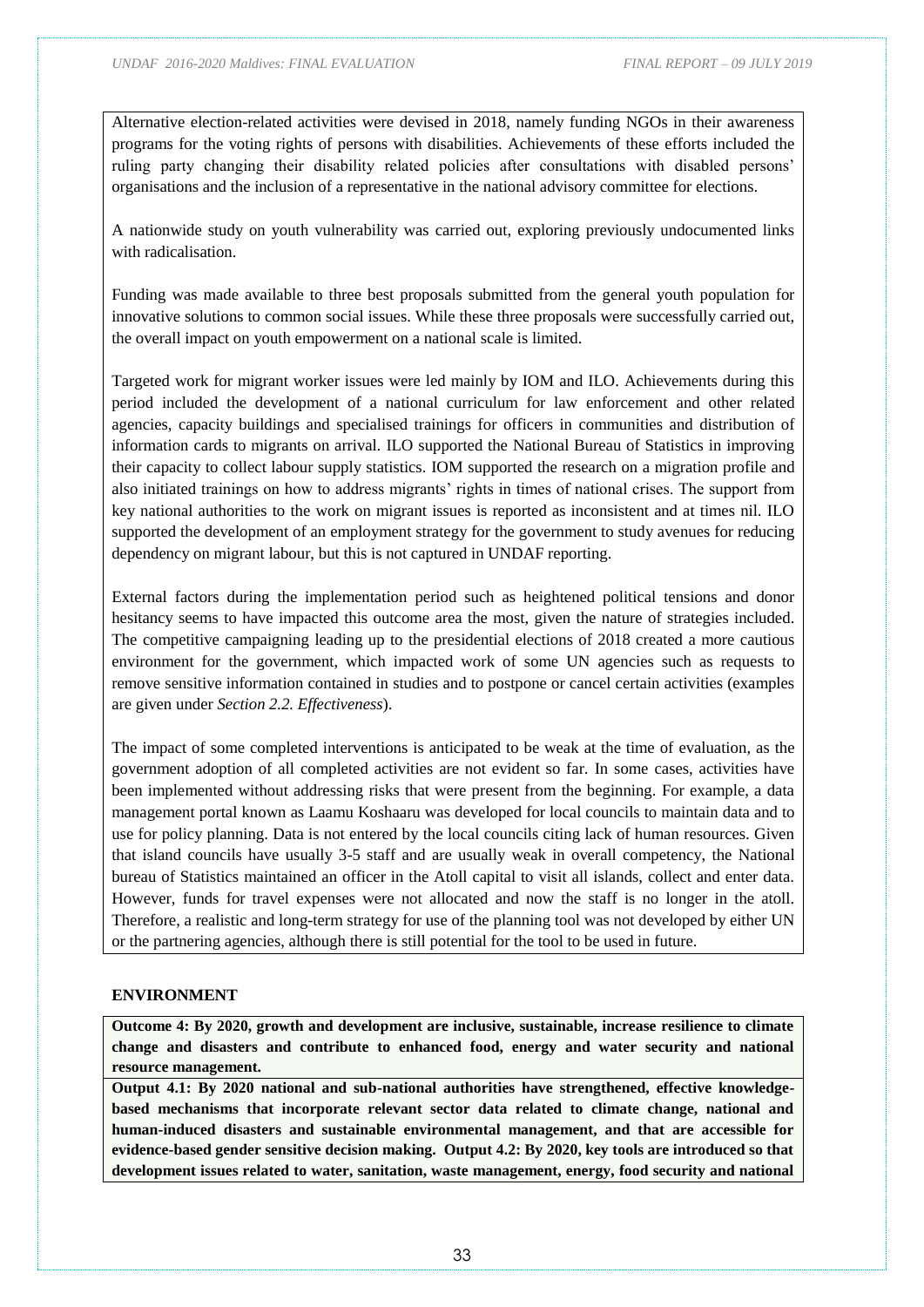**resource management are more widely mainstreamed, effectively coordinated, and promote eco-system based environmental and economic sustainability.** 

**Output 4.3: National and local level systems are enhanced to prepare for, respond and be resilient to natural and human-induced disasters, including climate change and benefit from enhanced dialogue among relevant stakeholders in all sectors, with a special focus on vulnerable groups and women.** 

#### **Assessment:**

The three outcomes for this priority area focused on strengthening national and sub-national planning taking into account environment management and disaster risk management. The activities mainly build on the objectives and activities of the LECReD project, as this project was due to run till March 2018.

The final evaluation of LECReD was conducted in December 2017. The report concluded that while the objectives of LECReD was highly relevant to the country, the impact of the activities were gauged as medium to low, while sustainability of any positive benefits were evaluated as 'low'.

One key rationale of the LECReD program was that the achievements of the program would be then replicated to a nationwide level. Effort to scale up all activities of LECRED has been weak and the UNDAF itself did not include a clear strategy for doing all that would be needed to achieve that. At the same time, it must be noted that the period during which LECRED was operating in saw a shift in governance to increasing centralisation of powers and removal of some responsibilities of local councils. The UNDAF was also developed in this political context. More linkages with governance and national planning would have been needed including greater authorities to be given to local government. Scaling up of pilot projects to national policies is understandably beyond the mandate of UN but policy dialogue can be initiated.

By December 2018, two of the three main outcomes under environment outcome is reported as delayed. While many of the activities under LECReD were delivered, the mechanisms through which the results of this programme would be scaled up to a national level do not seem to have been thoroughly explored when determining the complementary activities under UNDAF. A clear theory of change analysis for this is not evident. Substantial efforts were made to work with NDMA to strengthen disaster resilience and preparedness but again these were interventions targeting individual communities. Nationwide impact of improved disaster risk resilience is not expected to realise as a direct consequence of the activity.

Tools were introduced for better environmental management but there was a lack of ownership of these tools both at national and sub-national levels. Cited reasons for this included limited understanding of the stakeholders on the use and benefits of these tools.

The Common Country Analysis prepared for the UNDAF highlighted the institutional weakness and inter-agency relations of the state institutions working on environment. Potentially this creates a risky situation to absorb new planning tools and methods without addressing these governance issues in the environment sector. The relevant national stakeholder agency raised concerns that when implementation of large projects such as LECReD are overseen by UN, institutional growth from the experience and lessons learnt is limited, compared to being implemented by the government agency. The GCF project is now designed to be implemented by a PMU within the Ministry of Environment and is regarded an opportunity for these experiences to be retained in the government. Similar loss of capacity is possible when the tenure of local consultants in NDMA expires. Efforts to build the permanent staff of agencies need to be prioritised wherever possible.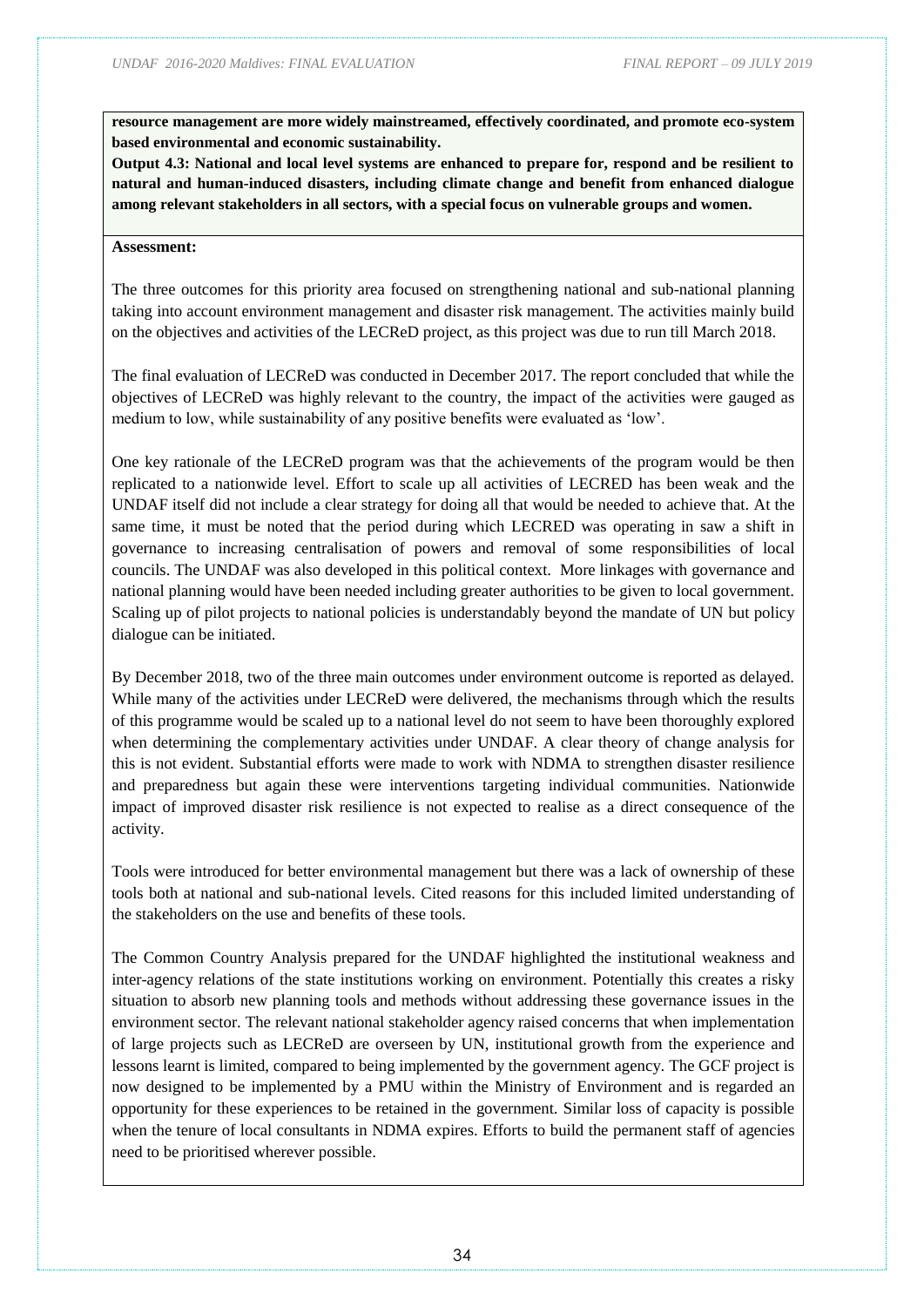One third of the indicators for this group are not defined in a clear measurable way and need to be evaluated subjectively.

# <span id="page-34-0"></span>2.3 Efficiency

- **What was the experience of implementing under the concept of Delivering as One?**
- **To what extent and in what ways did UN support and promote national execution of programmes and/or use of national expertise and technologies?**

The approach of Delivering as One (DAO) was initially discussed in the General Assembly in 2005 and piloted in 8 countries in 2006. Since then many more countries have requested UN to adopt this approach in their countries. Maldives adopted this approach in 2010, therefore the current UNDAF is the second to be implemented under this approach.

The standard operating procedures for 'Delivering as One' was launched in 2014 and consist of five pillars that aim to harmonise the UN at a country level. These pillars and a review of the situation in the Maldives based on evaluation findings are given in the table below:

| <b>PILLAR</b>        | <b>REVIEW FOR MALDIVES 2016-2018</b>                                            |
|----------------------|---------------------------------------------------------------------------------|
|                      | The UNDAF serves as the key national development strategy for the country,      |
| One programme        | however all support extended by the UN system is not included. A significant    |
|                      | reason for this is the limited presence of UN agencies in the Maldives and      |
|                      | irregular funding commitments by non-resident agencies.                         |
|                      | The costing and funding for agencies who undertake extensive number of          |
|                      | activities are captured in UNDAF. Significant effort was made for joint         |
| Common budgetary     | resource mobilisation efforts on several occasions, while not all were          |
| Framework            | successful. Examples of joint efforts include proposal submitted for SDG        |
|                      | Fund and for the SDG Innovation Fund. The optional One UN Fund was              |
|                      | adopted by the Maldives and a large project of US\$ 9.2 million, LECReD,        |
|                      | has been completed through the support of 7 UN agencies.                        |
|                      | The UNCT is led by the Resident Coordinator who plays a pivotal role in         |
| One Leader           | strategically positioning UN's support to national priorities. Regular UNCT     |
|                      | meetings were held during the UNDAF period.                                     |
|                      |                                                                                 |
|                      | Various sub-groups were formed to implement the UNDAF to increase               |
|                      | collaboration and coordination between agencies and between Outcome areas       |
|                      | of the UNDAF. Joint annual work plans were signed and implemented and           |
| Operating as One     | reported on. However increased need for collaboration was noted during the      |
|                      | evaluation. Recommendations for increased harmonisation as envisioned           |
|                      | under HACT was also noted. One agency who is signatory to the UNDAF is          |
|                      | not part of the joint plans given a decision taken based on the lack of         |
|                      | permanent representation of the agency in the country.                          |
|                      | One UN reports were prepared for 2016 and 2017 and have been published,         |
| Communicating as One | while data is being collected for 2018 report. These reports enforce the united |
|                      | approach by UN agencies for interventions, however some areas of support        |
|                      | by non-resident agencies are not included.                                      |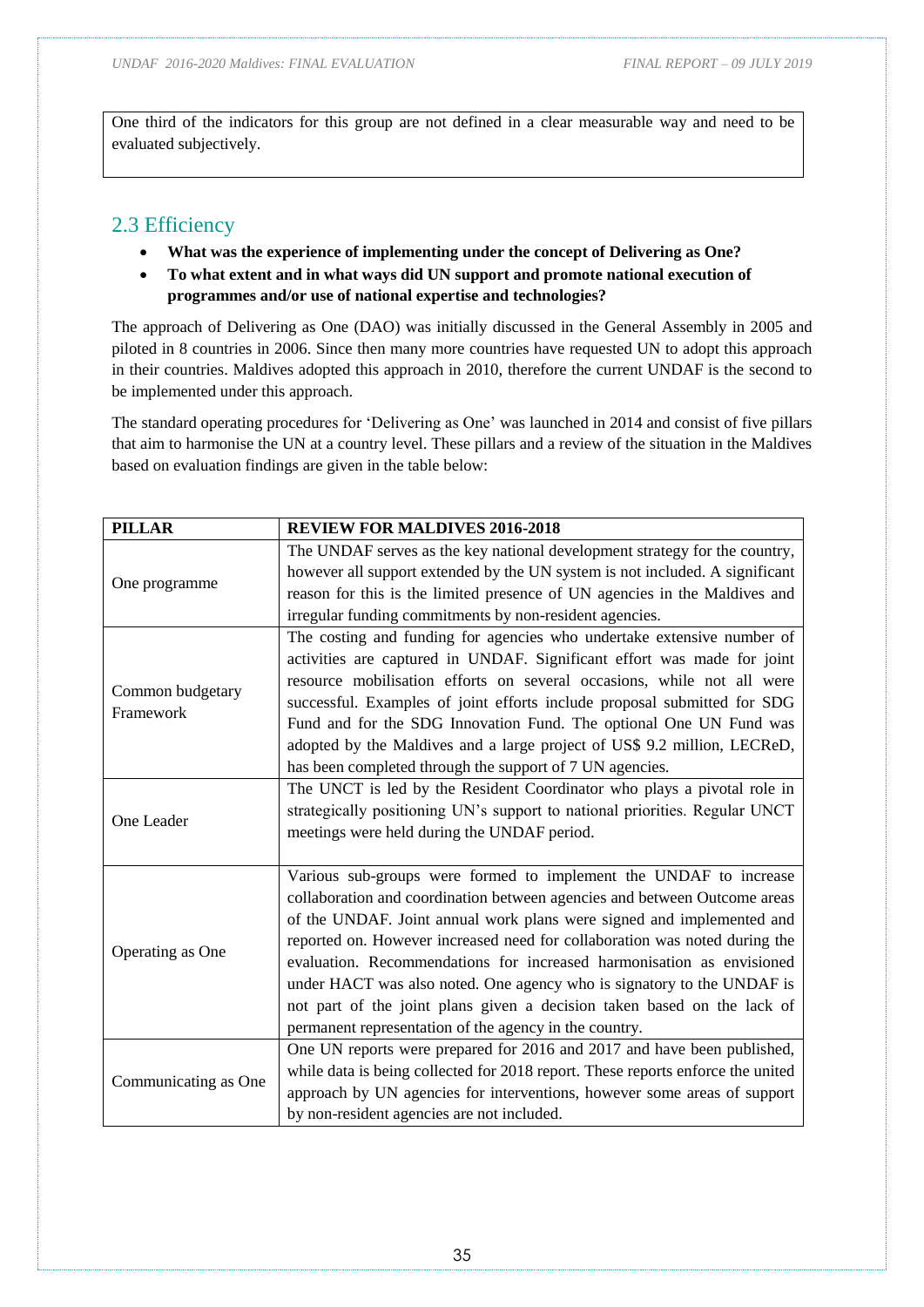Overall, the evaluation analysis shows effort by UNCT Maldives to follow the SOPs, although some areas could have been more harmonised.

A key element of DAO is to have joint programming whereby a combined work plan for each of the different results groups is prepared. Successful joint programming can be measured by the process of preparation (how participatory it was) and the comprehensiveness of the final document (if all activities are included). At the same time the DAO SOPs recognise that some activities may not be included in the workplan such as normative work. However, initial years of UNDAF reporting indicated that programmatic work was also not comprehensively covered for some agencies. Efforts were made to include more of the ongoing activities in the UNDAF annual plans and reporting.

A common budgetary framework aligned to the UNDAF results is another core element of DAO SOPs. The framework is to be updated annually with data on all financial resources required, available, expected and mobilised. For Maldives a brief summary of annual budget received and utilised for that year is included for ten of the 11 signatories. Operating a One UN Fund is an option, and the Maldives established a One UN Fund in 2010. A five-year project, LECReD, was carried out under this fund (November 2013 to March 2018), with a donation from Government of Denmark of US\$ 9.2 million. With regards to resource mobilisation, concerns were raised by some agencies that the discussions with donors for fund raising were not always transparent to all, and agencies worked for fund raising separately. However, examples were given of joint resource mobilisation efforts, some of which were successful.

Successful implementation of UNDAF requires strategic guidance, coordination and oversight. The SOP envisages a steering committee to oversee implementation of UNDAF and for the committee to meet one to three times a year. A steering committee was appointed, co-chaired by Ministry of Foreign Affairs to supervise and ensure optimal implementation. In the case of Maldives, the involvement and coordination role of the Steering Committee set up at the start of the UNDAF cycle was strong during the preparation of the document, but it diminished until it was non-functional for most part of the implementation period. Between 2016 and 2018 only one meeting was held to oversee progress.

Coordination between UN agencies has been regarded by various interviewees as insufficient, even amongst resident agencies. This was especially noted as weak between outcome groups. Rolling joint work plans were prepared for each outcome area at three different intervals spanning activities for 2016- 2017, 2017-2018 and then 2019-2020. These joint work plans were signed by implementing agencies (all signatories for the UNDAF were signatory to the joint work plans except for UNEP). Government stakeholders were of the common view that the most recent exercise was thorough, participatory and a fair opportunity was given to include activities. However, some UN agencies mentioned that more discussions are needed prior to deciding the annual workplans. Some decisions of these annual plans per outcome group was reported to be the product of a compilation of activities that were decided upon by each UN agency individually, rather than a collaborative decision-making process. Agencies also reported not being fully aware of the activities and challenges faced by other UN agencies, except the ones they closely work with.

|   | <b>Meetings</b>                                        | 2016 | 2017 | 2018 |
|---|--------------------------------------------------------|------|------|------|
|   | <b>UNCT</b> Retreat                                    |      |      |      |
| 2 | <b>UNCT</b> Meetings                                   | 16   | 10   | 13   |
| 3 | <b>Security Management Team Meetings</b>               | 4    |      | 4    |
| 4 | <b>Steering Committee Meetings</b>                     | 0    | 0    |      |
| 5 | <b>UNDAF Technical Team Meetings (UNTT)</b>            |      | C    | 8    |
| 6 | <b>Operations Management Team (OMT) Meetings</b>       | 4    |      | 3    |
| 7 | UN Communications Group                                | ↑    | 5    | ↑    |
| 8 | Harmonizing Approach to Cash Transfers (HACT) Meetings |      |      | 3    |

The table below gives the number of meetings held per group.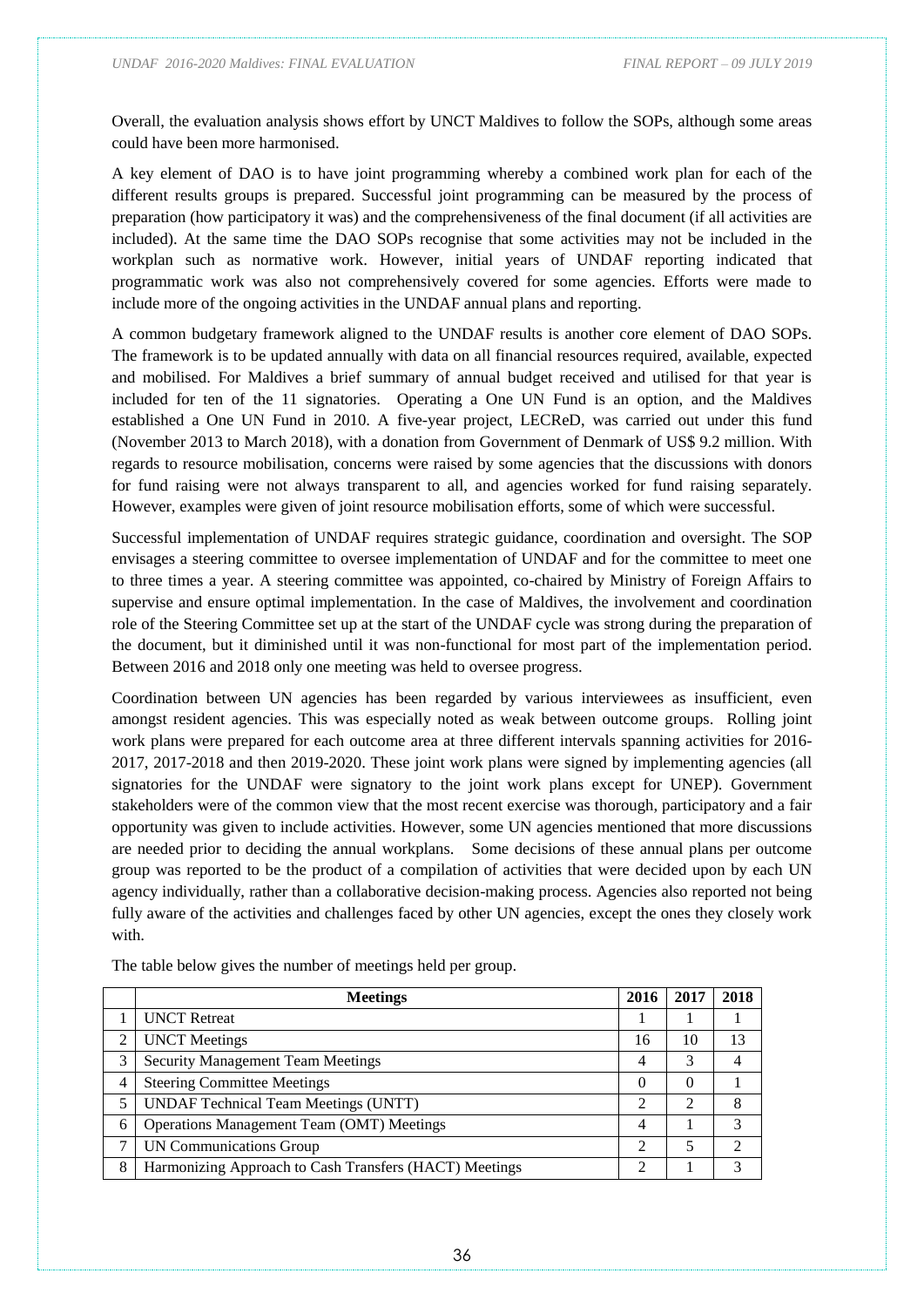*UNDAF 2016-2020 Maldives: FINAL EVALUATION FINAL REPORT – 09 JULY 2019*

| $\mathbf Q$ | SDG Working Group Meetings                                  |  |  |
|-------------|-------------------------------------------------------------|--|--|
|             | 10   Outcome Group Meetings: Youth and Children             |  |  |
|             | 11   Outcome Group Meetings: Gender                         |  |  |
|             | 12   Outcome Group Meetings: Governance                     |  |  |
|             | 13   Outcome Group Meetings: Environment and Climate Change |  |  |

The four outcome groups met together only once, for the mid-term review in 2018. Outcome group meetings are held more often with respective UN agencies only. At a higher level, the UNCT convened at least once a month and a UNCT retreat was organised annually. The UNCT retreats were regarded as highly useful and necessary.

Coordination at both technical and decision-making levels was noted to have room for improvement, not just in terms of frequency but also in terms of quality. A closer and critical inspection on the role of UNDAF Technical Team in fulfilling this gap needs to be undertaken as establishing new coordinating committees at this stage of UNDAF implementation is not ideal.

The Civil Society Organisations who were consulted for the evaluation noted they would benefit from knowing the annual plans of UN agencies in advance, particular on areas where there is collaboration with CSOs. Wider circulation/publication of annual plans (sans costing if necessary), would be useful for CSOs to streamline for the common goals.

It was observed by government offices that UN agencies were having a greater role in implementation. Most of the interviewed Government representatives preferred if the UN practice was to use national implementing agencies as much as possible, thus securing national ownership and capacity development. At least two separate examples were given when strategies proposed by the state agencies were not taken on board, and the results of activity were below expectations. Some interventions included under UNDAF built upon existing activities of the government however, a few examples were cited where relevant organisations felt they were not consulted, partnered with or their experiences sought.

#### **Utilisation of funds**

The UNDAF has a total planned budget of around USD 53.8 million, USD 23.8 million was reported as spent in 2016-2018. For 2019 and 2020, funding for the environment outcome was expected to exceed the total anticipated amount. However, funding for other three outcome areas is expected to be low and in fact less than the amount raised to date.

|                                              | <b>Estimated resource</b><br>requirement | <b>Resources</b><br>utilised 2016-<br>2018 | <b>Estimated resource</b><br>mobilisation 2019-2020 |
|----------------------------------------------|------------------------------------------|--------------------------------------------|-----------------------------------------------------|
| Outcome 1: Youth and Children                | 8,476,840                                | 3,870,471                                  | 2,086,176                                           |
| Outcome 2: Gender                            | 1,978,488                                | 929,525                                    | 181,564                                             |
| <b>Outcome 3: Governance</b>                 | 12,894,394                               | 3,550,621                                  | 2,861,201                                           |
| Outcome 4: Environment and Climate<br>Change | 30,446,529                               | 15,435,375                                 | 23,316,210                                          |
| TOTAL                                        | 53,796,251                               | 23,785,993                                 | 28,445,151                                          |

#### *Table xx: Resources utilised and expected, by outcome area 2016 – 2020*

The chart below shows these values as a percentage of the initially estimated resource requirement.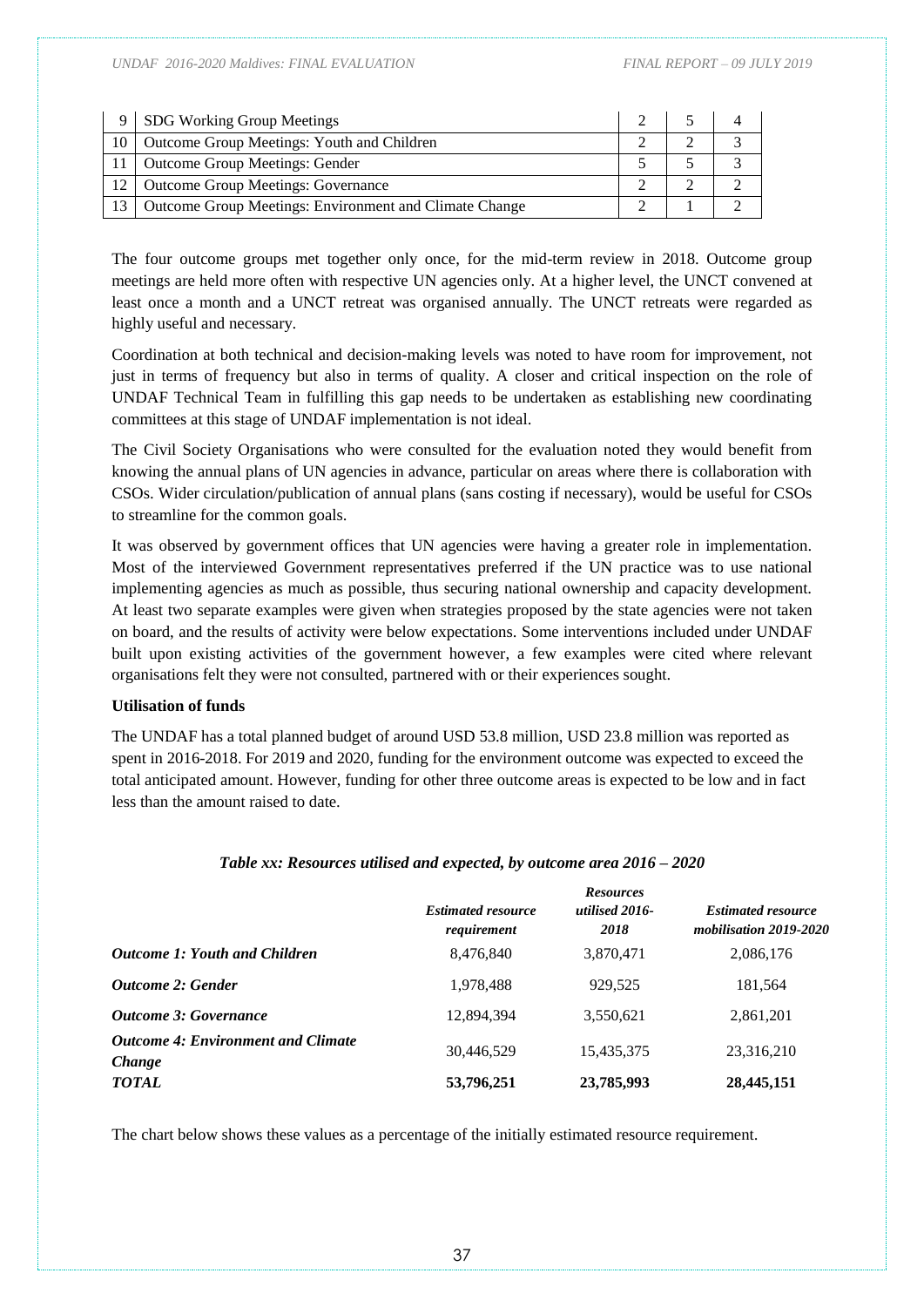

In general, the Outcome groups 1, 2, and 3 are expected to deliver between 50% and 70% of the initially anticipated amount. This may improve if more partnerships are developed with new or existing donors. The biggest funding shortfall is noted for the governance outcome.

An exception was the Environment and Climate Change outcome where a significant amount in excess of the funding gap is expected to be mobilised, mainly from the Green Climate Fund (GCF). The GCF project is aimed at ensuring sustainable and safe drinking water for 49 islands. The project is valued at a total of 28.2 million USD, of which 23.6 million USD is channelled through UNDP from the Green Climate Fund. The project will run from 2017 to end of 2021, one year after the current UNDAF period.

One issue that was raised during the discussions for the evaluation was the different funding modalities adopted. The following differences and associated challenges were noted by many stakeholders:

- One method used was to transfer funds in advance as a lump sum amount to be disbursed within six months. In the case of government agencies these funds are transferred to the Ministry of Finance and Treasury for processing payments. Institutions noted that this method provides some flexibility in bringing some changes to the estimated costs but at the same time any unused funds within the six-month period need to be returned to the UN agency and cannot be utilised thereafter. Institutions noted factors beyond their control also impacted timely disbursements and that this funding window was too short.
- Alternative funding methods included direct payment to vendors by UN agencies. This was a preferred method of payment, although one agency noted that in this case UN agencies have the prerogative to allocate funds to other activities without discussion with implementing agencies.

Both these methods are part of the HACT framework that UNDP, UNICEF and UN Women are signatory to. Prior to commencing UNDAF implementation, assessments are conducted on the macro and fiscal situation of a country and a rating is given. Further assessments are conducted on the specific implementing institution and exact funding modalities are decided based on experiences with that institution. There is a recognised need for increased harmonisation under HACT. All of the agencies with which this issue was discussed with during the evaluation noted that a funding window of more than 6 months was preferred.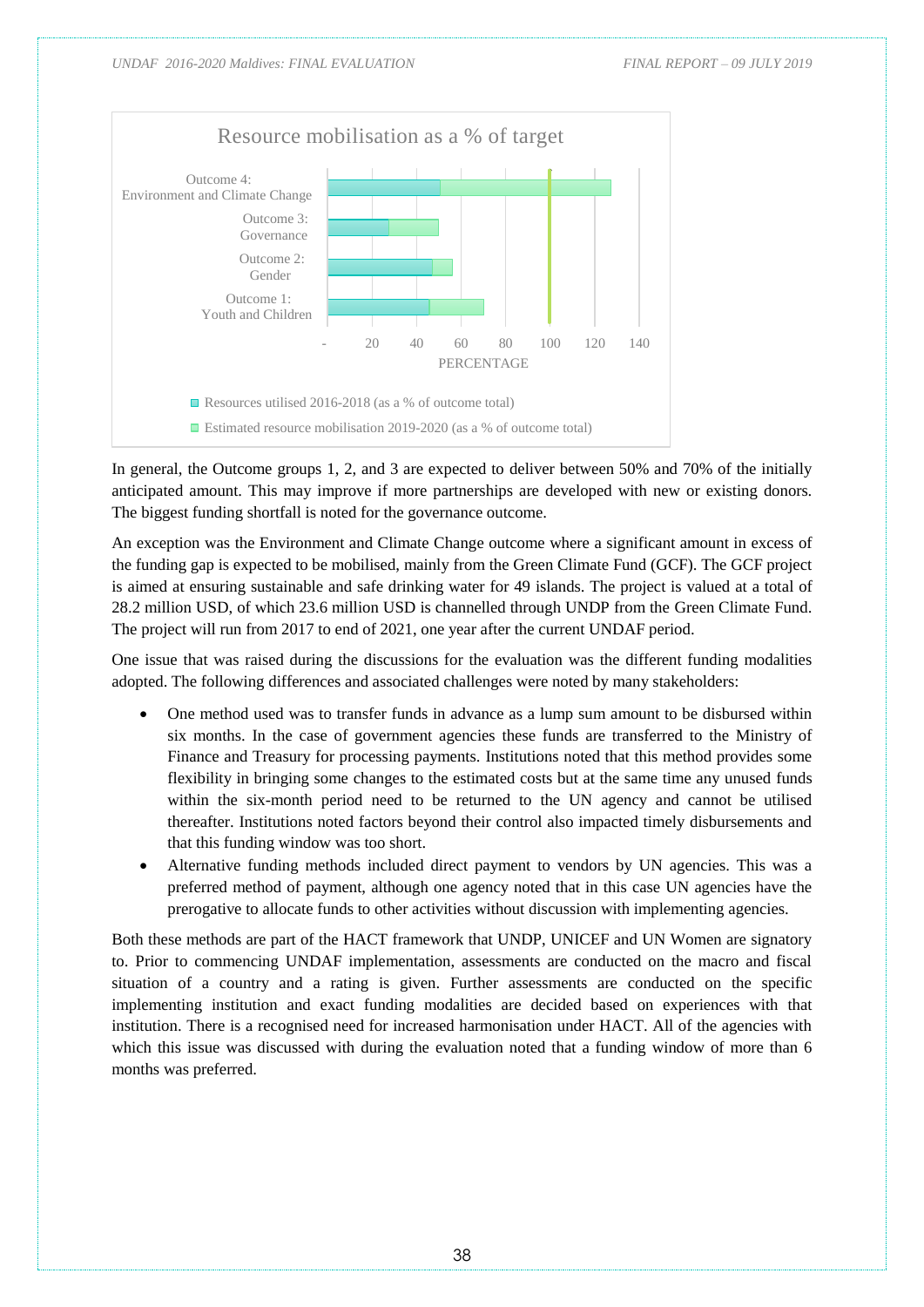## <span id="page-38-0"></span>2.4 Sustainability and Impact

- **In terms of contribution to national development programmes, how** *sustainable* **are the results achieved and the strategies used?**
- **In what ways has the national capacities been enhanced in government, civil society and NGOs?**

UNDAF results could be sustained where they align with national priorities and policies, and where the relevant organizations have the staff and institutional capacities required to maintain or continue activities. Significant achievements were made in drafting national policies, strategies and action plans.

Capacity building initiatives have also been carried out, but to varying degrees between sectors. Health sector, protection of vulnerable groups in communities and work on extremism are examples of areas where capacity building activities were well received and reported to show results already.

New collaborations have been formed directly through UN activities such as between private businesses and youth, the involvement of organisations working with disabled persons in election affairs, or community-based entrepreneurs reporting data directly to local councils. These collaborations are commendable and there is potential for benefit.

However, for some interventions, long term sustainability is viewed as risky given the current status of work and challenges. One example is the objective to increase health services to adolescents. This particular age group is viewed as hard to reach (both to inform about the service and to encourage to seek services). Different strategies for achieving this are being tested and a clear successful model for the local context is not evident yet. It is important for all relevant institutes to pool resources and share experiences to design a sustainable and effective solution by the end of UNDAF period.

Another achievement which needs close attention yet for sustainability is the formation of the CSGs. The objective within UNDAF was to have minimum 4 atolls with functioning CSGs. However, the government has convened CSGs in all islands as part of its 100-day pledge. This creates a high burden in terms of training and monitoring on the government, especially in consideration of the close guidance given to the initial CSGs to be at a functional level. As the CSGs set up by the UN will also function as part of this expansive national network, some guidance may be needed to ensure success.

Interventions which were carried out by the request of the government are naturally in alignment with sector priorities; however, guidance may be needed to design the project for longer term impacts. For instance, trainings need to be designed in a way to avoid frequent re-trainings. Local champions need to be identified and given the opportunity to share experiences. Local media coverage of success stories can be enhanced to increase the sense of responsibility of relevant institutions.

A significant risk to sustainability emerges given the reality of high turnover in the government. Project designs need to account for this reality and work to reduce the impact of this as much as possible. Some institutions seem to be more prone to this than others. Long delay in endorsement of national plans, policies or bills places the success of these efforts also on uncertain grounds. Ways of mitigating the impact of high turnover needs to be considered more, especially in interventions that take longer to complete/achieve. For examples trainings that are conducted can be accompanied by supporting documents on contents for the institution.

Considerable effort has gone into strengthening data management and the experience has not been positive in all cases. Greater ownership of these systems is needed as well as harmonisation for most effective maintenance and use.

The UNDAF results matrix has a range of social and economic issues, some of which are difficult to measure. It is also difficult to gauge the sustainability of all outputs and outcomes, as some require long term change or need a multi-prong approach to truly address all underlying causes which may be beyond UN mandate.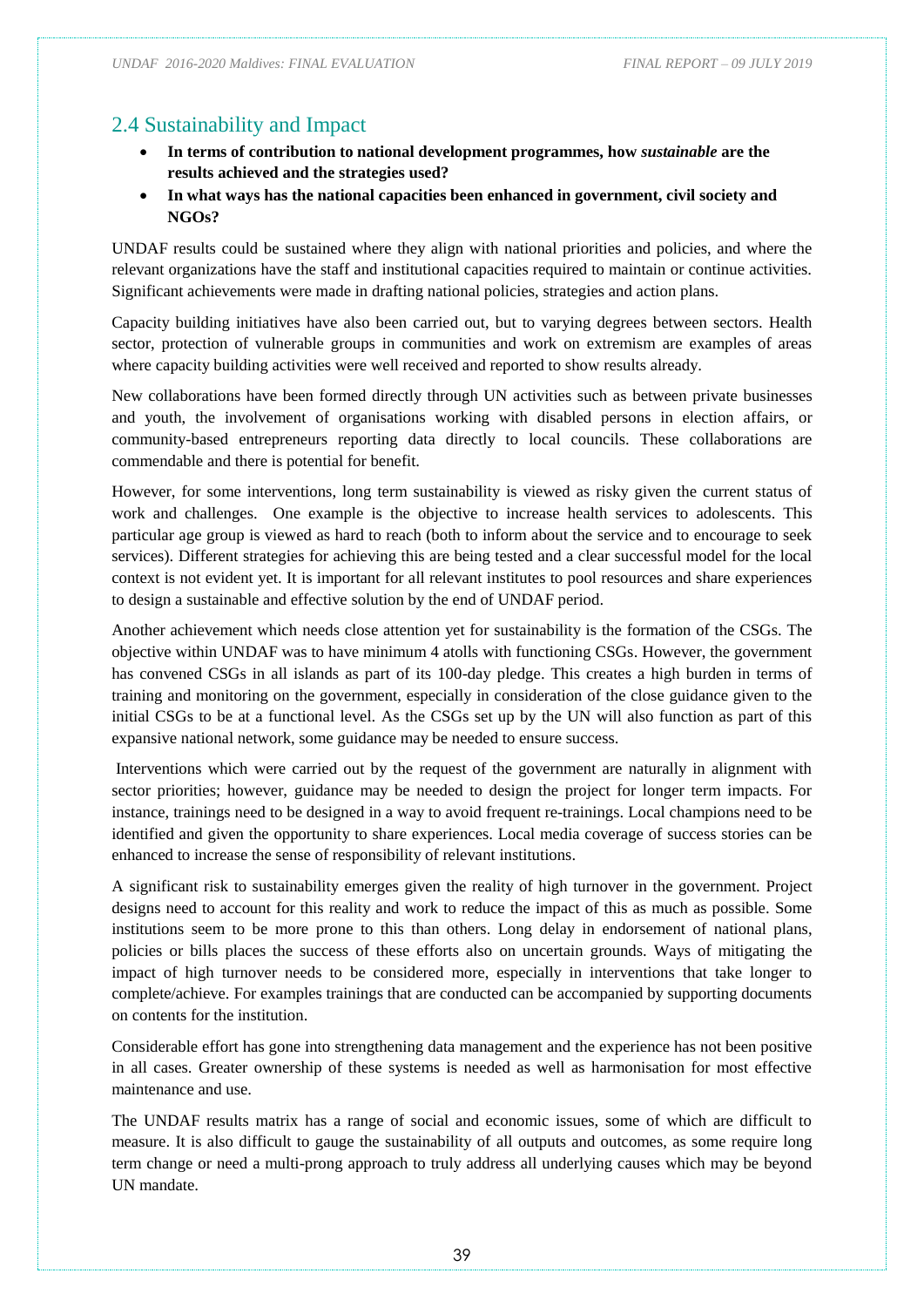# <span id="page-39-0"></span>Chapter 3: Conclusions

This final evaluation of the UNDAF is a qualitative analysis and based on discussions with 56 interviewees from 28 offices. Overall the analysis found that the outcomes and outputs of UNDAF were highly relevant and in line with national priorities. Significant number of activities were efficiently carried out with multiple stakeholders, although the external environment impacted completion of initial plans in many cases.

Attention was given in design to vulnerable groups of women, children and adolescents, although the focus on the most marginalised within these groups is narrow, particularly in the case of women. Vulnerable groups that are minimally targeted in this UNDAF are persons with disabilities and migrant populations. In terms of achievements, the work on child protection and betterment is positive and impactful. Gender continues to be a challenging area of work in the Maldives although legislative and policy frameworks are being strengthened.

The first years of implementation of UNDAF 2016-2020 Maldives was carried out under challenging political conditions which remained unpredictable and directly impacted development work. Political rivalries and breach of democratic principles led to a halt of functioning of the parliament and also lessened the flow of funds from donors. Forty four percent of the initially estimated total for UNDAF were delivered by end of 2018. Apart from a significant project for Environment, all other outcome groups report estimated fund levels for the next two years that will push up total fund mobilisation to only 50-60% of initial target (for that respective outcome).

In addition to funding challenges, government support for UNDAF was inconsistent. This is evident by the challenges in convening the steering committee and wavering commitment for some targets. A lack of national development plan coupled with frequent shuffles in senior management resulted in changing sectoral priorities in some cases.

Positive efforts were made to implement the SOPs of Delivering as One, however, areas for improvement were noted. Not all activities being carried out in the Maldives by UN agencies were consistently merged into the annual plans and reports, such as those of non-resident agencies. The varying levels of presence and the dispersed offices of the different UN agencies create greater challenge in coordination. Nevertheless, the need for greater coordination was stressed by all UN agencies consulted with during the evaluation. Opportunities for all outcome groups to meet regularly at a technical level were clearly needed. Regular monitoring of the results framework also needs more attention.

The mid-term review that was carried out was an opportunity to discuss challenges in implementation and come to a decision about difficult indicators. About seven indicators were identified to cease implementation, mainly due to lack of government support. Delays in achieving target or indicators that were currently not on track amounted to 42% of total indicators, as at December 2018. Significant effort needs to be put into identifying the underlying causes of these delays over the next 20 months. At the same time, new opportunities are created with the reform policies of the current government and the preparation of a strategic national development plan.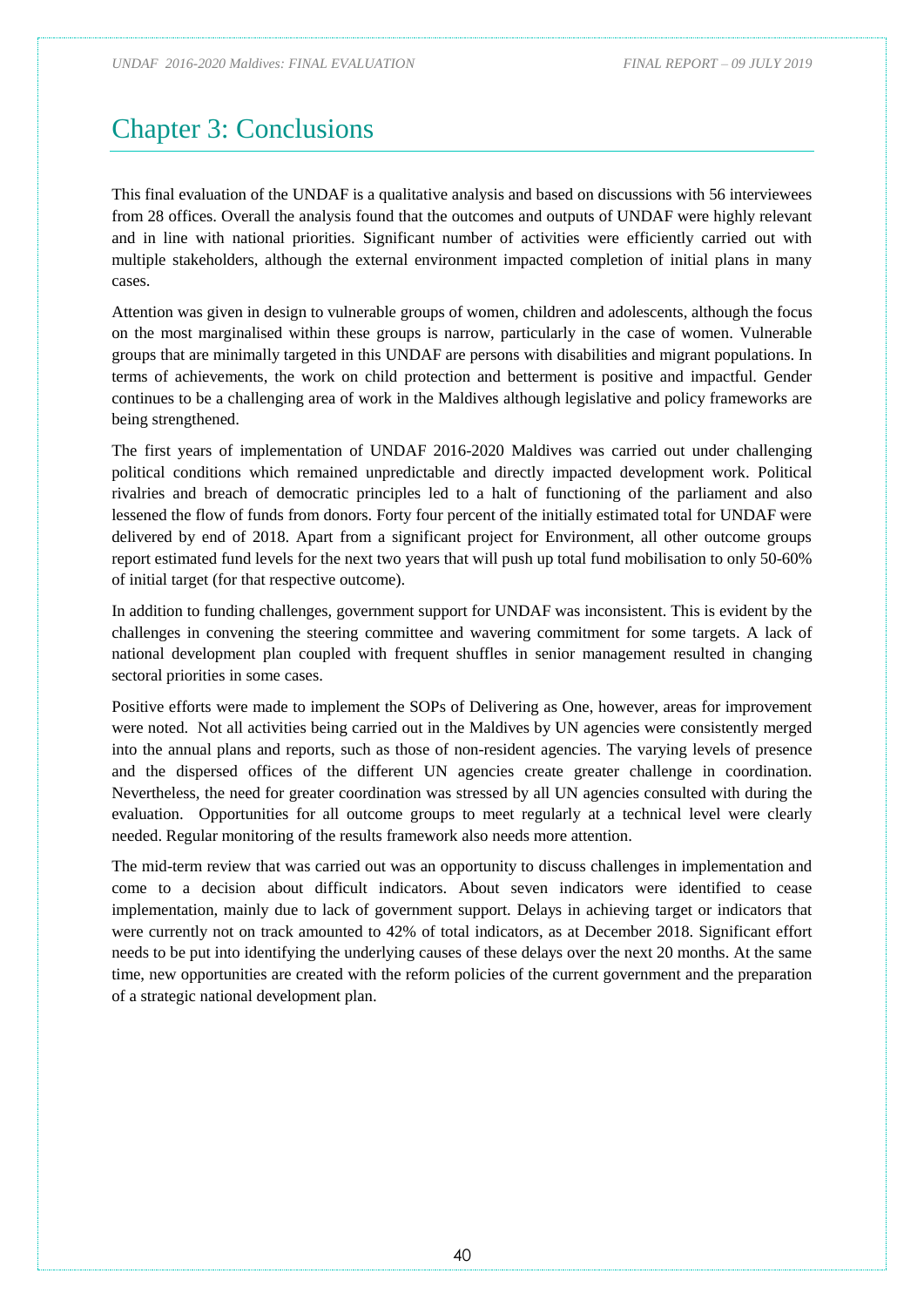*UNDAF 2016-2020 Maldives: FINAL EVALUATION FINAL REPORT – 09 JULY 2019*

# <span id="page-40-0"></span>Chapter 4: Recommendations

<span id="page-40-1"></span>Recommendations for implementation during 2019 and 2020

- 1. **Increase coordination at both technical and decision-making levels between UN agencies:** A need for greater coordination was strongly expressed within outcome groups and between outcome groups. A closer and critical inspection on the role of UNDAF Technical Team in fulfilling this gap could be undertaken as establishing new coordinating committees at this stage of UNDAF implementation is not ideal.
- 2. **Conduct a detailed exercise to ascertain the sustainability of all institutional building efforts carried out under UNDAF**. This would help in identifying areas where the capacity building efforts were not effective. Addressing any gaps in the capacity building efforts undertaken can minimise repetitive capacity building efforts in the next UNDAF.
- 3. **Identify and address activities for which no intervention has been carried out to date**. Undertake an analysis of why these activities were not addressed.
- 4. **Conduct periodic monitoring of the indicators of the results matrix:** Through this exercise, identify indicators which need to be redefined.
- 5. **Greater transparency of planned annual activities** may lead to more synergies with other implementing partners, such as government institutions or CSOs. Sharing annual plans with potential partners or publishing online may achieve greater coherence of joint efforts to the intended outcomes.
- 6. **Adopt a joint resource mobilisation approach and continue the efforts to strengthen partnerships**: The UNDAF currently faces a risk of not being able to achieve meaningful impact in some key areas, given the challenging environment of the first three years and low fund mobilisation rates. The remainder of the UNDAF period needs to be utilised for realising more financial and technical support, under a joint approach for efficiency and greater synergy.
- 7. **Include all contributions by UN agencies working with Maldives in annual reporting:** Given the small and varying levels of presence of UN agencies, different operating strategies are currently adopted by members, particularly non-resident agencies. The interlinkages between all efforts and the contribution to overall goals needs to be well-captured in the annual reviews.
- 8. **Associate unexpected benefits of activities with all relevant outcomes**. New activities and interventions that are designed during the UNDAF implementation period have better linkages to results in different outcome areas. These links need to be reported so that these gains can be capitalised further. This could be achieved by cross-referencing the impacts of interventions under one outcome area with those of other outcome areas during the annual reporting process.
- 9. **Address ways to mitigate risk to sustainability due to high turnover in government institutions**: High turnover has impacted delivery of some outputs and impacts the sustainability of interventions. UN agencies can account for this risk and design activities to minimise the impact from high turnover.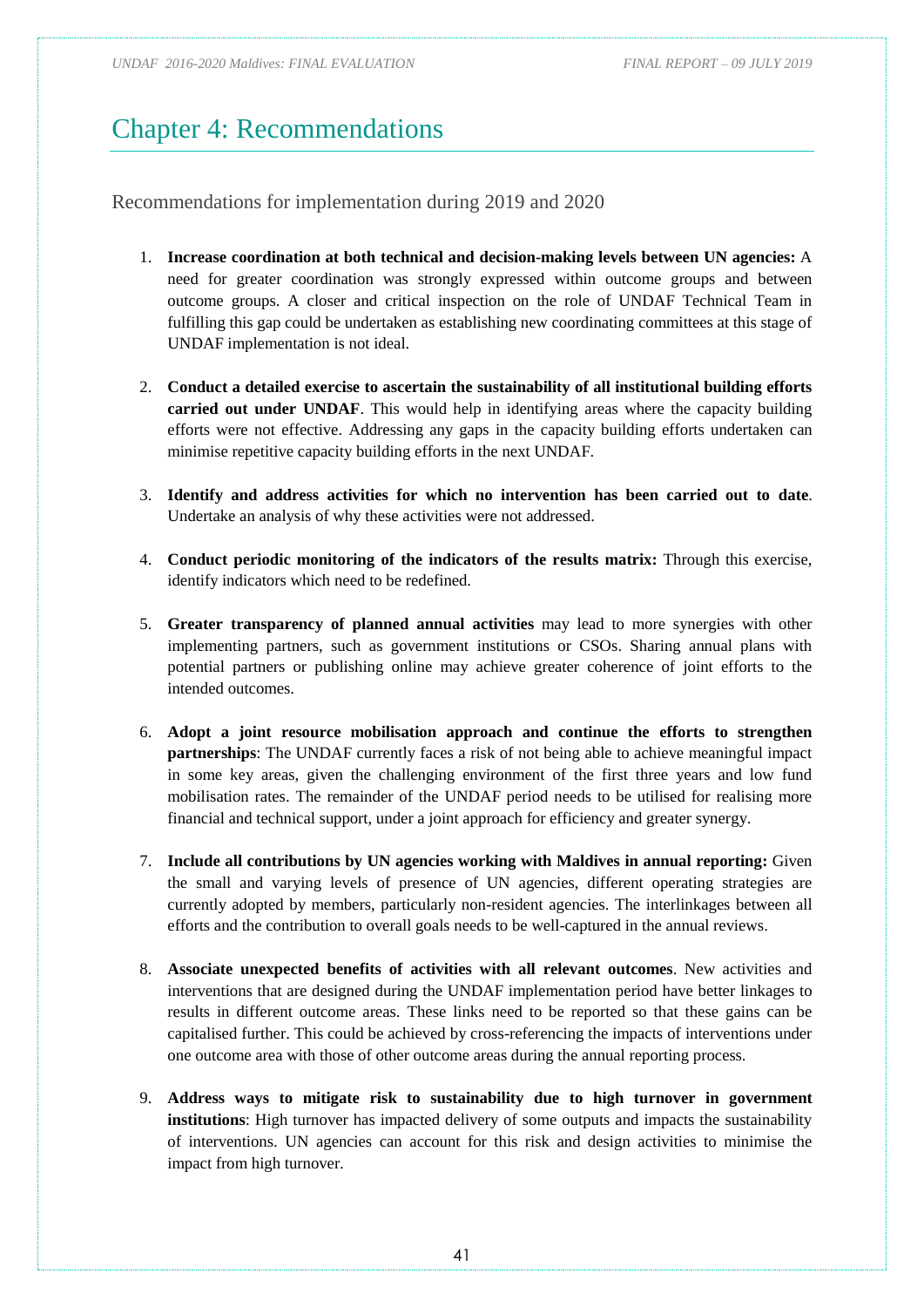- 10. **Enhance coverage in local media of success stories and report periodically to the public under a joint communications plan.** This may bring multiple advantages; facilitating more partnerships with local private sector, increase accountability of UN agencies, and give greater sense of responsibility to national and sub-national institutions who partner with UN agencies.
- 11. **Identify local champions** to advocate as agents of change, particularly for interventions which require behaviour change in communities or amongst specific demographic cohorts.

#### <span id="page-41-0"></span>Recommendations for next UNSDCF Cycle

- 1. **Apply the Theory of Change for all outcome areas** to identify clear linkages between activities and desired outcomes. This can establish increased accountability between government and UN agencies. This can be an annex in the UNDAF document. This exercise will also assist in ensuring **outputs and targets are achievable by UN agencies.**
- **2. Apply new perspectives and approaches when identifying most marginalised or vulnerable sub-groups within the targeted broader groups.** Such as the most marginalised within women or youth.
- 3. **Conduct a separate exercise for SDG linkages and progress jointly with the government prior to UNDAF formulation.** This will also help identify areas for strengthening the monitoring framework for SDGs.
- 4. **Continue with preparation of joint rolling work plans** and increase efforts to be as collaborative, comprehensive and representative of all UN work as possible.
- 5. **Give greater focus to analyse all underlying causes of issues.** This can be achieved by increasing engagement and collaboration of non-resident agencies whose expertise and knowledge have direct links to the needs of the country. This collaboration is needed at UNDAF formulation, joint planning and annual reporting.
- 6. **Define smart, time-bound results that are focused on the desired change rather than committing to support specific policies of the government.** This will also give flexibility to seek alternative ways to achieve desired outcomes, if needed.
- 7. **Maintain greater transparency of annual plans of UN agencies,** particularly with strategic partners such as CSOs and local governments (in locations where potential partnerships are intended during the year).
- 8. **Develop a robust UNSDCF monitoring and evaluation plan with meta data and means of verification.** Align indicators to nationally used definitions for easier monitoring and reporting
- **9. Conduct a risk assessment for each outcome and identify assumptions.** This can include identifying the legal changes that are necessary for UNDAF outcomes and noting the areas where UN support is available. This can be part of the Theory of Change.
- **10. Undertake more rigorous socio-political analysis during the preparatory phase, particularly on the analysis of the trend of increasing conservatism and gender equality.**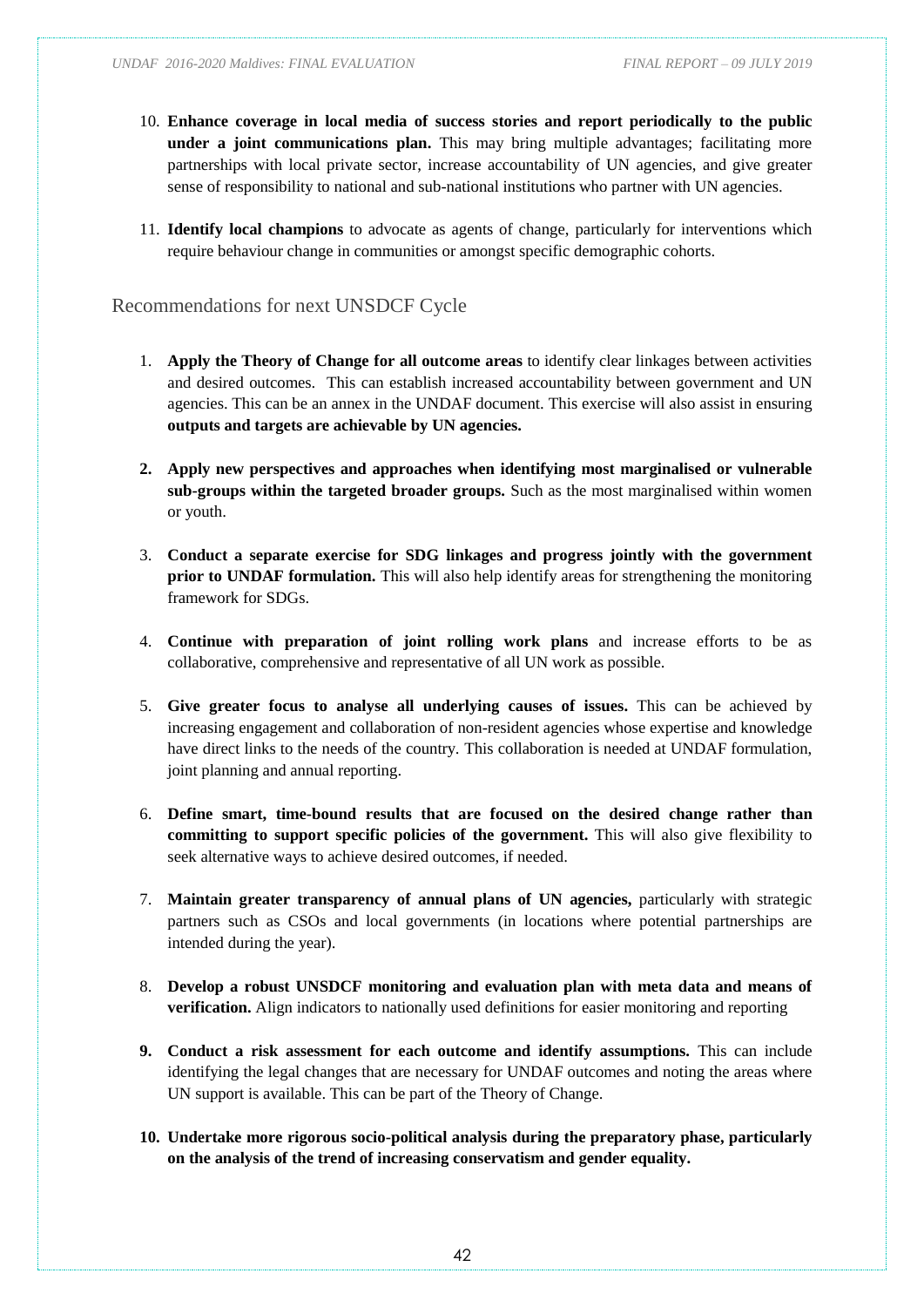*UNDAF 2016-2020 Maldives: FINAL EVALUATION FINAL REPORT – 09 JULY 2019*

# <span id="page-42-0"></span>Annex

## **Annex 1**

### **List of Institutions Consulted**

# *UN Agencies*

| <b>Food and Agriculture Organization</b>          | Ms. Aminath Shafia, Permanent Secretary / National                               |
|---------------------------------------------------|----------------------------------------------------------------------------------|
|                                                   | Coordinator                                                                      |
| <b>International Labour Organization</b>          | Dr. Simrin Singh, Country Director, ILO Country                                  |
|                                                   | Office for Sri Lanka and the Maldives                                            |
|                                                   | Ms. Pramodini Weerasekera, Programme Officer,                                    |
|                                                   | ILO Country Office for Sri Lanka and the Maldives                                |
| <b>International Organisation for Migration</b>   | Ms. Shahidha Abdul Rahman, Project Coordinator                                   |
| <b>Resident Coordinator's Office</b>              | Ms. Shoko Noda, UN Resident Coordinator                                          |
|                                                   | Ms. Huda Adam, Head of Resident Coordinator's                                    |
|                                                   | Office                                                                           |
|                                                   | Ms. Shaha Shakeeb, UN Coordination Officer                                       |
|                                                   | Mr. Nasheeth Thoha, Social Cohesion Officer                                      |
|                                                   | Ms. Faathimath Ibrahim Didi, National Human                                      |
|                                                   | <b>Rights Officer</b>                                                            |
| <b>United Nations Development Programme</b>       | Ms. Shoko Noda, UNDP Resident Representative                                     |
|                                                   | Aishath<br>Ms.<br>Rizna,<br>Assistant<br>Resident                                |
|                                                   | Representative                                                                   |
|                                                   | Mr.<br>Ahmed<br>Resident<br>Shifaz.<br>Assistant                                 |
|                                                   | Representative                                                                   |
| <b>United Nations Environment Programme</b>       | Mr. Subrato Sinha, Regional Environmental Affairs<br>Officer                     |
| <b>United Nations Educational, Scientific and</b> | Mr. Eric Falt, Director and UNESCO Representative                                |
| <b>Cultural Organization</b>                      | Mr. Al Amin Yusuf, Regional Advisor for                                          |
|                                                   | Communication and Information                                                    |
| <b>United Nations Population Fund</b>             | Ms. Shadiya Ibrahim, Assistant Representative                                    |
| <b>United Nations Children's Fund</b>             | Mr. M. Munir A. Safieldin, Representative                                        |
|                                                   | Ms. Shahula Adam, Programme Specialist                                           |
|                                                   | Ms. Mazeena Jamleel, Programme Specialist                                        |
|                                                   | Mr. Mohamed Naeem, Programme Specialist                                          |
|                                                   | Mr. Mohamed Yasir, Communications Officer                                        |
| <b>United Nations Office on Drugs and Crime</b>   | Mr. Sergey Kapinos, Representative for South Asia,                               |
|                                                   | <b>UNODC</b> Regional Office for South Asia                                      |
|                                                   | Dr. Suruchi Pant, Deputy Representative, UNODC<br>Regional Office for South Asia |
| <b>United Nations Entity for Gender Equality</b>  | Ms. Fathimath Zuhana, Programme Analyst                                          |
| and the Empowerment of Women                      |                                                                                  |
| <b>World Health Organization</b>                  | Dr. Arvind Mathur, Representative                                                |
|                                                   | Dr. Shushil Dev Pant, Medical Officer - Public                                   |
|                                                   | Health                                                                           |
|                                                   | Ms. Fathmath Hudha, National Professional Officer /                              |
|                                                   | Planning and Programme Management                                                |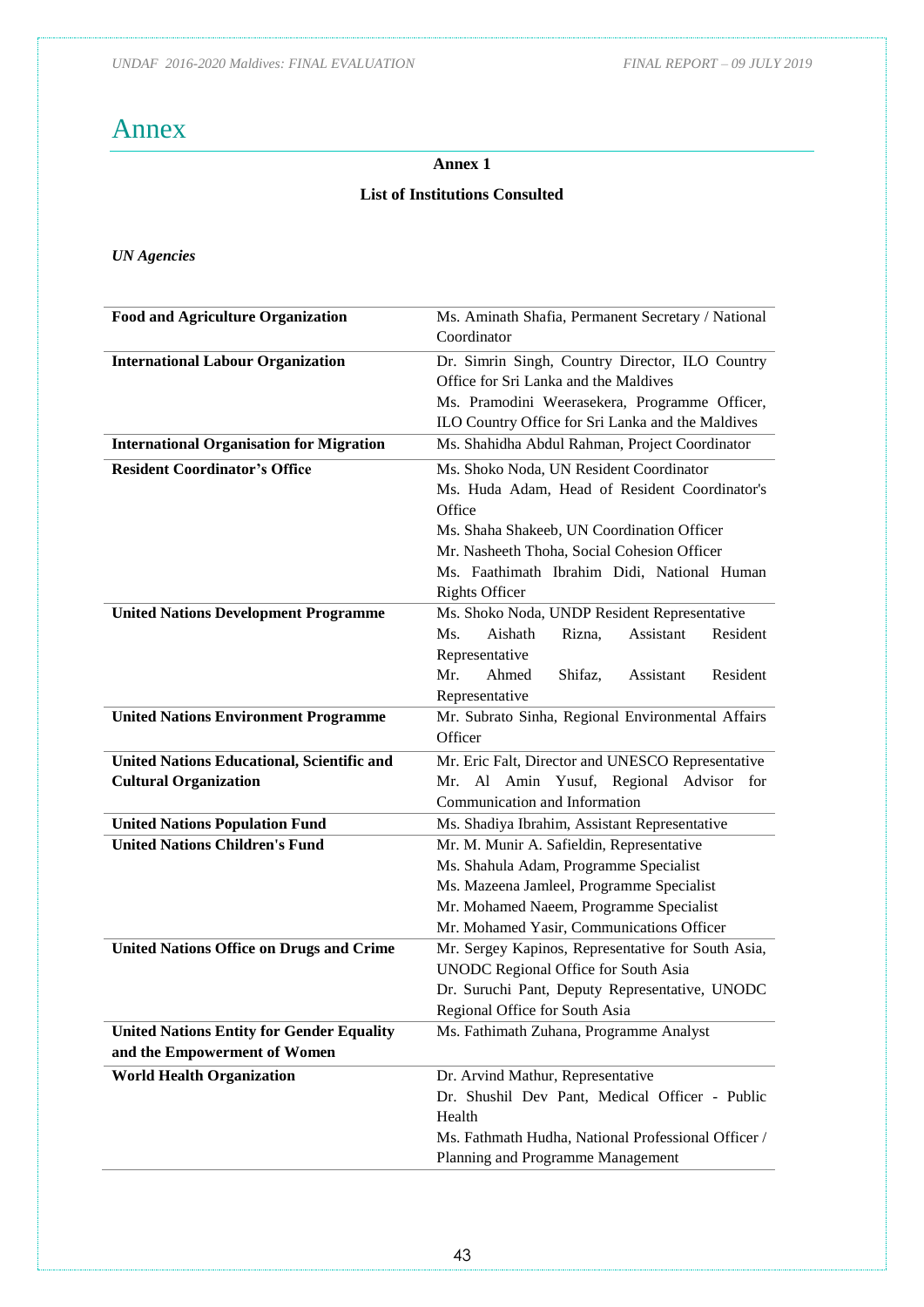## *Government Agencies*

| <b>Attorney General's Office</b>                      |                                                                           |
|-------------------------------------------------------|---------------------------------------------------------------------------|
|                                                       | Ms. Maziya Abdul Sattar, State Attorney                                   |
| <b>Family Protection Authority</b>                    | Ms. Zeenath Shakir, Director<br>Ms. Rimaha Ahmed Shareef, Project Officer |
|                                                       |                                                                           |
| <b>Health Protection Authority</b>                    | Ms. Maimoona Aboobakuru, Director General of                              |
|                                                       | Public Health                                                             |
|                                                       | Ms. Mariyam Jenyfa, Senior Medical Officer                                |
| <b>Maldives Police Services</b>                       | Mr. Hassan Haneef, Chief Superintendent of                                |
|                                                       | Police, Serious and Organised Crime Department                            |
|                                                       | Mr. Mohamed Basheer, Superintendent of Police,                            |
|                                                       | Family and Child Protection Department                                    |
| <b>Ministry of Education</b>                          | Ms. Fathimath Azza, Director General                                      |
|                                                       | Mr. Ahmed Mausoom, Education Officer                                      |
| <b>Ministry of Environment</b>                        | Ms. Khadeeja Naseem, Environment Climate                                  |
|                                                       | Specialist                                                                |
|                                                       | Ms. Mariyam Samha, Project Officer, Waste                                 |
|                                                       | Management and Pollution Control Department                               |
|                                                       | Mr. Ahmed Muruthaz, Director General, Waste                               |
|                                                       | Management and Pollution Control Department                               |
|                                                       | Midhath<br>Rasheed,<br>Assistant Director,<br>Mr.                         |
|                                                       | <b>Environment Department</b>                                             |
|                                                       | Fazleena Musthafa,<br>Mr.<br>Assistant Director,                          |
|                                                       | <b>Energy Department</b>                                                  |
|                                                       | Mr. Ahmed Waheed, Director, Climate Change                                |
|                                                       | Department                                                                |
|                                                       | Mr. Afsal Hussein, Director, Water and Sanitation                         |
|                                                       | Department                                                                |
| <b>Ministry of Finance and Treasury</b>               | Mr. Saruvash, Chief Financial Budget Executive                            |
|                                                       | Ms. Aminath Nashia, Director                                              |
| <b>Ministry of Foreign Affairs</b>                    | Mr. Javed Faizal, Additional Secretary                                    |
|                                                       | Ms. Mariyam Reesha, Director, International                               |
|                                                       | <b>Affairs Department</b>                                                 |
| <b>Ministry of Gender, Family and Social Services</b> | Ms. Fathmath Ibrath, Policy Officer, Policy                               |
|                                                       | Planning and International Health Division                                |
|                                                       | Ms. Aishath Ashiya Shathir, Policy Officer, Child                         |
|                                                       | <b>Rights Department</b>                                                  |
|                                                       | Aishath<br>Ms.<br>Shooza,<br>Assistant<br>Director,                       |
|                                                       | Disability Rights and Well-Being Department                               |
|                                                       | Ms. Aminath Shirani Naeem, Deputy Director                                |
|                                                       | General, Social Services Department                                       |
| <b>Ministry of Health</b>                             | Ms. Shifza Mohamed, Senior Admin Officer,                                 |
|                                                       | Policy Planning and International Health Division                         |
|                                                       | Mr. Ali Ahmed Manik, Assistant Director, Policy,                          |
|                                                       | Planning and International Health                                         |
| <b>Ministry of Youth, Sports and Community</b>        | Ms. Saudath Hilmy, Assistant Director                                     |
| <b>Empowerment</b>                                    |                                                                           |
| <b>Ministry of Education</b>                          | Mr. Ibrahim Asif Rasheed, Education Officer                               |
| <b>National Bureau of Statistics</b>                  |                                                                           |
|                                                       | Ms. Ashiyath Shazna, Statistician                                         |